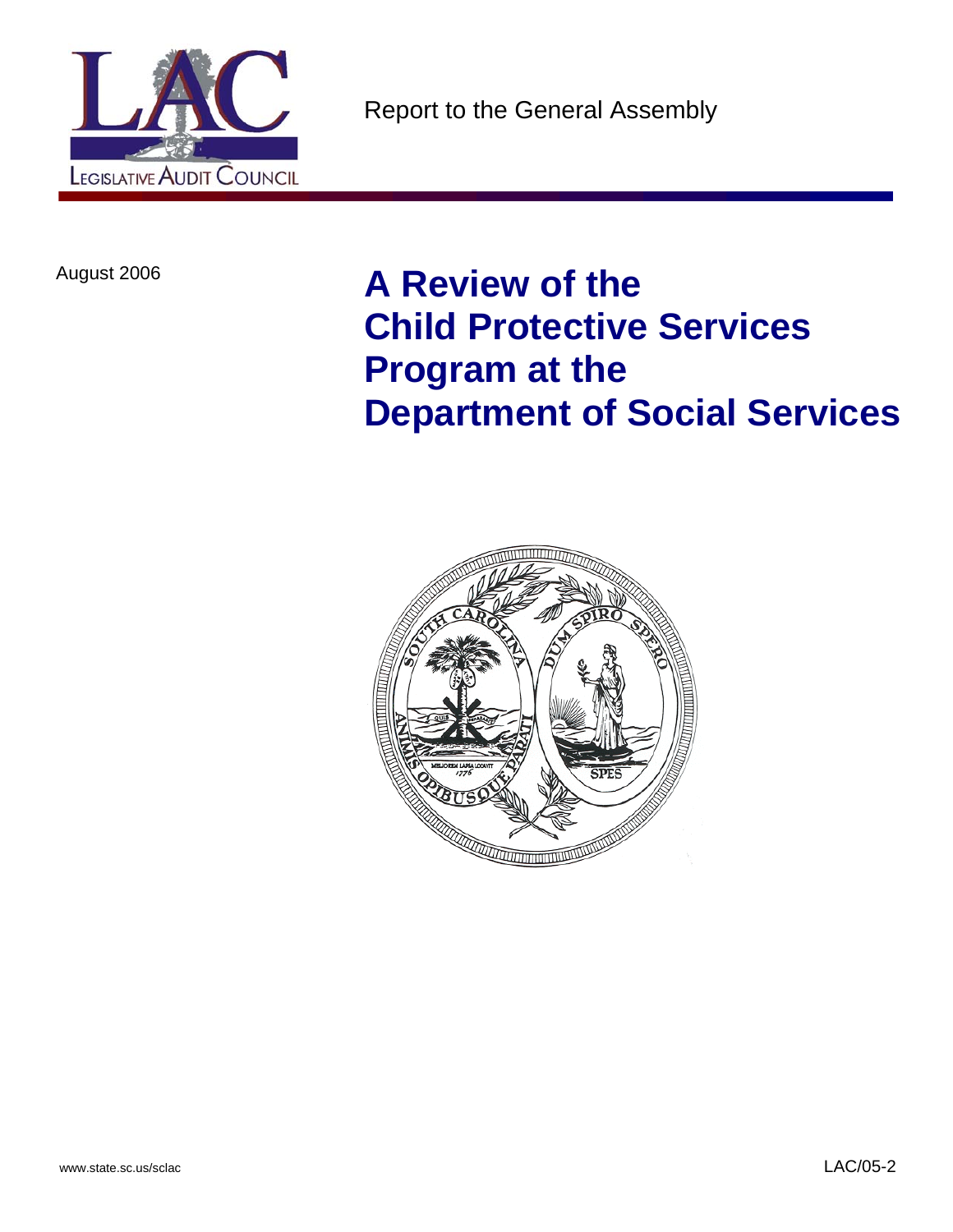### LEGISLATIVE AUDIT COUNCIL 1331 Elmwood Ave., Suite 315

Columbia, SC 29201 (803) 253-7612 VOICE (803) 253-7639 FAX

### **Public Members**

Dill B. Blackwell, Chairman Philip F. Laughridge, CPA, Vice Chairman Susan B. Hoag S. Jahue (Jake) Moore, Esq. Henry M. Swink

### **Members Who Serve Ex Officio**

Kevin L. Bryant *Senate Judiciary Committee*  Hugh K. Leatherman *Senate Finance Committee*  Rex F. Rice *House Ways & Means Committee*  James H. Harrison *House Judiciary Committee* 

### **Director**

George L. Schroeder

Authorized by §2-15-10 *et seq.* of the South Carolina Code of Laws, the Legislative Audit Council, created in 1975, reviews the operations of state agencies, investigates fiscal matters as required, and provides information to assist the General Assembly. Some audits are conducted at the request of groups of legislators who have questions about potential problems in state agencies or programs; other audits are performed as a result of statutory mandate.

The Legislative Audit Council is composed of five public members, one of whom must be a practicing certified or licensed public accountant and one of whom must be an attorney. In addition, four members of the General Assembly serve ex officio.

Audits by the Legislative Audit Council are conducted in accordance with generally accepted government auditing standards as set forth by the Comptroller General of the United States.

Copies of all LAC audits are available at no charge. We encourage you to visit our website to view and print copies of LAC reports.

www.state.sc.us/sclac

*A Review of the Child Protective Services Program at the Department of Social Services*  was conducted by the following audit team.

*Audit Manager Senior Auditor Auditor*  Perry K. Simpson Marcia A. Lindsay Beverly T. Riley Susan J. Poteat Bunnie M. Lempesis

Typography Candice H. Pou General Counsel Maribeth Rollings Werts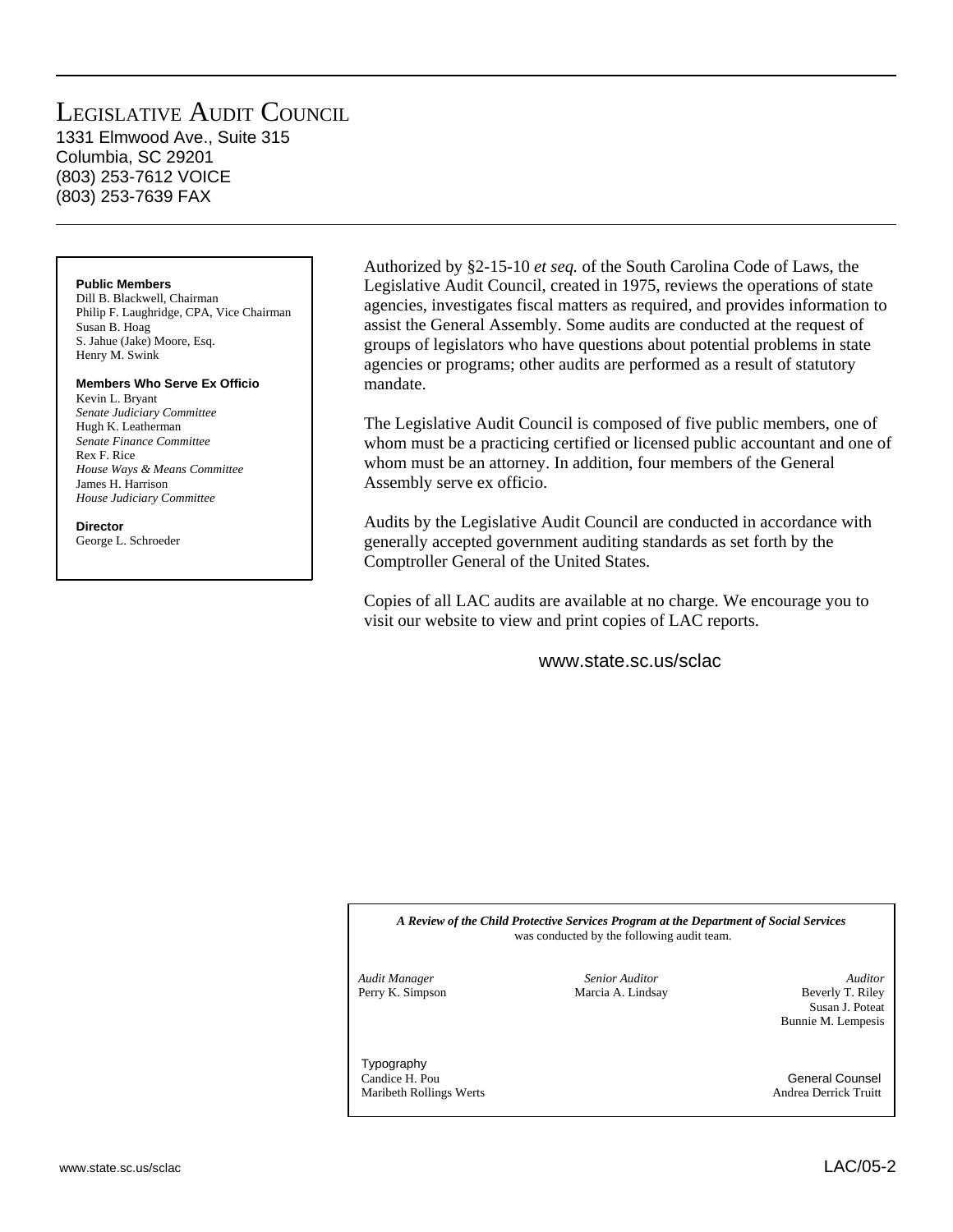LAC Report to the General Assembly

A Review of the Child Protective Services Program at the Department of Social Services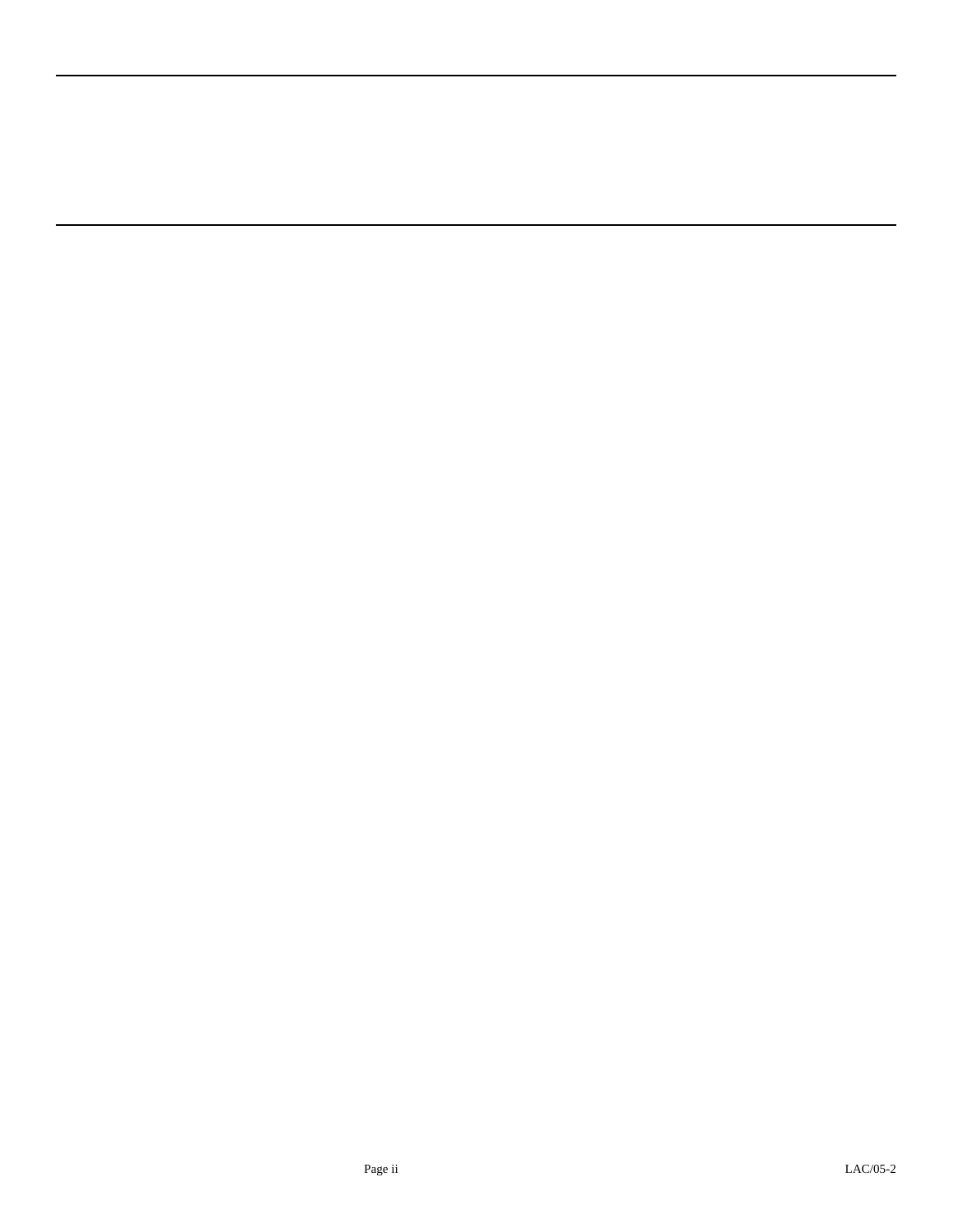## **Contents**

| <b>Synopsis</b>                                                                                                    |    |
|--------------------------------------------------------------------------------------------------------------------|----|
| <b>Chapter 1</b><br><b>Introduction</b>                                                                            |    |
| <b>Chapter 2</b><br><b>Compliance with</b><br><b>State Law and</b><br><b>DSS Policy</b>                            |    |
| <b>Chapter 3</b><br><b>Caseworker</b><br>Caseload,<br><b>Employee</b><br>Discipline, and<br><b>Quality Control</b> |    |
| <b>Appendix</b>                                                                                                    | 29 |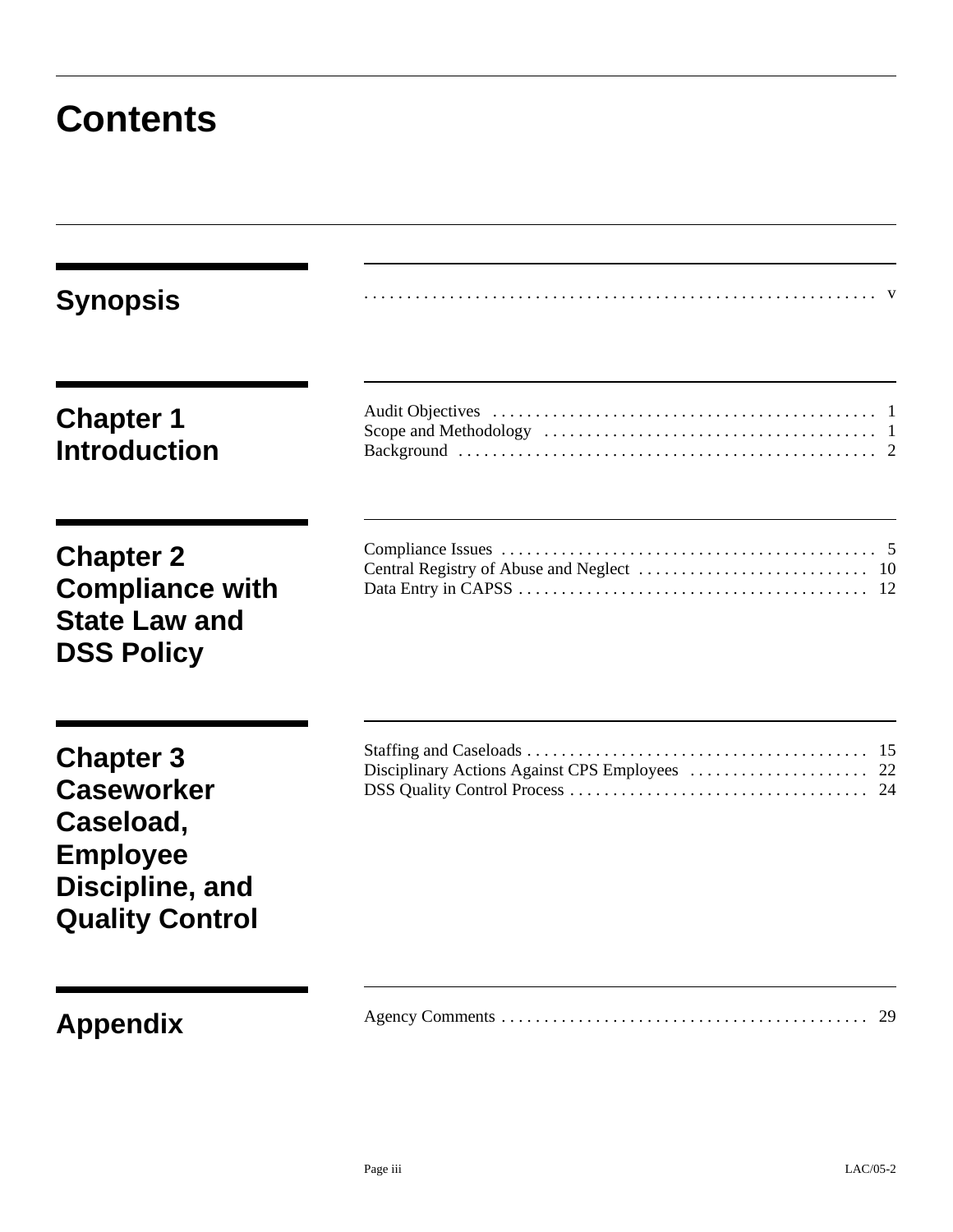**Contents**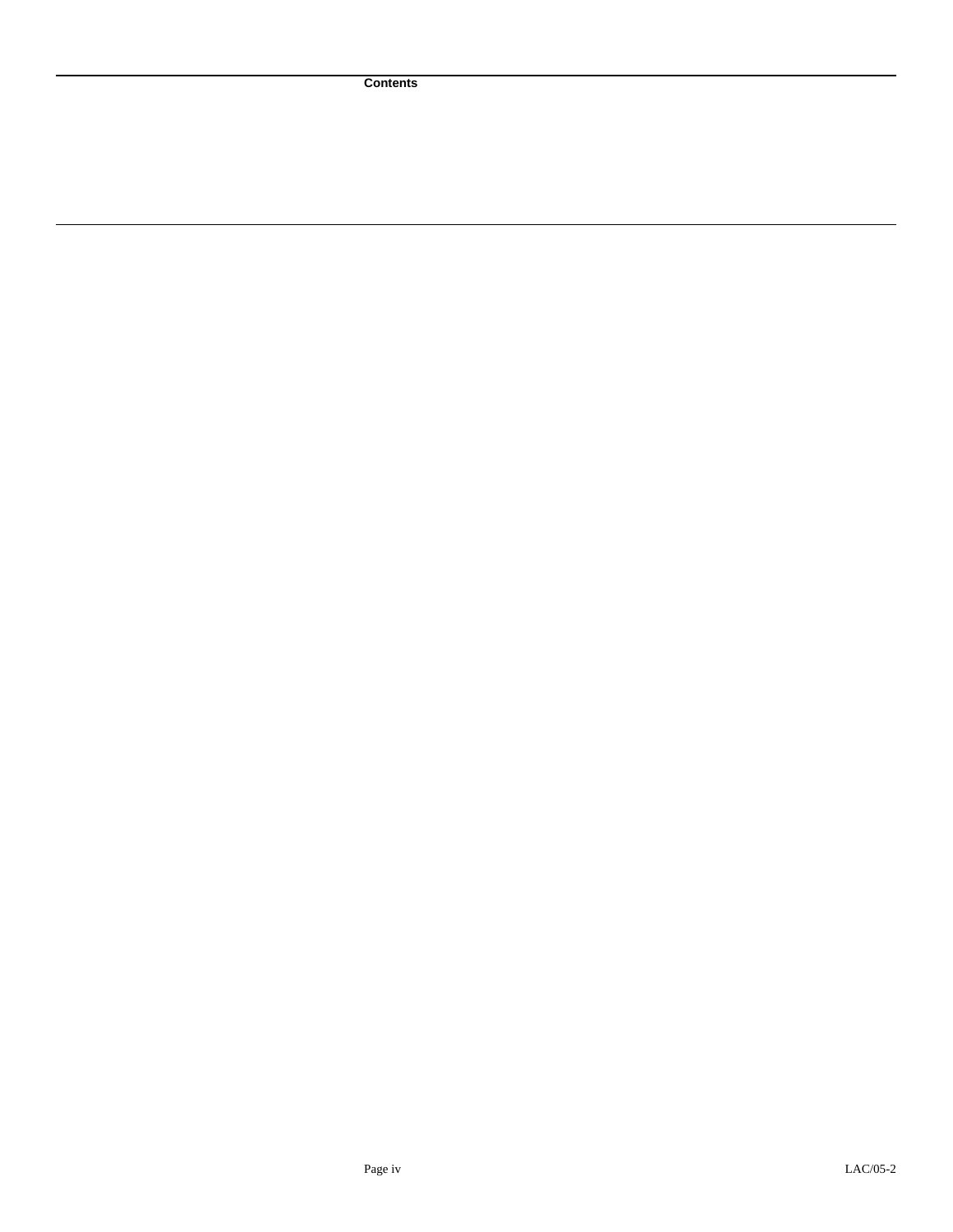# **Synopsis**

Members of the General Assembly requested the Legislative Audit Council (LAC) to conduct an audit of the Child Protective Services (CPS) program at the Department of Social Services (DSS). Our review focused on DSS's compliance with applicable laws and policies. In addition we examined CPS staffing levels and the department's process for investigating and disciplining employees. We also reviewed DSS's internal quality control process for CPS. Our findings are summarized below.

- We found a number of areas where DSS was in violation of either state law or DSS policy. For example, DSS policy requires that in treatment cases the victim child and family be visited every thirty days. In our five sample counties, the percentage of cases where at least one visit was not made in accordance with policy ranged from 38% in Kershaw County to 83% in Marlboro County.
- DSS maintains the Central Registry of Abuse and Neglect, which is separate from SLED's Sex Offender Registry, and is used by agencies and businesses throughout the state to determine if prospective or current employees have a record of abuse and/or neglect. We found that individuals have not always been entered into the registry as required by law. We reviewed 77 cases of sexual abuse in 5 counties and found that in 30 (39%) of the cases, DSS had not followed the process for entering individuals into the central registry.
- Individuals who are convicted in criminal court of certain offenses involving the sexual or physical abuse of a child are also required to be placed on the central registry. We reviewed a sample of convicted sex offenders in Bamberg and Lexington counties and found 20 cases where the judge had not included in the sentencing order the requirement that the person be placed on the central registry, as required by law.
- Based on caseload information for 2005, the Department of Social Services needed additional staff to bring South Carolina more in line with the national standard for the number of treatment cases handled by a treatment caseworker. For FY 06-07, the General Assembly funded 91 additional treatment workers.
- From FY 02-03 through FY 04-05, there were 42 disciplinary actions, including 8 terminations, against CPS employees statewide. While disciplinary action should not be taken for all violations, we found significant violations of law and policy where no action was taken.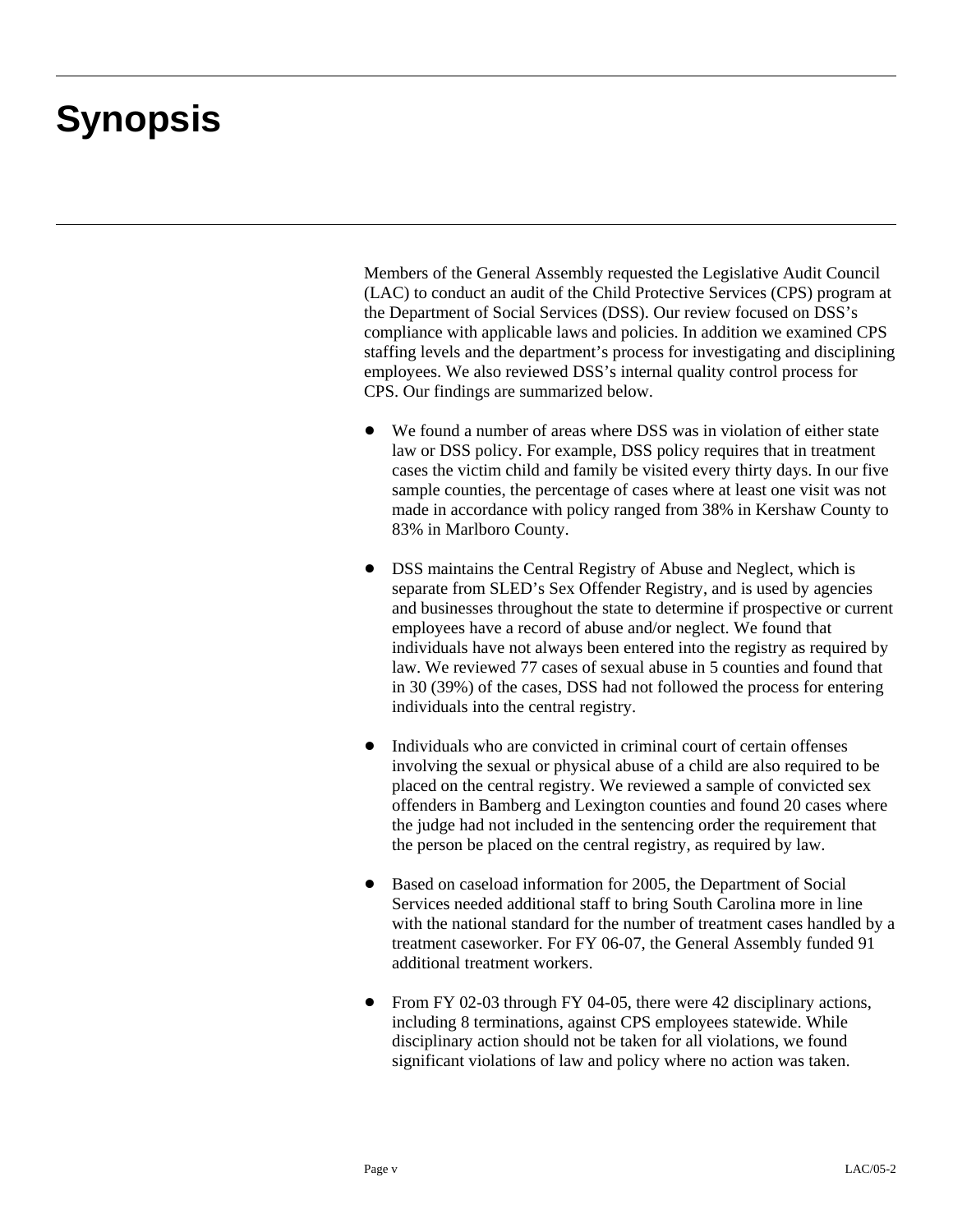• DSS has a quality control process involving both external and internal reviews of CPS operations. We identified several instances where individual counties had consistently underperformed on certain CPS performance measures. We also found that actions taken by DSS to improve performance in these areas did not result in significant improvement.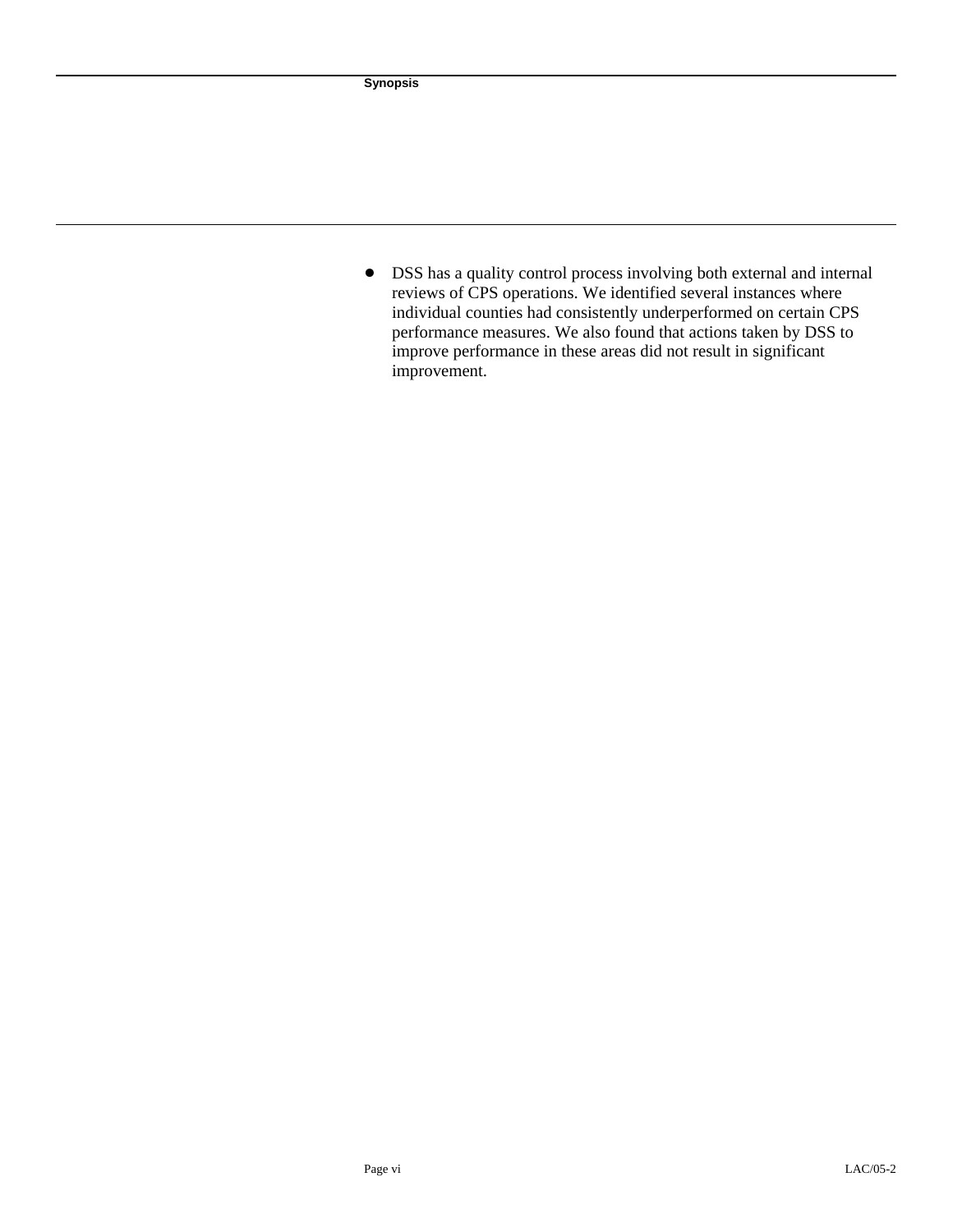## **Introduction**

| Members of the General Assembly requested the Legislative Audit Council<br>to conduct an audit of the Child Protective Services (CPS) program at the                                                                                                                                                                      |
|---------------------------------------------------------------------------------------------------------------------------------------------------------------------------------------------------------------------------------------------------------------------------------------------------------------------------|
|                                                                                                                                                                                                                                                                                                                           |
|                                                                                                                                                                                                                                                                                                                           |
| Review DSS's compliance with applicable laws and policies in the child<br>Examine the effectiveness of DSS's process for investigating and<br>disciplining employees who violate CPS laws and policies.<br>Examine DSS's staffing levels in CPS.<br>Determine the effectiveness of DSS's internal quality control program |
| Our findings and recommendations are discussed in the report.                                                                                                                                                                                                                                                             |
|                                                                                                                                                                                                                                                                                                                           |
| The period of this review was generally January 1, 2004 through June 30,<br>2005. Information used in this report was obtained from the following                                                                                                                                                                         |
| State laws and DSS policies concerning the child protective services<br>Interviews with other professionals involved in the CPS program.<br>Reviews of individual CPS case files in five sample counties.                                                                                                                 |
|                                                                                                                                                                                                                                                                                                                           |

• Employee personnel records.

Victims of child abuse or neglect can be treated either in their own homes or be placed in foster care. Our audit focused only on in-home treatment cases.

We used some computer-generated data from the Child and Adult Protective Services System (CAPSS) in conducting this audit. During our audit, we found evidence to suggest that the information maintained in CAPSS was not entirely reliable (see p. 12). Where computer-generated data was material to our findings, we attributed it to the agency. In reviewing compliance with state law and DSS policy and evaluating DSS's process for disciplining employees, we relied primarily on our review of CPS case files and personnel files.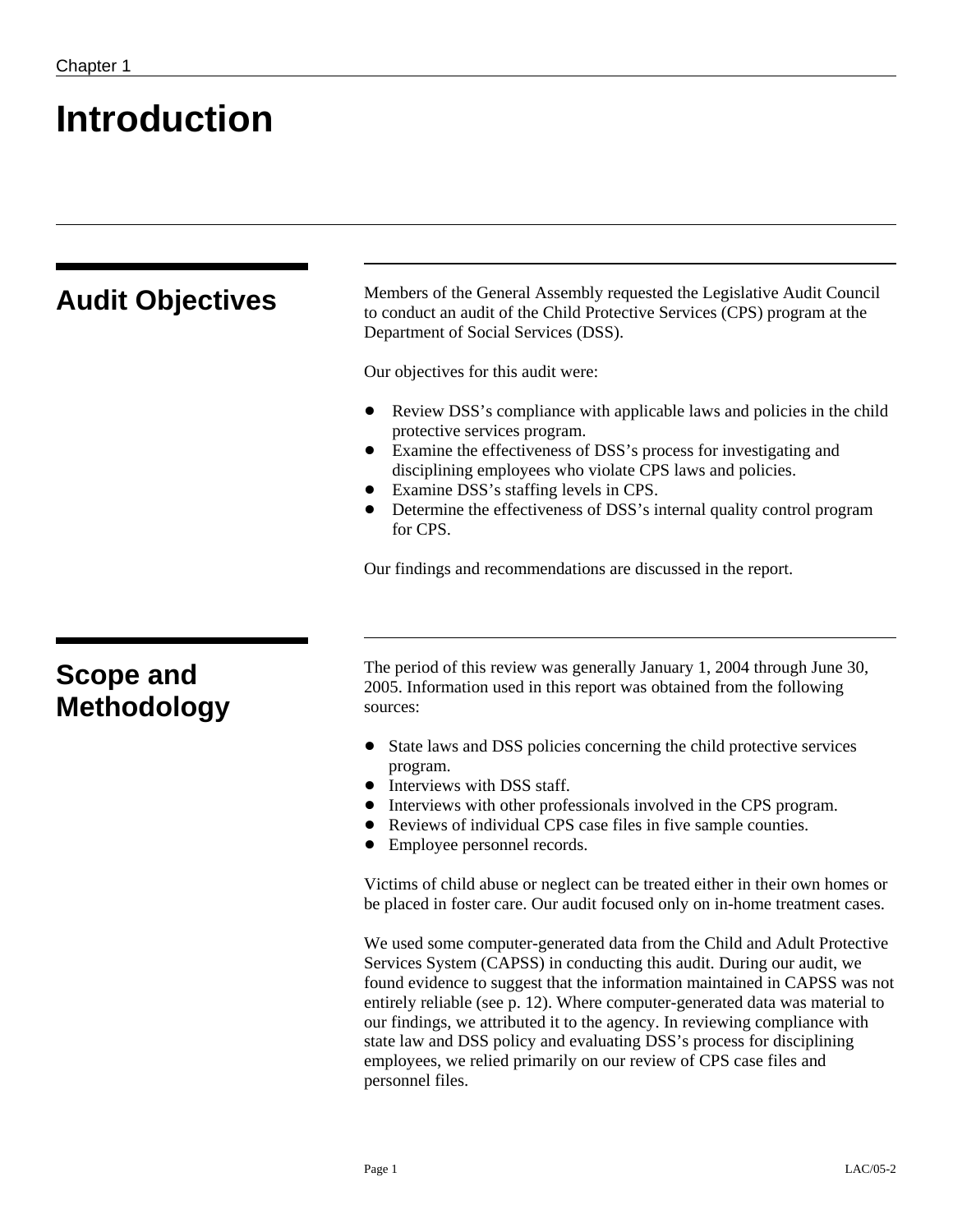|                   | This audit was conducted in accordance with generally accepted government<br>auditing standards.                                                                                                                                                                                                                                                                                                                                                                                                                                                                                |
|-------------------|---------------------------------------------------------------------------------------------------------------------------------------------------------------------------------------------------------------------------------------------------------------------------------------------------------------------------------------------------------------------------------------------------------------------------------------------------------------------------------------------------------------------------------------------------------------------------------|
| <b>Background</b> | The Department of Social Services' child protective services program is<br>designed to ensure the safety and health of children by protecting them from<br>abuse and neglect. Under state law, "[a]ll child welfare intervention by the<br>state has as its primary goal the welfare and safety of the child." In addition,<br>one of the goals of the CPS program is to keep children in their own homes<br>whenever possible and appropriate.                                                                                                                                 |
|                   | During FY 04-05, DSS received more than 25,000 reports of suspected child<br>abuse and/or neglect. When a report is received, DSS evaluates the report to<br>see if it meets the legal definition of abuse or neglect. The person committing<br>the abuse has to be either a parent or someone acting "in loco parentis". If the<br>person suspected of abuse and neglect is a non-parent, DSS would refer this<br>to law enforcement. There must also be physical or mental injury to the child<br>or the substantial threat of such injury. Abuse and neglect can consist of: |
|                   | Physical abuse.<br>Sexual abuse.<br>Physical neglect.<br>Medical neglect.<br>Educational neglect.<br>Abandonment.                                                                                                                                                                                                                                                                                                                                                                                                                                                               |
|                   | Types of cases include:                                                                                                                                                                                                                                                                                                                                                                                                                                                                                                                                                         |
|                   | Screened out reports which are referrals that DSS does not accept for<br>$\bullet$<br>investigation.<br>Unfounded cases which are cases where there was not a finding of abuse<br>or neglect.<br>Indicated or treatment cases which are cases where the abuse or neglect                                                                                                                                                                                                                                                                                                        |

was found to have likely occurred based on a preponderance of the

Page 2 LAC/05-2

evidence.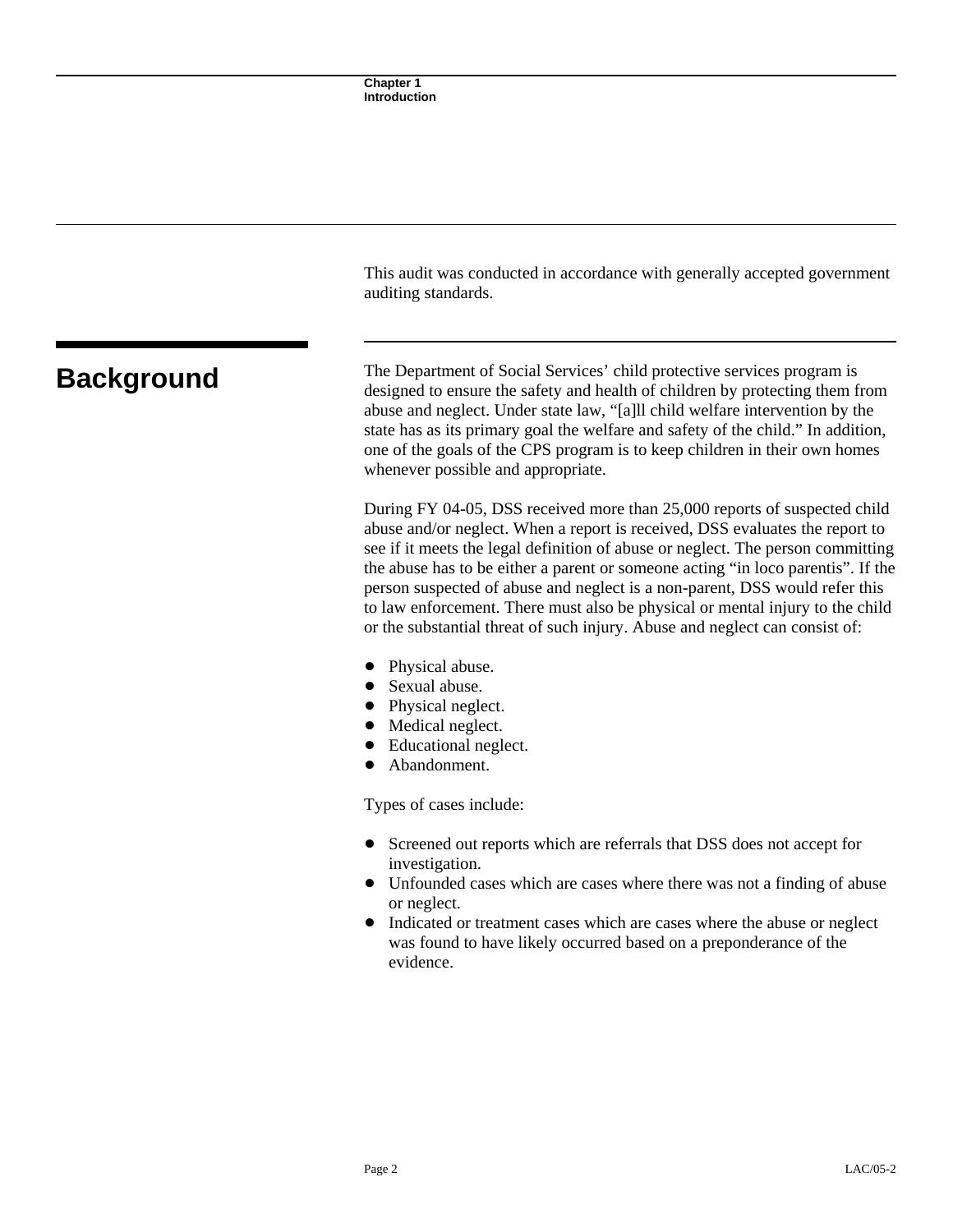Once DSS evaluates the allegation, staff determine whether to accept it for investigation or "screen it out." Once accepted for investigation, DSS has up to 60 days to complete its investigation to determine if the allegation of abuse and/or neglect occurred. Of the 17,000 reports accepted for investigation in FY 04-05, DSS found approximately one-third to be cases where abuse, neglect, or some other type of child maltreatment likely occurred.

If the allegation is indicated (i.e. found to have likely occurred), the case becomes a treatment case and DSS provides services to the child and family, if appropriate. Treatment can take place either in the home or in a foster care setting. In FY 04-05, DSS had 4,614 in-home treatment cases and 5,022 children in foster care.

The child protective services program has 424 authorized county treatment and assessment positions allocated statewide. The CPS program is funded through a combination of federal and state funds. Funding in FY 04-05 was approximately \$21 million.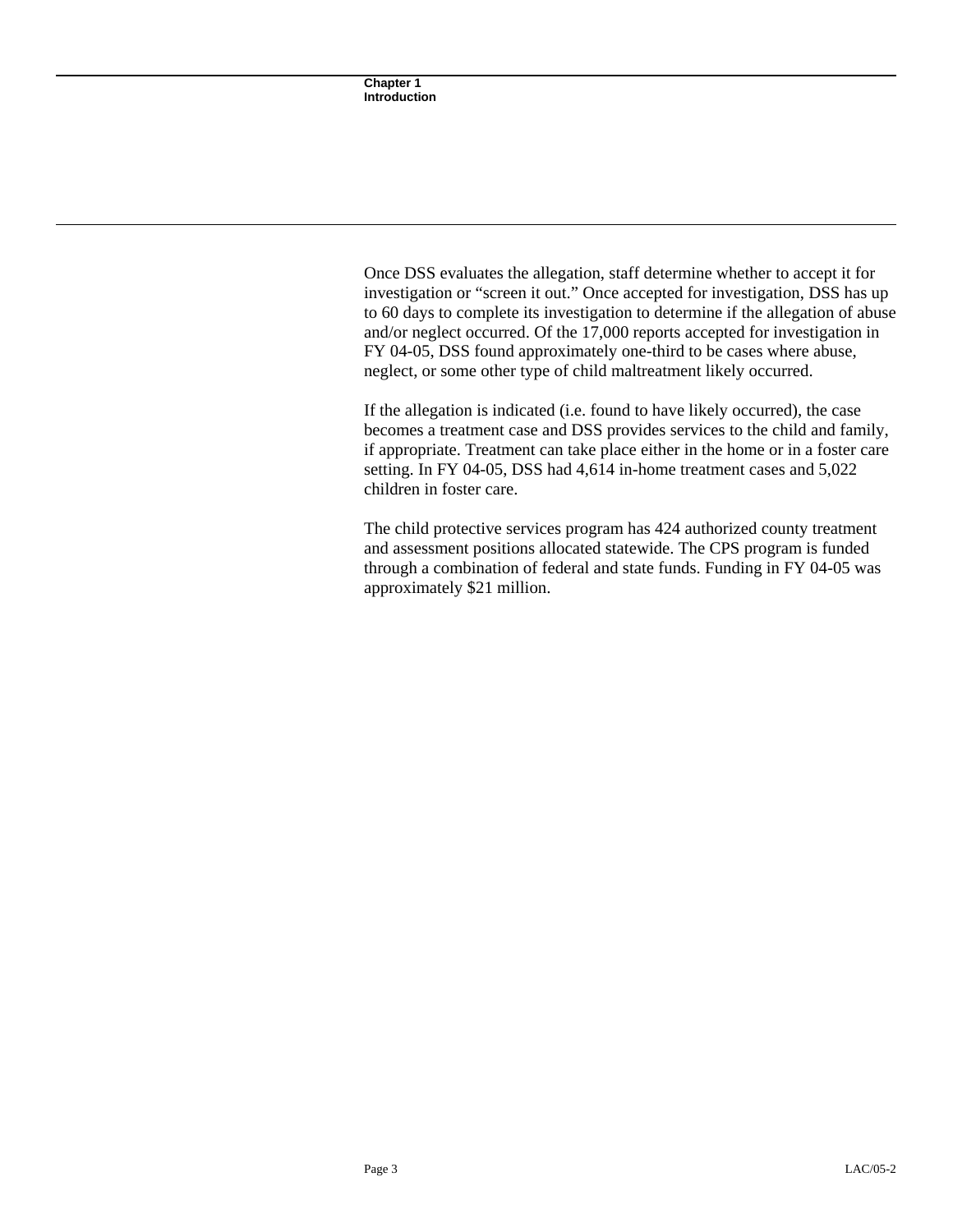**Chapter 1 Introduction**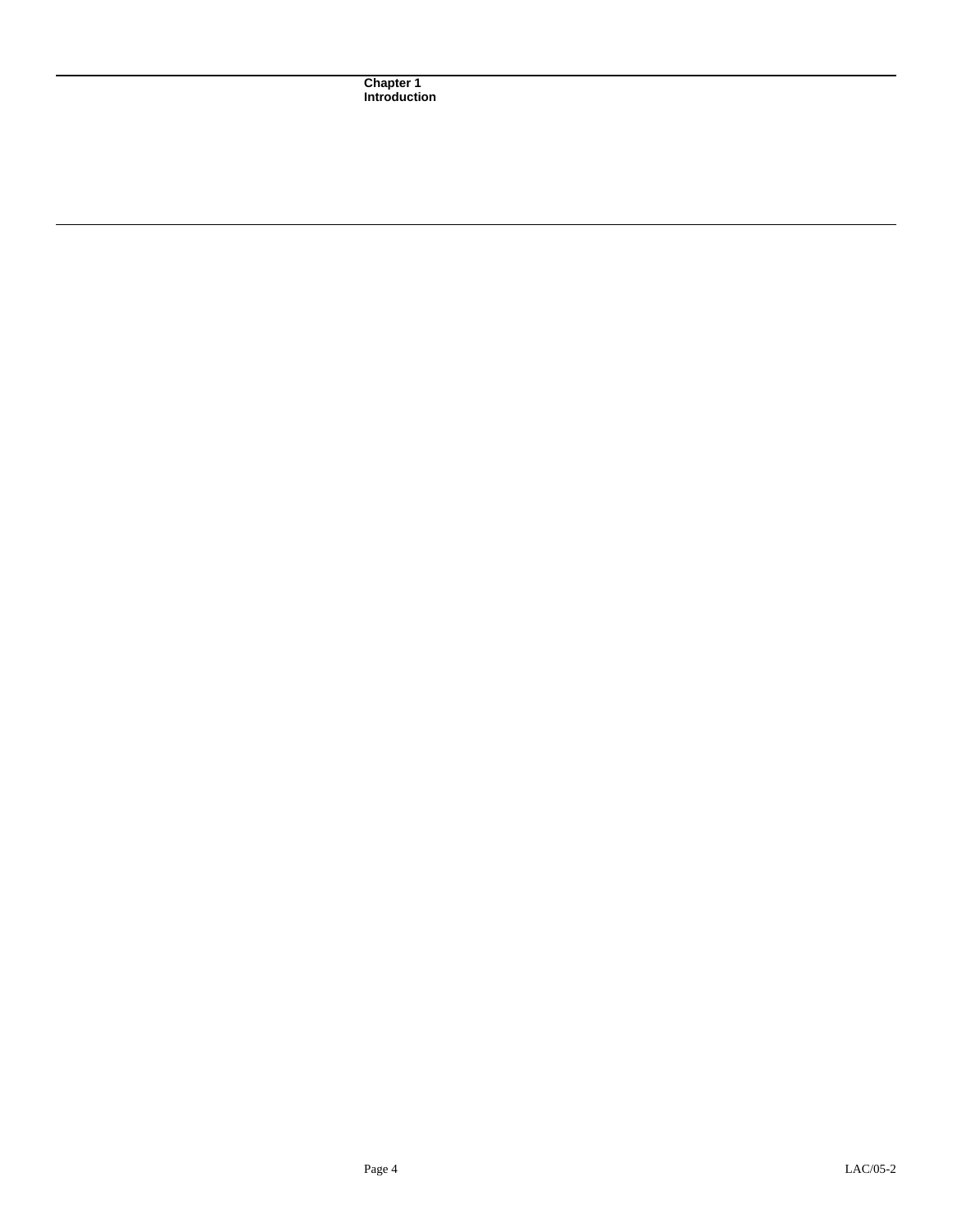# **Compliance with State Law and DSS Policy**

We found a number of areas where DSS was in violation of either state law or DSS policy. We reviewed a non-statistical sample of case files and other data from five counties (Bamberg, Kershaw, Lexington, Marlboro, and York) chosen, based on their size, geographic location, and whether the county had been subjected to a review by either DSS or another entity. We reviewed 216 cases in these counties which were referred to DSS from January 2004 through June 2005. We focused only on in-home treatment cases, excluding any with foster care involvement.

Table 2.1 shows the number of cases reviewed by type of case in each county, as well as the total number of cases referred in that county during the 18-month period of our review.

|                 |                                          |                                                   | <b>SAMPLED CASES</b> |                                       |
|-----------------|------------------------------------------|---------------------------------------------------|----------------------|---------------------------------------|
| <b>COUNTY</b>   | <b>REFERRALS</b><br>01/01/04<br>06/30/05 | <b>SCREENED</b><br><b>OUT</b><br><b>REFERRALS</b> | <b>UNFOUNDED</b>     | INDICATED <sup>*</sup> /<br>TREATMENT |
| Bamberg         | 160                                      | 10                                                | 2                    | 2                                     |
| Kershaw **      | 527                                      | 9                                                 | 16                   | 8                                     |
| Lexington       | 2,284                                    | 41                                                | 26                   | 16                                    |
| <b>Marlboro</b> | 240                                      | 3                                                 | $\overline{2}$       | 6                                     |
| York            | 2,083                                    | 27                                                | 25                   | 23                                    |
| TOTAL           | 5,294                                    | 90                                                | 71                   | 55                                    |

Indicated cases are cases where the preponderance of evidence indicates that the abuse or neglect has likely occurred.

\*\* In Kershaw County, two case files could not be located and we relied strictly on the information in CAPSS when reviewing those cases.

Source: DSS Child and Adult Protective Services System (CAPSS) and LAC sample.

## **Compliance Issues**

We found a number of instances where DSS did not comply with state law or DSS policy in CPS cases. This non-compliance varied significantly from county to county. When DSS does not follow state law and DSS policy, children who are victims of abuse and neglect may be at greater risk of additional harm. In addition, children and their families may receive inadequate treatment services.

### **Table 2.1: Referrals and Sampled Cases From Five Counties**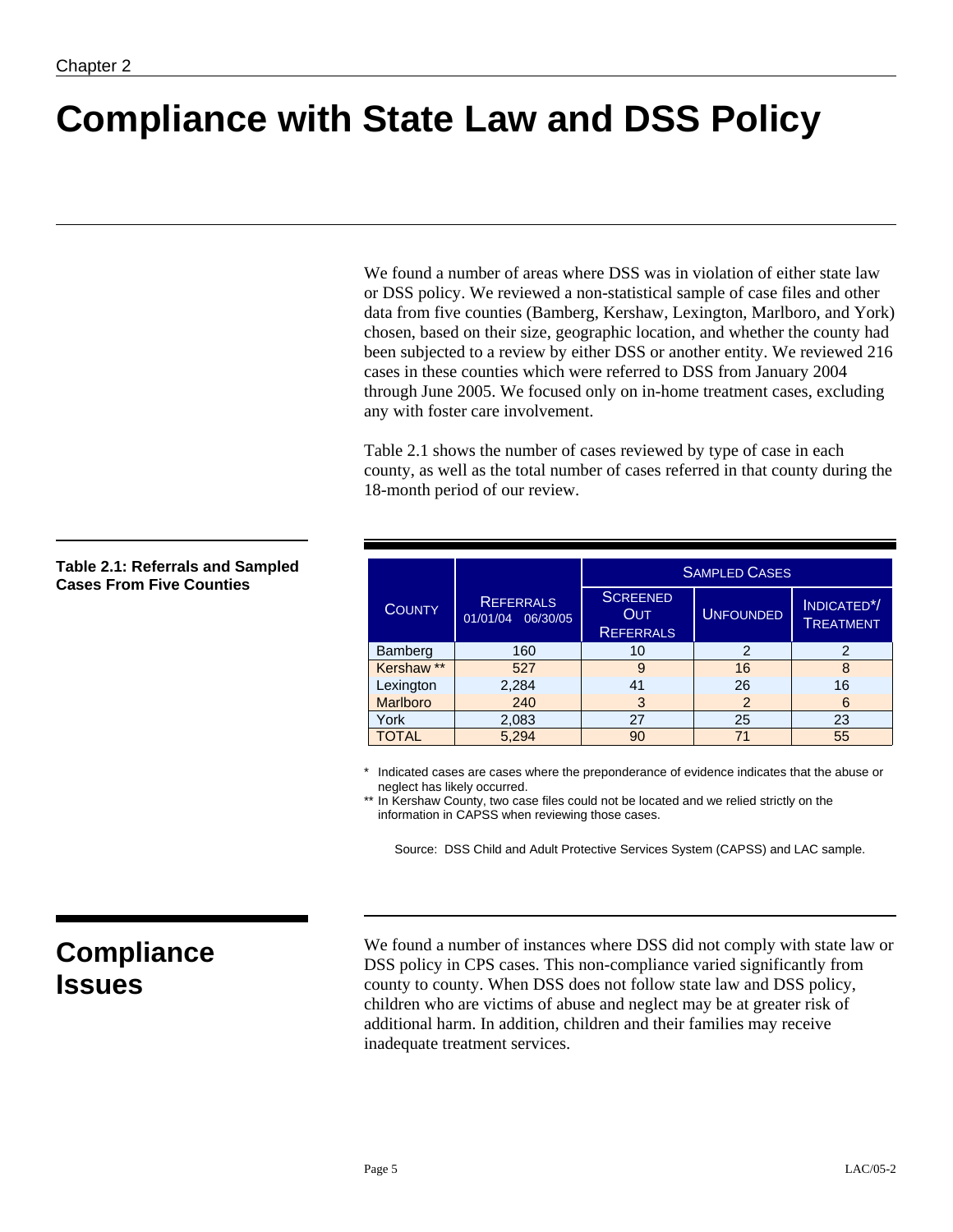DSS has not complied with policy requiring that children in in-home treatment cases be seen every 30 days. DSS also has not always complied with S.C. Code §20-7-650(F) requiring it to complete an investigation of alleged abuse within 60 days. In addition, we found that DSS's policy of delaying or "pending" an allegation of abuse or neglect may not be allowed by law. Further, DSS has not always held meetings between supervisors and caseworkers as required and has not developed treatment plans within 30 days of case decisions. Also, DSS has not consistently entered individuals into the Central Registry of Abuse and Neglect as required by S.C. Code §20-7-680. Finally, we found that caseworkers were not always entering case information into the CAPSS system in a timely manner.

30-Day Visit For treatment cases, DSS policy requires that the victim child and family be visited at least once per month (defined as once every 30 days). We found various levels of compliance with this policy in the counties in our sample. Table 2.2 shows the number and percentage of cases in our sample where at least one monthly visit was not made in accordance with DSS policy.

| <b>COUNTY</b> | <b>NUMBER AND PERCENTAGE OF CASES</b> |
|---------------|---------------------------------------|
| Bamberg       | $1(50\%)$                             |
| Kershaw       | 3(38%)                                |
| Lexington     | 8(50%)                                |
| Marlboro      | 5 (83%)                               |
| York          |                                       |

Source: LAC review of CPS case files.

According to an agency official, most visits are unannounced and a caseworker may need to make several attempts at a visit before seeing a child. However, we found cases in our review where multiple visits were missed and, as a result, children were not seen for several months. For example:

- In a case of sexual abuse in Kershaw County, the child was not seen for almost three months (July 13, 2005 to September 30, 2005).
- In a case where a child was found at risk of physical abuse in Marlboro County, 3 of the 7 visits were not made within 30 days, ranging from 7 to 19 days late.

**Table 2.2: Treatment Cases Where At Least One Visit Was Not Made Within 30 Days**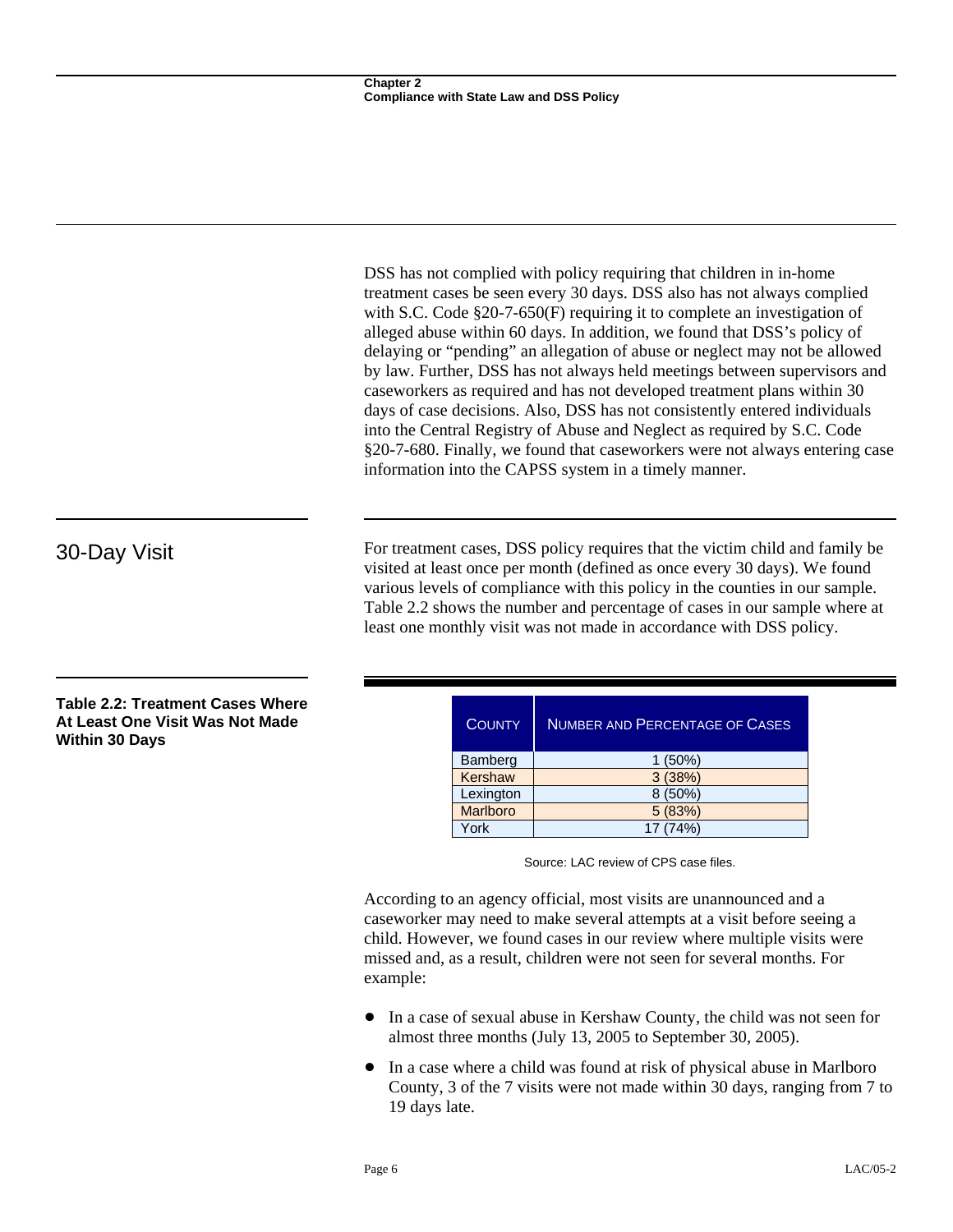|                            | In a case of physical neglect in Lexington County, the children in the<br>family were not seen for over three months (October 4, 2004 to January<br>29, 2005).                                                                                                                                                                                                                                                                                                                                                                                                                                                                                                             |
|----------------------------|----------------------------------------------------------------------------------------------------------------------------------------------------------------------------------------------------------------------------------------------------------------------------------------------------------------------------------------------------------------------------------------------------------------------------------------------------------------------------------------------------------------------------------------------------------------------------------------------------------------------------------------------------------------------------|
|                            | In a case in Lexington County where there was a threat of harm of<br>physical abuse, the children were not seen for almost two months<br>(January 25, 2005 to March 21, 2005) and then not seen again for three<br>months (March 21, 2005 to July 1, 2005).                                                                                                                                                                                                                                                                                                                                                                                                                |
|                            | In a case of sexual abuse and physical abuse in York County, a child was<br>not seen for over four months (June 11, 2004 to October 21, 2004).                                                                                                                                                                                                                                                                                                                                                                                                                                                                                                                             |
|                            | In a case where there was the threat of harm of sexual abuse in York<br>County, the children in the family were not seen for over five months<br>(June 29, 2004 to November 9, 2004) and were not seen again for over<br>five months (February 24, 2005 to July 29, 2005).                                                                                                                                                                                                                                                                                                                                                                                                 |
|                            | S.C. Code $\S 20$ -7-764(B)(3) requires that children in foster care be seen at<br>least once per month. As noted above, it is DSS policy, not state law, that<br>children in CPS treatment cases be seen every 30 days. According to a<br>directive issued in September 2004 from the state office, "The primary goal<br>of each contact is to assess for the safety and well-being of the children.<br>These assessments are critical because they will drive all other case-related<br>decisions." The directive further states, "Failure to make the minimum<br>contacts and failure to provide oversight of these requirements may result in<br>disciplinary action." |
| <b>Recommendations</b>     | The General Assembly should amend S.C. Code §20-7-650 to require<br>1.<br>that children in child protective services treatment cases be seen at least<br>once every 30 days.                                                                                                                                                                                                                                                                                                                                                                                                                                                                                               |
|                            | The Department of Social Services should establish a system for<br>2.<br>ensuring compliance with the requirement that children in child<br>protective services treatment cases be seen every 30 days.                                                                                                                                                                                                                                                                                                                                                                                                                                                                     |
| <b>Case Determinations</b> | According to S.C. Code §20-7-650 (F), DSS has up to 60 days to make a<br>determination as to whether abuse or neglect has occurred in a case. Based on                                                                                                                                                                                                                                                                                                                                                                                                                                                                                                                     |
|                            | a limited sample, we estimate that in Lexington County approximately 5% of<br>the 1,458 reports investigated between January 2004 and June 2005 took                                                                                                                                                                                                                                                                                                                                                                                                                                                                                                                       |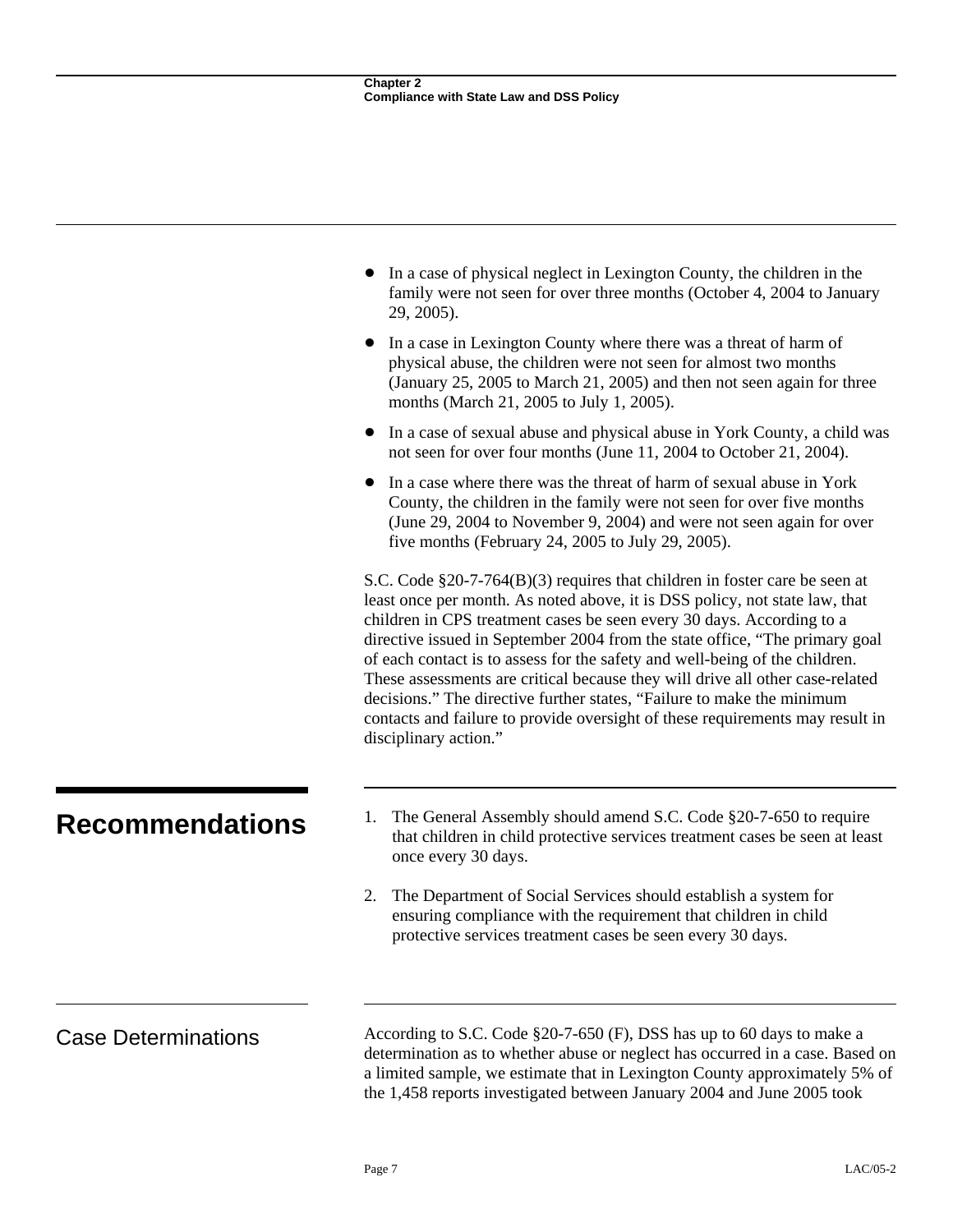|                          | longer than 60 days to make a determination. In some cases, the<br>determination took over 100 days. In York County, we found 30 (2%) of the<br>1,543 reports investigated during the same time period took longer than 60<br>days. Each of these occurrences is a violation of state law.                                                                                                                                                                                                                                                                                                                                                                                   |
|--------------------------|------------------------------------------------------------------------------------------------------------------------------------------------------------------------------------------------------------------------------------------------------------------------------------------------------------------------------------------------------------------------------------------------------------------------------------------------------------------------------------------------------------------------------------------------------------------------------------------------------------------------------------------------------------------------------|
| <b>Recommendations</b>   | The Department of Social Services should establish a policy outlining<br>3.<br>how counties will be held accountable for not completing investigations<br>within 60 days. The department should also take corrective action when<br>counties do not comply.                                                                                                                                                                                                                                                                                                                                                                                                                  |
|                          | 4. The Department of Social Services should include, in its annual<br>accountability report, performance measures for the percentage of cases<br>in which children were not seen every 30 days and the number of case<br>determinations which exceeded 60 days.                                                                                                                                                                                                                                                                                                                                                                                                              |
| <b>Delayed Decisions</b> | According to an agency official, in most cases, DSS makes a decision on<br>whether to accept for investigation an allegation of abuse or neglect based on<br>information gathered during the initial contact. S.C. Code §20-7-650 requires<br>that DSS initiate an investigation within 24 hours of a receipt of a report of<br>abuse and neglect. However, DSS policy allows employees to delay or<br>"pend" a decision on allegations of abuse for up to 24 hours to allow DSS to<br>gather additional information from professional contacts such as teachers,<br>doctors, or law enforcement. It is questionable whether state law allows DSS<br>to delay this decision. |
|                          | According to information from the DSS Child and Adult Protective Services<br>System (CAPSS), between January 1, 2004 and June 30, 2005, DSS delayed<br>decisions in $2,306$ (6%) of the 38,697 allegations of abuse and neglect. Of<br>these, 335 (15%) were delayed over 24 hours, in violation of DSS policy.<br>Also, according to CAPSS data, in 766 cases (including cases both formally<br>pended and not pended) DSS took 24 hours or more to make the decision<br>about whether to investigate a case. In 220 of these, the decision took over 7<br>days.                                                                                                            |
|                          |                                                                                                                                                                                                                                                                                                                                                                                                                                                                                                                                                                                                                                                                              |

**Recommendations** 5. The Department of Social Services should stop delaying or "pending" cases unless state law is amended to expressly authorize the department to delay the initiation of an investigation.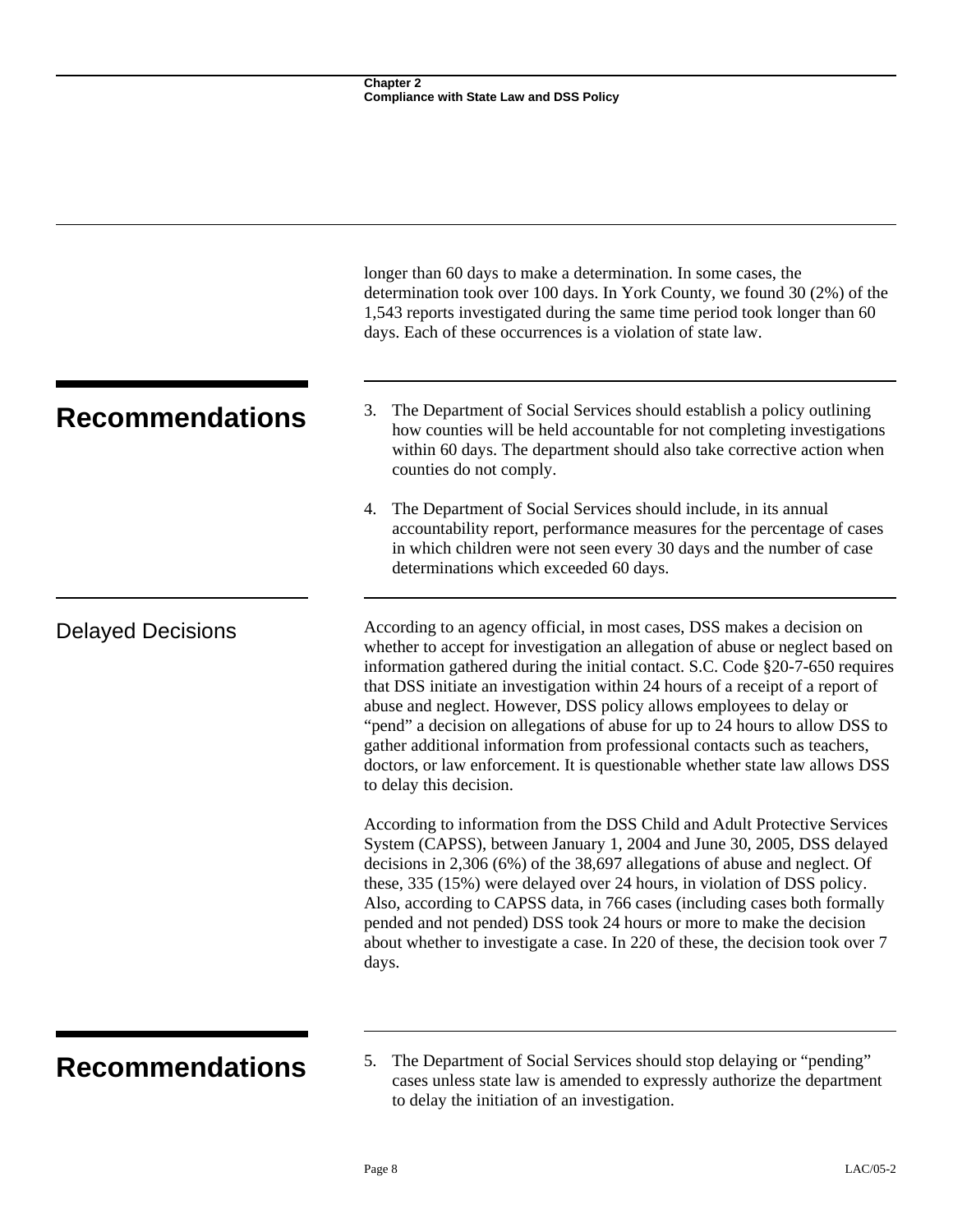|                                                                          | 6. If the law is amended, the department should establish, through<br>regulation, its policy and criteria for pending allegations of abuse and<br>neglect. The regulation should specify that decisions to accept or reject a<br>report are not to be delayed more than 24 hours.                                                                                                                                                                                                                   |  |  |
|--------------------------------------------------------------------------|-----------------------------------------------------------------------------------------------------------------------------------------------------------------------------------------------------------------------------------------------------------------------------------------------------------------------------------------------------------------------------------------------------------------------------------------------------------------------------------------------------|--|--|
| <b>Additional Compliance</b><br><b>Issues</b>                            | DSS policy requires that there be a meeting between the supervisor and<br>caseworker no later than five days after a report of abuse and neglect has<br>been accepted for investigation. In three of the five counties in our sample,<br>we found evidence of noncompliance (see Table 2.3).                                                                                                                                                                                                        |  |  |
| <b>Table 2.3: Cases Where Meetings</b><br>Were Not Held Within Five Days | <b>NUMBER AND</b><br><b>COUNTY</b><br><b>PERCENTAGE</b><br>Kershaw<br>1(4%)<br>23 (55%)<br>Lexington<br>York<br>16 (33%)<br>Source: LAC analysis of CPS case files.                                                                                                                                                                                                                                                                                                                                 |  |  |
|                                                                          | DSS policy requires that a supervisor review an allegation of abuse or<br>neglect before it is accepted for investigation. In $3(6%)$ of the 48 cases in<br>York County and 2 (5%) of the 42 cases in Lexington County, there was no<br>documentation showing supervisory approval of the decision to either screen<br>out or accept the allegation for investigation. Without supervisory review, the<br>likelihood of rejecting an actual case of abuse or accepting a false report<br>increases. |  |  |
|                                                                          | DSS policy requires that a treatment plan be developed within 30 days of a<br>case decision in indicated cases of abuse and neglect. In 5 (83%) of 6 cases in<br>Marlboro County and in 10 (43%) of the 23 cases in York County, the<br>treatment plan was not completed within 30 days of the case decision.                                                                                                                                                                                       |  |  |
| <b>Recommendation</b>                                                    | The Department of Social Services should ensure that allegations of<br>7.<br>abuse and neglect are reviewed by a supervisor and that a treatment plan<br>is developed within 30 days of the case decision.                                                                                                                                                                                                                                                                                          |  |  |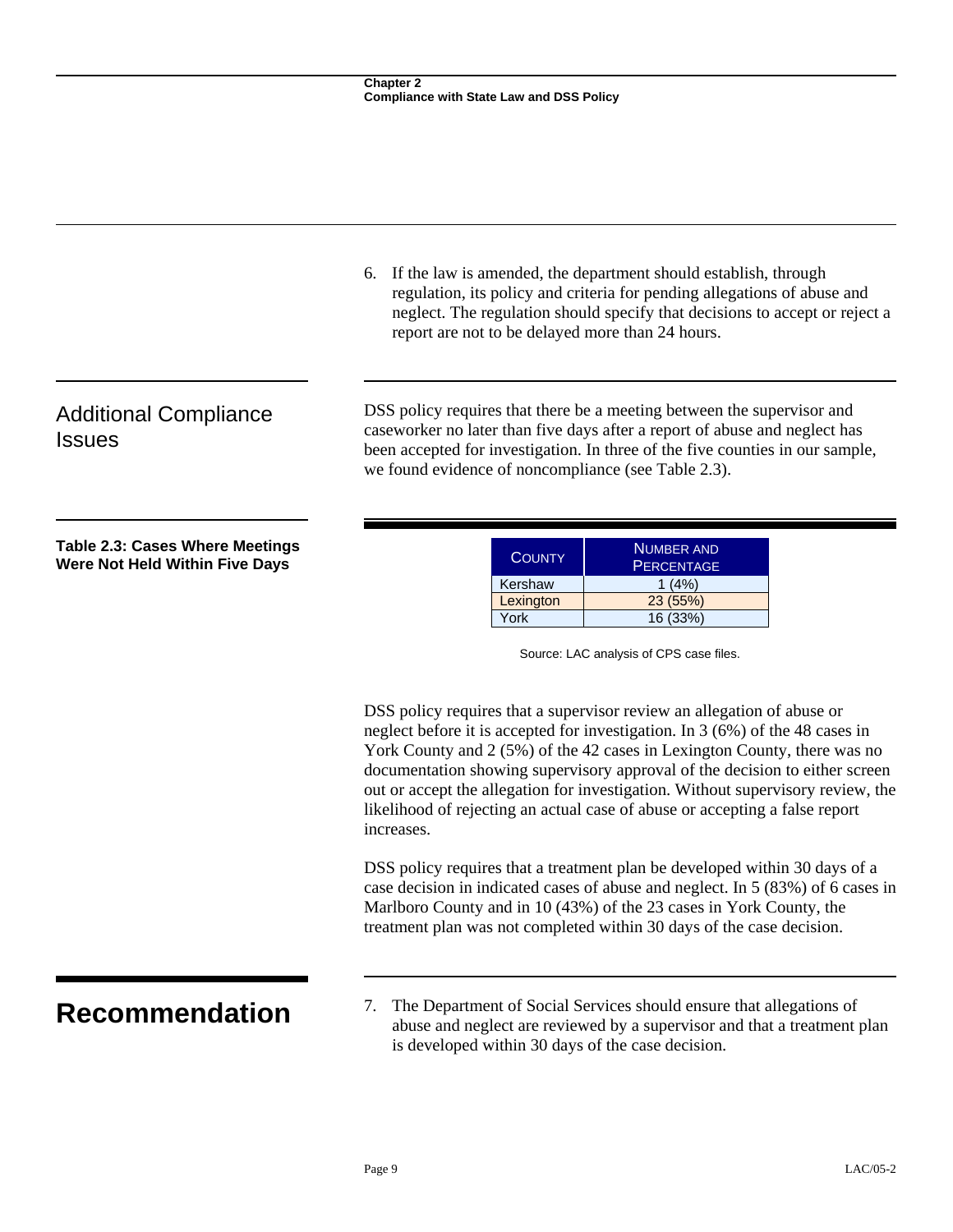### **Central Registry of Abuse and Neglect**  S.C. Code §20-7-680 requires that DSS maintain a Central Registry of Child Abuse and Neglect. This registry is separate from the Sex Offender Registry maintained by the State Law Enforcement Division which contains the names of individuals convicted in criminal court of certain sexual offenses. The central registry contains names of individuals with indicated cases of abuse and neglect. The central registry is used by agencies and businesses throughout the state to determine if prospective or current employees have a record of abuse and/or neglect. Certain acts of abuse and neglect, particularly sexual abuse, can result in an individual being listed on the registry. Individuals are placed into the central registry only by order of either the family court or criminal court. Between August 2004 and July 2005, DSS performed almost 50,000 checks of the registry. In our review of the central registry, we found that individuals have not always been entered as required by law. Individuals can be entered into the central registry in two ways. • In all indicated cases of sexual abuse, DSS is required to petition the *family* court to have the perpetrator added to the registry. • Persons convicted in *criminal* court of certain kinds of sex offenses are required to be included on the central registry. **Cases of Sexual Abuse Indicated by DSS**  S.C. Code §20-7-650(O) states, "The department must seek an order placing a person in the Central Registry…in all cases in which…there is a preponderance of evidence that the person committed sexual abuse." (Emphasis added.) DSS county staff are responsible for entering names into the central registry where there is a family court order. We reviewed 77 cases of sexual abuse in our 5 sample counties to determine if the perpetrator had been entered into the central registry. We found 30 (39%) cases where DSS had not properly followed the process for entering individuals into the

central registry. For example:

In Marlboro County, we found one case where, on June 21, 2004, the family court had ordered the individual be placed on the central registry. However, DSS did not place the individual on the central registry until November 2005, almost 18 months after the order and after we inquired about this case.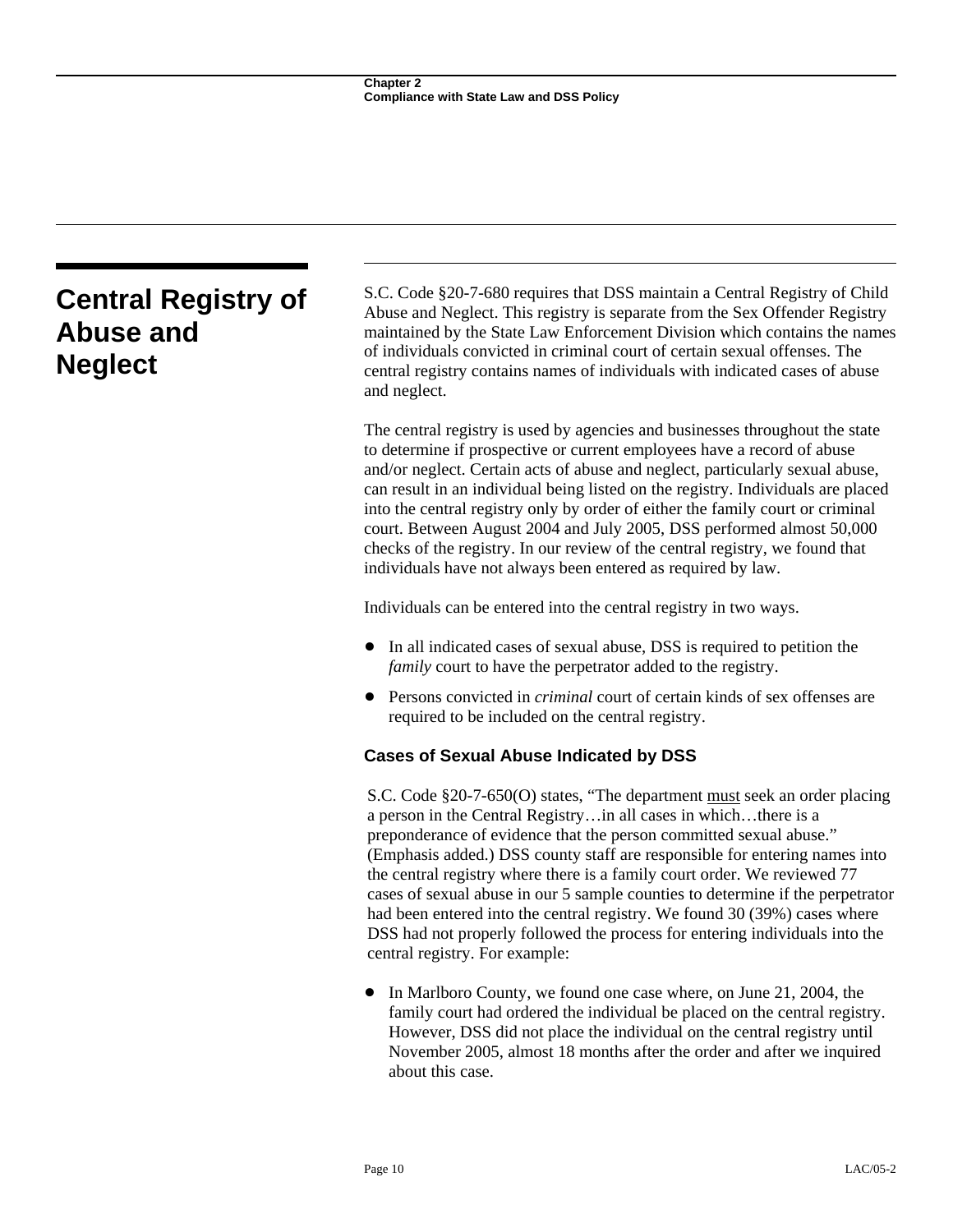- In York County, as of December 2005, we found eight cases where DSS had not yet gone to court because the county was "waiting on paperwork from (the) treatment worker." According to DSS staff, paperwork for family court cases should be filed as soon as possible after the case decision. Four of the cases had been substantiated for sexual abuse in 2004, with the earliest being June 5, 2004. The most recent case had been substantiated on July 14, 2005.
- In Lexington County, we found ten cases of sexual abuse where DSS did not go to court because the county thought the law left DSS the option to decide whether to go to court.

As a result of our inquiry, DSS instituted a centralized monitoring system to ensure that individuals are entered into the central registry in a timely manner. According to officials, DSS has taken the following steps:

- Examined individuals with substantiated cases of sexual abuse to determine if the family court had been petitioned in all cases.
- If the family court had not been petitioned, determining why the petition was not filed.
- Where a petition was filed, updating the status of the case.
- Clarifying agency policy and responsibilities related to the central registry and sent these clarifications to the county offices.

### **Sex Offenders Convicted in Criminal Court**

S.C. Code §17-25-135 requires that when a person is convicted in criminal court of certain offenses, and the offense involves sexual or physical abuse of a child, the court is to order that person's name be placed in the central registry. The law further provides that the county clerk of court shall forward the information to DSS in accordance with DSS guidelines. DSS state office staff are responsible for entering names when the criminal court issues the order. We reviewed a sample of convicted sex offenders in Bamberg and Lexington counties and found 20 cases where the individuals had not been placed on the central registry, as required by law. In all 20 cases, the judge had not included in the sentencing order the requirement that the person be placed on the central registry.

After our inquiry into these cases, DSS and the Office of Court Administration revised the sentencing form used by judges to include a specific reference to whether or not the person is to be placed on the central registry. In addition, according to an Office of Court Administration official, information about the registry was added to the clerk of court manual.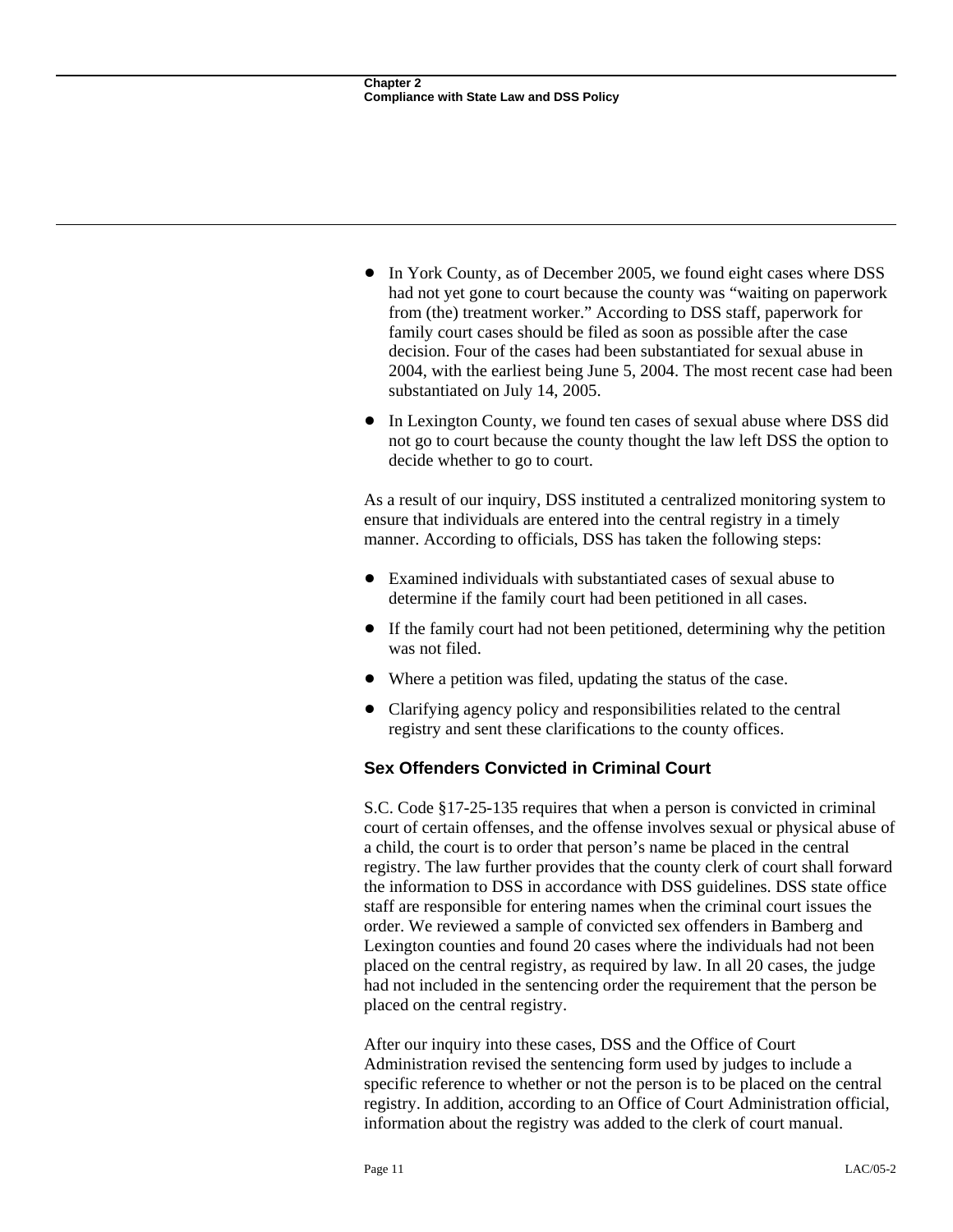|                               | The Department of Social Services should continue its efforts to ensure<br>8.                                                                                                                                                                                                                                                                                                                                                                                                                                           |  |  |  |
|-------------------------------|-------------------------------------------------------------------------------------------------------------------------------------------------------------------------------------------------------------------------------------------------------------------------------------------------------------------------------------------------------------------------------------------------------------------------------------------------------------------------------------------------------------------------|--|--|--|
| <b>Recommendations</b>        | that the Central Registry of Abuse and Neglect is properly maintained,<br>including:                                                                                                                                                                                                                                                                                                                                                                                                                                    |  |  |  |
|                               | Taking all indicated cases of sexual abuse to family court in a timely<br>٠<br>manner, as required by S.C. Code $\S20$ -7-650(O).<br>Adding all individuals convicted of sex offenses against minors by a<br>$\bullet$<br>criminal court as required by S.C. Code §17-25-135.                                                                                                                                                                                                                                           |  |  |  |
|                               | The Office of Court Administration should monitor judges and county<br>9.<br>clerks of court to ensure they carry out their duties related to the Central<br>Registry of Abuse and Neglect.                                                                                                                                                                                                                                                                                                                             |  |  |  |
|                               |                                                                                                                                                                                                                                                                                                                                                                                                                                                                                                                         |  |  |  |
| Data Entry in<br><b>CAPSS</b> | DSS has not adequately complied with its requirement that entries into the<br>Child and Adult Protective Services System (CAPSS) be made within 30<br>days of the case action. A long-time lag between case action and data entry<br>increases the likelihood of inaccurate data in CAPSS. Without timely entry<br>of case actions into CAPSS, supervision of casework and management by the<br>state office is made more difficult. There are various types of case actions<br>that are entered into CAPSS, including: |  |  |  |

- ! Monthly visits with children/family.
- Telephone contacts with other involved parties.
- Educational contacts.
- Case meetings with supervisors.
- $\bullet$  Completion of DSS standardized forms.

If even one of these CAPSS entries is made on the  $31<sup>st</sup>$  day after the case action, it is a violation. Our review found a lack of compliance in all the counties in our sample. Table 2.4 shows the number and percentage of cases where at least one of the case actions was entered late.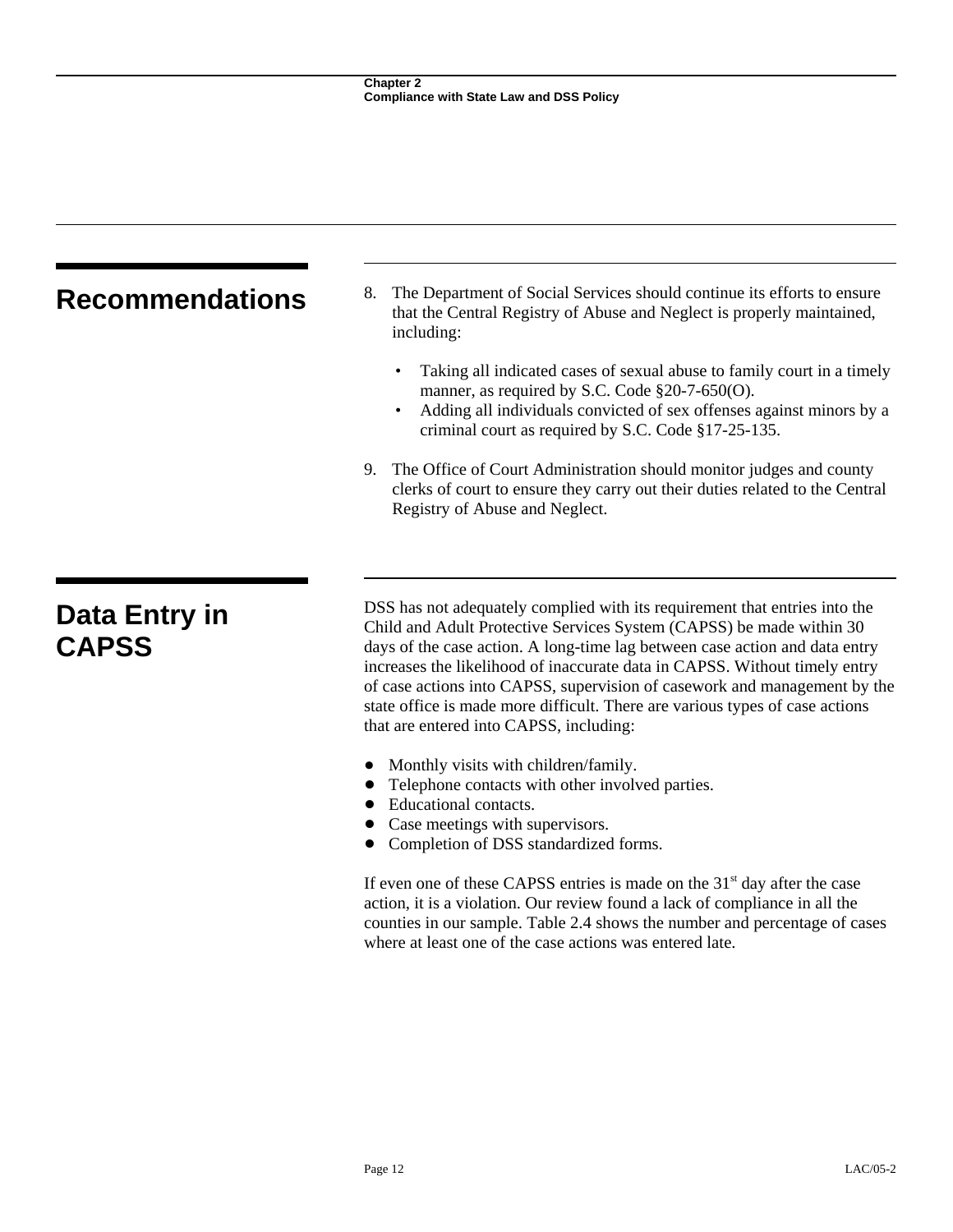### **Table 2.4: Cases With At Least One Entry in CAPSS Not Made Within 30 Days of Case Action**

| <b>COUNTY</b>   | <b>NUMBER AND PERCENT</b><br>OF ALL CASES* |
|-----------------|--------------------------------------------|
| Bamberg         | 2(50%)                                     |
| Kershaw         | 15 (63%)                                   |
| Lexington       | 26 (62%)                                   |
| <b>Marlboro</b> | 8 (100%)                                   |
| York            | 39 (81%)                                   |

Screened out cases would not be subject to this policy, since, by definition, they are not investigated.

Source: LAC analysis of CPS case files.

While a case may be in violation of this policy based on a single late entry being just one day late, we also found cases where multiple actions were entered beyond the 30-day window and where the length of time between case action and data entry into CAPSS was several months. For example:

- In a Kershaw County case, all 8 entries in the case were from 104 to 147 days late. The decision to close the case as unfounded was made in December 2004 but *none* of the entries into CAPSS were made prior to April 2005.
- $\bullet$  In a Marlboro County case, 19 (40%) of the 48 entries were late, including a face-to-face visit with the family that was made on August 12, 2005, but not entered into CAPSS until October 28, 2005.
- $\bullet$  In a Lexington County case, 8 (53%) of the 15 entries were from 113 to 211 days late. A telephone contact with the child's school was made on January 14, 2004, but not entered until September 11, 2004. A home visit made on January 15, 2004 was not entered until September 11, 2004.

DSS has also examined the number of treatment cases where *no actions* had been entered into CAPSS. In January 2006, it found that 17% of all treatment cases showed no CAPSS entries for three months. In Allendale County, 13 (65%) of 20 treatment cases showed no activity for 3 months.

Caseworkers are not prevented from entering dictation into CAPSS, no matter how much time has passed between the case action and entry into the system. In Marlboro County, we reviewed a case where, according to information in CAPSS, there had been no visits between January and April of 2005. When we inquired about the lack of visits, a county official responded that visits had been made in February and March of 2005. However, these visits were not entered into CAPSS until January of *2006*, almost one year after they had taken place and after our inquiry.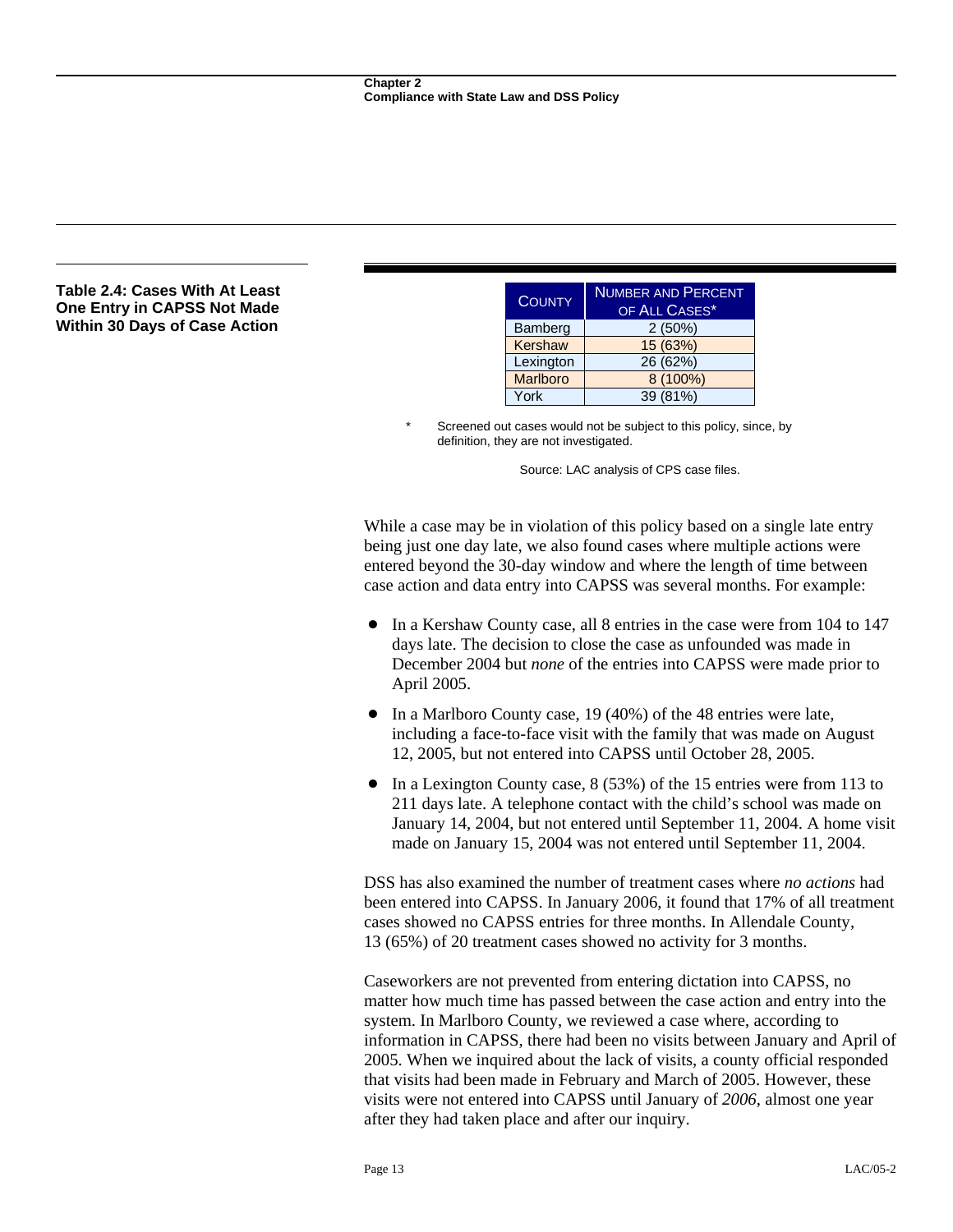|                       | DSS does not have a separate form documenting visits. Caseworkers keep<br>handwritten notes of the visits and then make entries in CAPSS to document<br>the visit. According to state office officials, a case is not considered closed<br>until all the paperwork has been completed. However, we found no evidence<br>that employees have been disciplined for failure to enter information on a<br>timely basis (see p. 22). |
|-----------------------|---------------------------------------------------------------------------------------------------------------------------------------------------------------------------------------------------------------------------------------------------------------------------------------------------------------------------------------------------------------------------------------------------------------------------------|
| <b>Recommendation</b> | 10. The Department of Social Services should implement controls in the<br>Child and Adult Protective Services System to require caseworkers to<br>obtain the approval of their supervisors before entering data after a<br>specified time period.                                                                                                                                                                               |
| Conclusion            | We found areas of non-compliance with state law and DSS policy in every<br>county in our sample. County officials have cited high caseload and lack of<br>sufficient supervision as reasons for non-compliance. Other factors that may<br>contribute to non-compliance include the failure to discipline employees<br>(see p. 22) and the need for improvement in DSS's quality control process<br>(see p. 24).                 |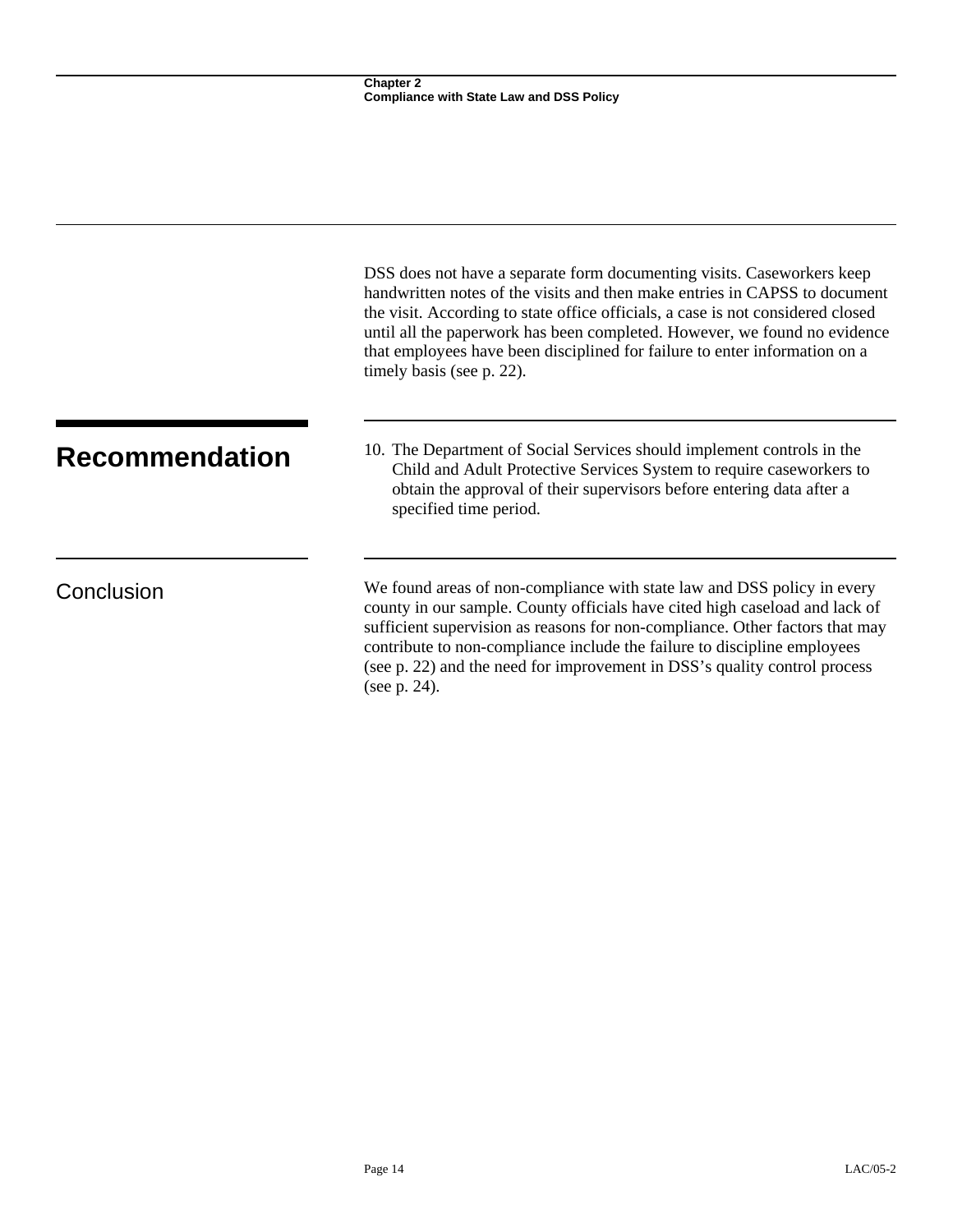## **Caseworker Caseload, Employee Discipline, and Quality Control**

|                                         | We examined caseworker caseloads, DSS's process for disciplining<br>employees, and the department's quality control process for CPS. Based on<br>caseload information for 2005, we found that DSS did not meet national<br>caseload standards. In addition, we found examples where DSS did not<br>discipline workers for violations of DSS policy. Finally, we reviewed DSS's<br>quality control process and found instances where the process had not been<br>effective in improving underperforming counties.                                                                                                                                                                      |
|-----------------------------------------|---------------------------------------------------------------------------------------------------------------------------------------------------------------------------------------------------------------------------------------------------------------------------------------------------------------------------------------------------------------------------------------------------------------------------------------------------------------------------------------------------------------------------------------------------------------------------------------------------------------------------------------------------------------------------------------|
| <b>Staffing and</b><br><b>Caseloads</b> | Based on caseload information for 2005, the Department of Social Services<br>needed additional staff to bring South Carolina more in line with the national<br>standard for the number of treatment cases handled by a treatment<br>caseworker. The Department of Social Services requested approximately<br>\$8.2 million for 350 new staff positions in its 2006 budget request. The<br>General Assembly funded these positions for FY 06-07. Of those new staff,<br>DSS requested 91 new treatment caseworkers.                                                                                                                                                                    |
|                                         | Staffing and caseloads varied significantly between the counties. The agency<br>has lost approximately 50 child welfare workers since 2001. However, the<br>turnover rate for child protective services staff averaged 7% from July 2002<br>through June 2005, which is lower than the FY 04-05 overall average of<br>11.54% for DSS and 12.64% for all state agencies.                                                                                                                                                                                                                                                                                                               |
|                                         | During 2005, DSS had 424 authorized county treatment and assessment<br>positions allocated to the child protective services program statewide. These<br>positions are allocated to the county offices as well as the state office, and the<br>number varies by location.                                                                                                                                                                                                                                                                                                                                                                                                              |
| Caseloads                               | We found that computing caseload standards is not an exact science, and<br>there is currently no universally accepted formula for computing caseloads. It<br>is difficult to compare worker caseloads from one state to another due to a<br>variety of factors. Some agencies measure caseloads in families per worker<br>while others measure it based on the number of children per worker. In South<br>Carolina, each foster child is considered a case while each family is<br>considered a case in CPS in-home treatment. In addition, some workers may<br>handle only one type of case (i.e. investigation or in-home treatment) while<br>others may handle more than one type. |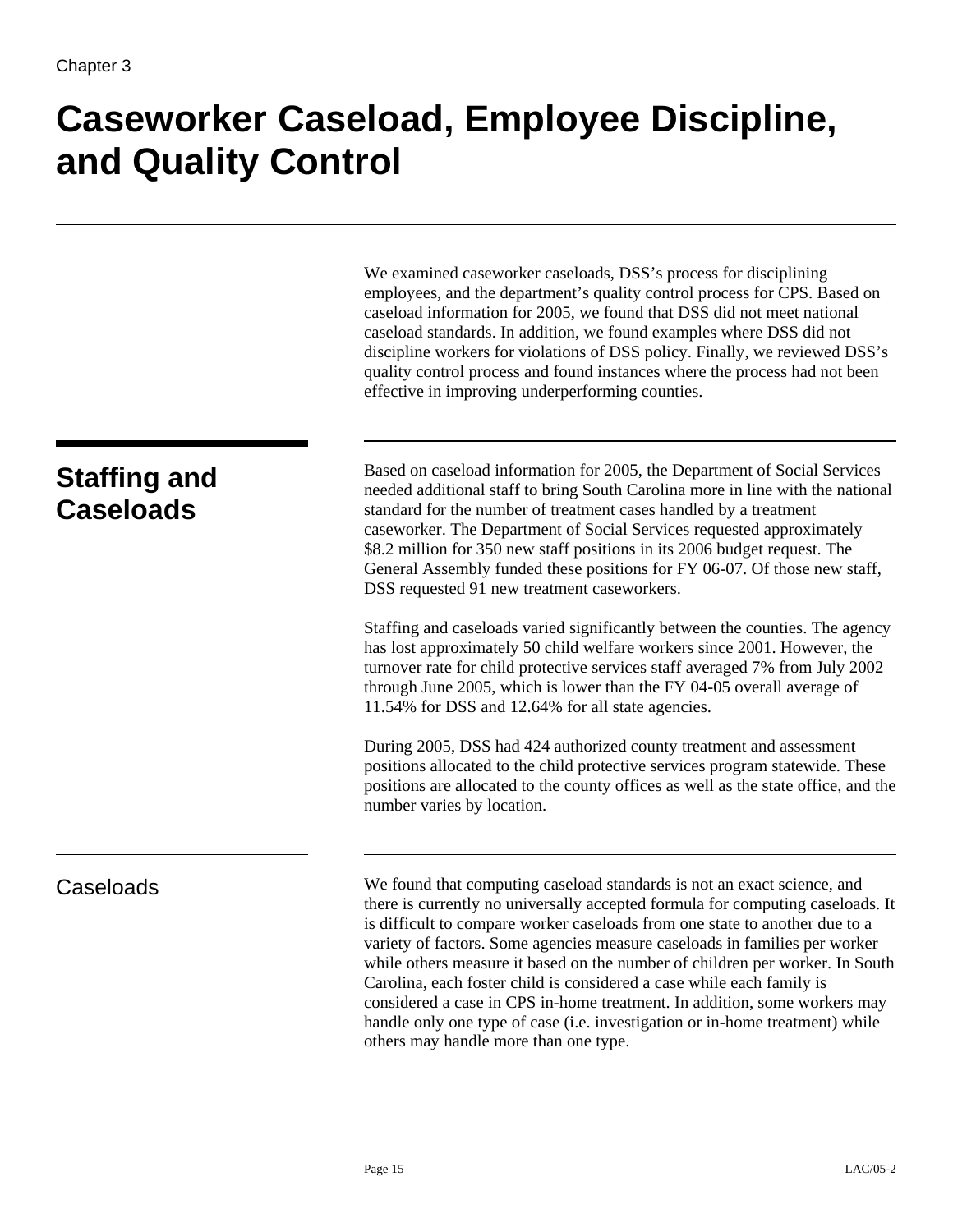We reviewed information from various national human services organizations, such as the Child Welfare League of America (CWLA) and the National Resource Center, regarding caseloads. The CWLA is the nation's oldest and largest membership-based child welfare organization with more than 900 public and private nonprofit agencies. One of its goals is to develop and disseminate practice standards as benchmarks for high-quality services that protect children and families.

To best determine caseload ratios, the CWLA recommends studying workloads of a state's CPS program. Workloads are best determined through careful time studies conducted within the individual agency. However, with the limitations cited above, the Child Welfare League of America has established recommended national standards for assessment and treatment caseloads. As of 2005, DSS's caseload for CPS in-home treatment cases exceeded the recommended national standards developed by the CWLA. The current caseload for CPS assessment cases is in line with national standards.

DSS's caseloads compare to CWLA standards as follows:

- **Intake/Assessment/Investigation** The average DSS caseload in this category is approximately seven cases for each caseworker. The CWLA standard for intake and investigation is 12 cases for each caseworker; therefore, DSS is better than the national standard. Only three counties are slightly above that standard.
- **In-Home Treatment** On average, each DSS treatment worker statewide has approximately 22 treatment cases. The CWLA standard for treatment cases is 17 cases for each treatment worker; therefore, DSS is worse than the national standard. However, the average number of treatment cases per worker varies dramatically between counties. For example, one county averages 3 treatment cases per caseworker while another county averages 54 cases per worker. Thirty-six of 46 counties have caseloads above the national standard.

As part of our audit, we reviewed CPS cases in five counties and found various levels of compliance with state law and DSS policy (see p. 5). According to county officials, the reasons for problems with compliance included lack of staff and staff turnover. Table 3.1 shows the number of treatment staff in the five counties reviewed and the number of additional positions needed based on CWLA standards.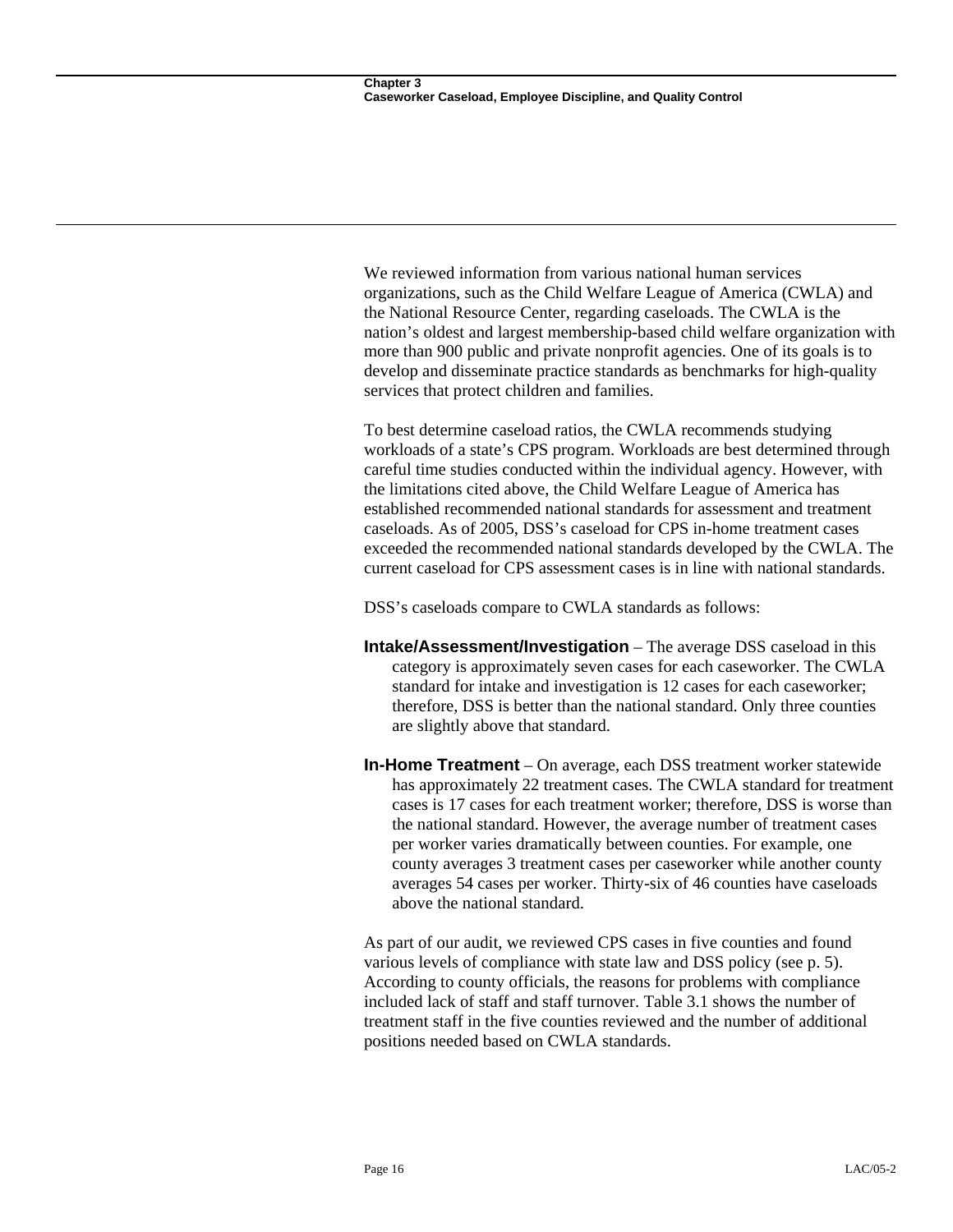### **Table 3.1: Additional Treatment Positions Needed in Sample Counties**

| <b>COUNTY</b> | <b>AUTHORIZED POSITIONS</b><br>AS OF NOVEMBER 2005 | <b>ADDITIONAL POSITIONS</b><br><b>NEEDED</b> |  |
|---------------|----------------------------------------------------|----------------------------------------------|--|
| Bamberg       |                                                    |                                              |  |
| Kershaw       |                                                    |                                              |  |
| Lexington     |                                                    |                                              |  |
| Marlboro      |                                                    |                                              |  |
| <b>ork</b>    | 16                                                 |                                              |  |

Source: DSS CAPSS data and LAC analysis.

Differences in Counties While we were reviewing cases in our sample counties, we found that counties had legitimate concerns about staffing issues which may be specific to individual counties. For example:

- York County has lost staff to nearby Mecklenburg County in North Carolina because the pay scale for a Mecklenburg County caseworker is approximately \$7,500 to \$12,000 more per year than what South Carolina pays. York County's population grew 25% from 1990 to 2000.
- Lexington County had the same number of allotted caseworkers in 2005 as it did in 1995, but its population had grown almost 30% from 1990 to 2000.

The counties vary in their demographics and their caseloads. In some smaller counties, staff allocated to one program may also work in other programs, as needed.

According to DSS officials, they have not conducted analyses or workload studies to determine specific caseload standards. This type of analysis would take into account the amount of time it takes for a CPS worker to complete specific duties. DSS staff also must consider employee absences due to required training, medical or military leave. Since no analysis has been done, the department relied primarily on the caseload standards outlined by the Child Welfare League of America when developing its budget request. Without some type of analysis, DSS cannot determine the best way to allocate any new staff funded by the General Assembly.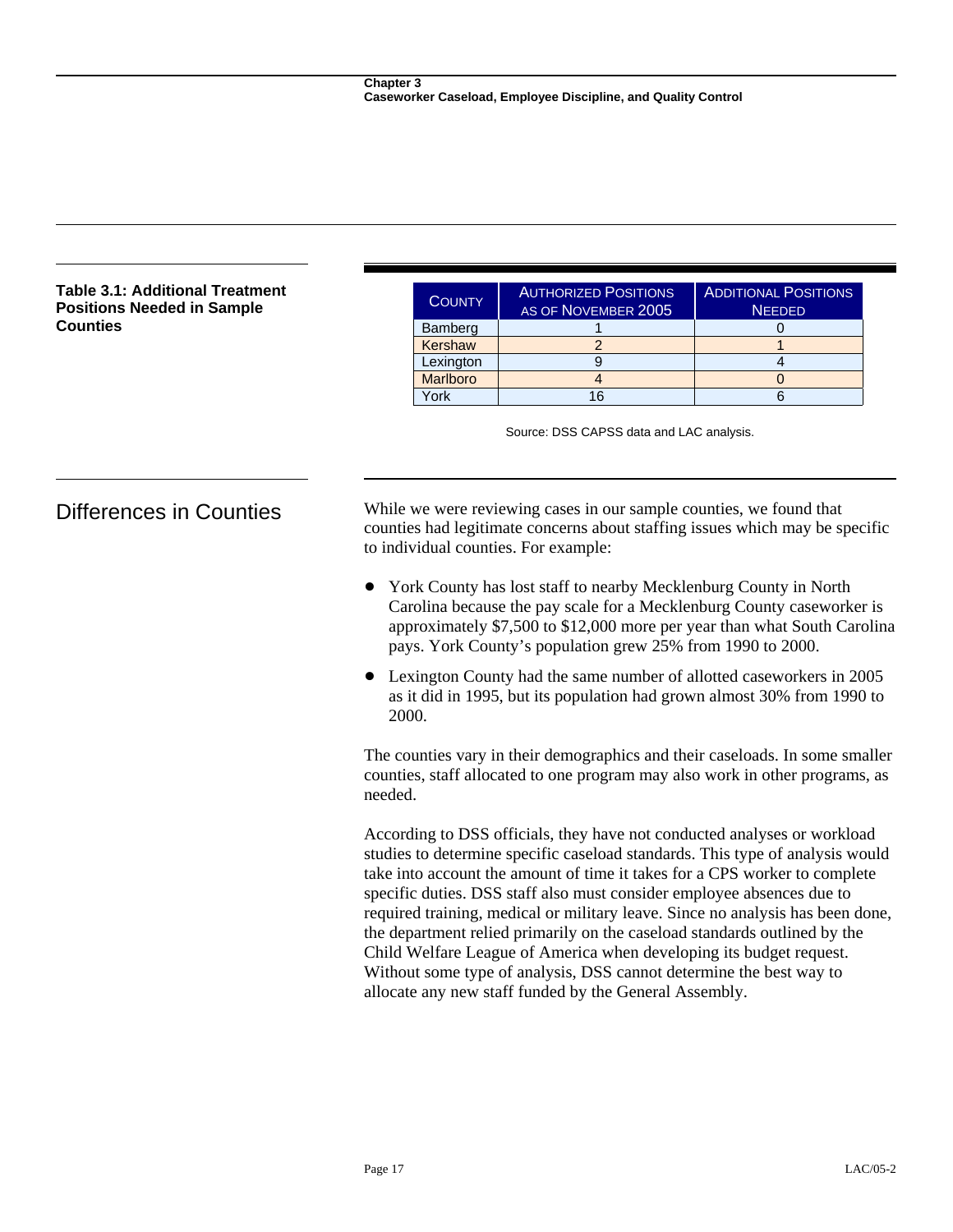| <b>Child Welfare Staff</b><br><b>Positions Lost</b> | We attempted to determine if budget cuts had adversely affected the CPS<br>program. During the early 2000s, DSS began taking measures to reduce<br>costs. We asked DSS to provide us with information regarding the number of<br>child welfare positions, which includes CPS staff, affected by hiring freezes<br>or separations from the agency. The following is a chronology of hiring:                                                                                                                                                                                  |
|-----------------------------------------------------|-----------------------------------------------------------------------------------------------------------------------------------------------------------------------------------------------------------------------------------------------------------------------------------------------------------------------------------------------------------------------------------------------------------------------------------------------------------------------------------------------------------------------------------------------------------------------------|
|                                                     | March 2001 — A hiring freeze was implemented, but front-line human<br>services positions, such as child protective services<br>caseworkers, were exempt.                                                                                                                                                                                                                                                                                                                                                                                                                    |
|                                                     | August $2001$ — The agency began implementation of a retirement incentive<br>and voluntary separations. The hiring freeze remained in<br>place and still did not apply to human services positions.                                                                                                                                                                                                                                                                                                                                                                         |
|                                                     | February 2003 — The director implemented an agency-wide hiring freeze on<br>all positions, including human services.                                                                                                                                                                                                                                                                                                                                                                                                                                                        |
|                                                     | June 2004 — Counties were allowed to hire up to 90% of front-line staff.                                                                                                                                                                                                                                                                                                                                                                                                                                                                                                    |
|                                                     | August 2005 — County directors were authorized to hire 100% of their<br>caseworker positions.                                                                                                                                                                                                                                                                                                                                                                                                                                                                               |
|                                                     | Between 2001 and 2003, DSS lost 34 human services (child welfare) staff in<br>the county offices due to voluntary separations, agency-driven separations of<br>temporary and probationary employees, and retirement incentives. In<br>addition, during FY 03-04, DSS had a mandatory furlough of ten days and<br>implemented a reduction in force (RIF). The furlough, including some<br>additional voluntary furlough time, accounted for 38,513 work hours. Human<br>services personnel in 16 county offices were affected either by demotions or<br>reductions in staff. |
|                                                     | Three of our five sample counties were affected by the RIF. In those<br>counties, five child welfare staff were demoted and nine were terminated.<br>The RIF affected the state office more significantly than it did the county<br>offices. Staff at the state office was reduced by 12.55% while the county<br>offices were reduced by 5.09%.                                                                                                                                                                                                                             |
| Turnover                                            | We examined the issue of turnover in CPS staff and found that the overall<br>turnover rate for CPS was not excessive. However, some counties' turnover<br>rates were significantly higher than others. From July 2002 through June<br>2005, the average turnover rate statewide for the child protective services                                                                                                                                                                                                                                                           |

turnover rate of 17% (see Table 3.2).

program was 7%. Of our five sample counties, York had the highest average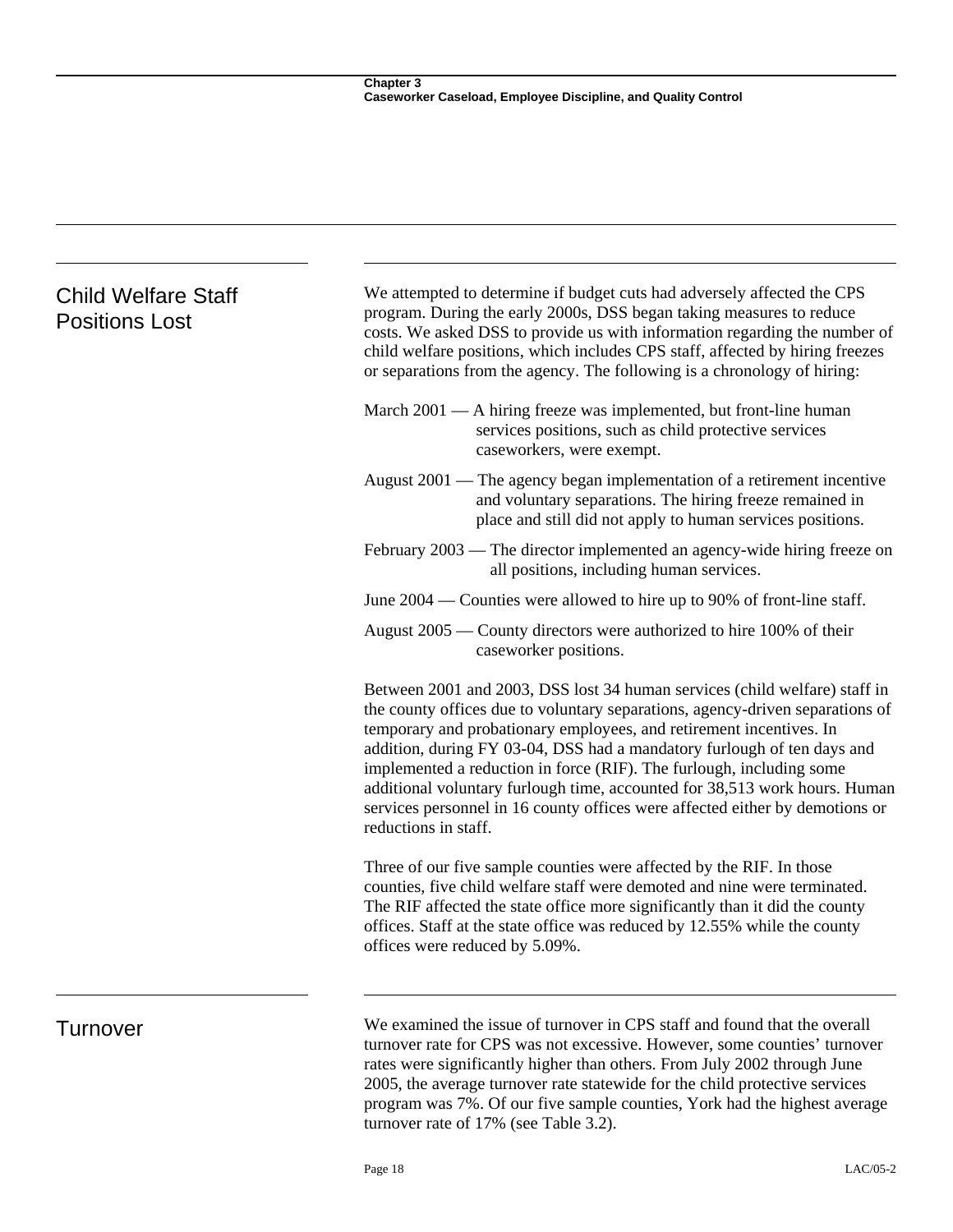## Table 3.2: Turnover in Sample **COUNTY Example 1.2: A COUNTY EXAMPLE A COUNTY EXAMPLE A COUNTY EXAMPLE A**

| <b>COUNTY</b>    | <b>AVERAGE</b><br><b>TURNOVER</b> |  |
|------------------|-----------------------------------|--|
| Bamberg          | 7%                                |  |
| Kershaw          | 13%                               |  |
| Lexington        | 7%                                |  |
| <b>Marlboro</b>  | 4%                                |  |
| York             | 17%                               |  |
| <b>Statewide</b> | 7%                                |  |

Source: DSS CAPSS data.

The turnover rate for the entire Department of Social Services for FY 04-05 was 11.54%, compared to an average turnover rate for all state agencies of 12.64%. The average turnover rate for the child protective services program statewide was slightly higher at 8%. Therefore, the average turnover rate for child protective services, though it varies by county, was less than the overall turnover rate for the agency.

In 1999 DSS implemented a continuous hiring process for counties in constant need of human services personnel, such as York County. This process allows counties to have positions posted continually through the state employment website. DSS human resources also continually screens applications and forwards them to these counties. According to an agency official, this has helped reduce the time needed for hiring, especially for CPS caseworkers. Three counties, York, Greenville, and Anderson, had participated in the continuous hiring process. As of April 2006, the agency extended its continuous recruiting statewide for caseworkers.

**Recommendation** 11. The Department of Social Services should conduct a formal analysis to determine the number of cases a child protective services worker in South Carolina could manage successfully and where they should be allocated. In this analysis, DSS should consider county demographics, current caseloads, turnover, and other specific obstacles of individual counties.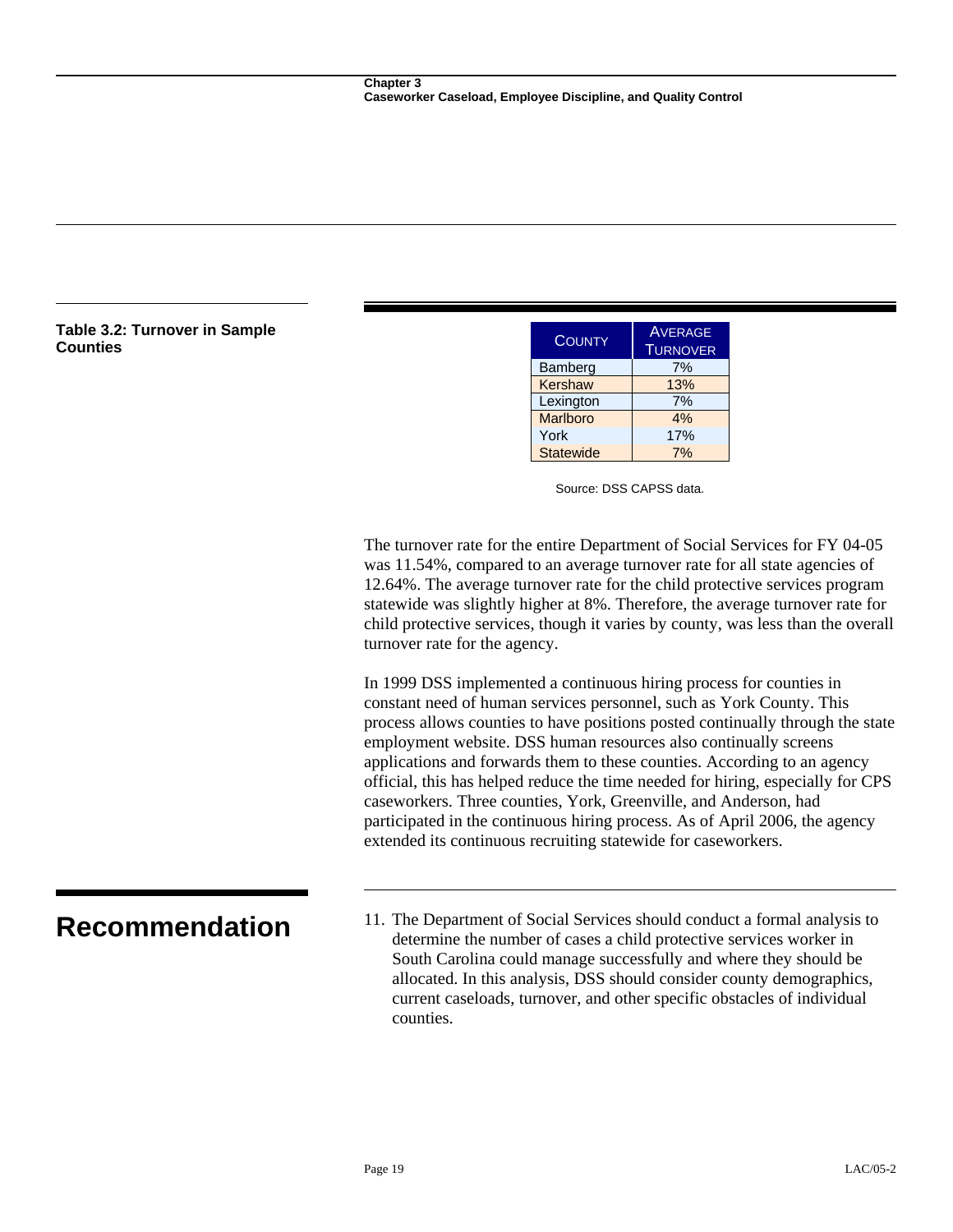### Staff Qualifications and Salary

We did not conduct an extensive review of the qualifications and salary for CPS caseworkers due to an ongoing review by the Budget and Control Board's Office of Human Resources (OHR). Below is information regarding the minimum qualifications and salary for CPS caseworkers.

### **Minimum Requirements**

The Department of Social Services requires a bachelor's degree of its CPS caseworkers, but does not require a social work background. We contacted officials in North Carolina and Georgia to determine what minimum qualifications were required for their CPS caseworkers. A social work degree is not required by all counties in North Carolina; however, if employees without social work degrees wanted to work as CPS caseworkers, they would have to work their way up from a lower level casework position at the agency. In Georgia, CPS caseworkers are required to have at least one year as a social services case management associate or a social work degree. Other categories of education or experience are also accepted.

### **Salary**

Entry-level child protective services workers in South Carolina are paid a higher amount than other entry-level human services workers. We found that the starting pay for CPS workers in South Carolina is lower than the average minimum salary of 42 states responding to a 2005 national survey by the American Public Human Services Association. It found that the average minimum salary for CPS workers was \$29,797 and the average maximum salary for CPS workers was \$47,700. Based on the information collected in the survey, South Carolina pays its entry-level caseworkers \$1,270 less than the average minimum salary.

Salary difference can have a significant effect on certain counties. For example, in York County, the starting salary for a CPS caseworker is \$28,527. In Mecklenburg County, North Carolina, approximately 38 miles from the York County DSS office across the state border, the starting salary for a CPS caseworker is \$40,039. In addition, caseworkers in Mecklenburg County do not have to rotate "on call," but all York County caseworkers must take turns being "on call."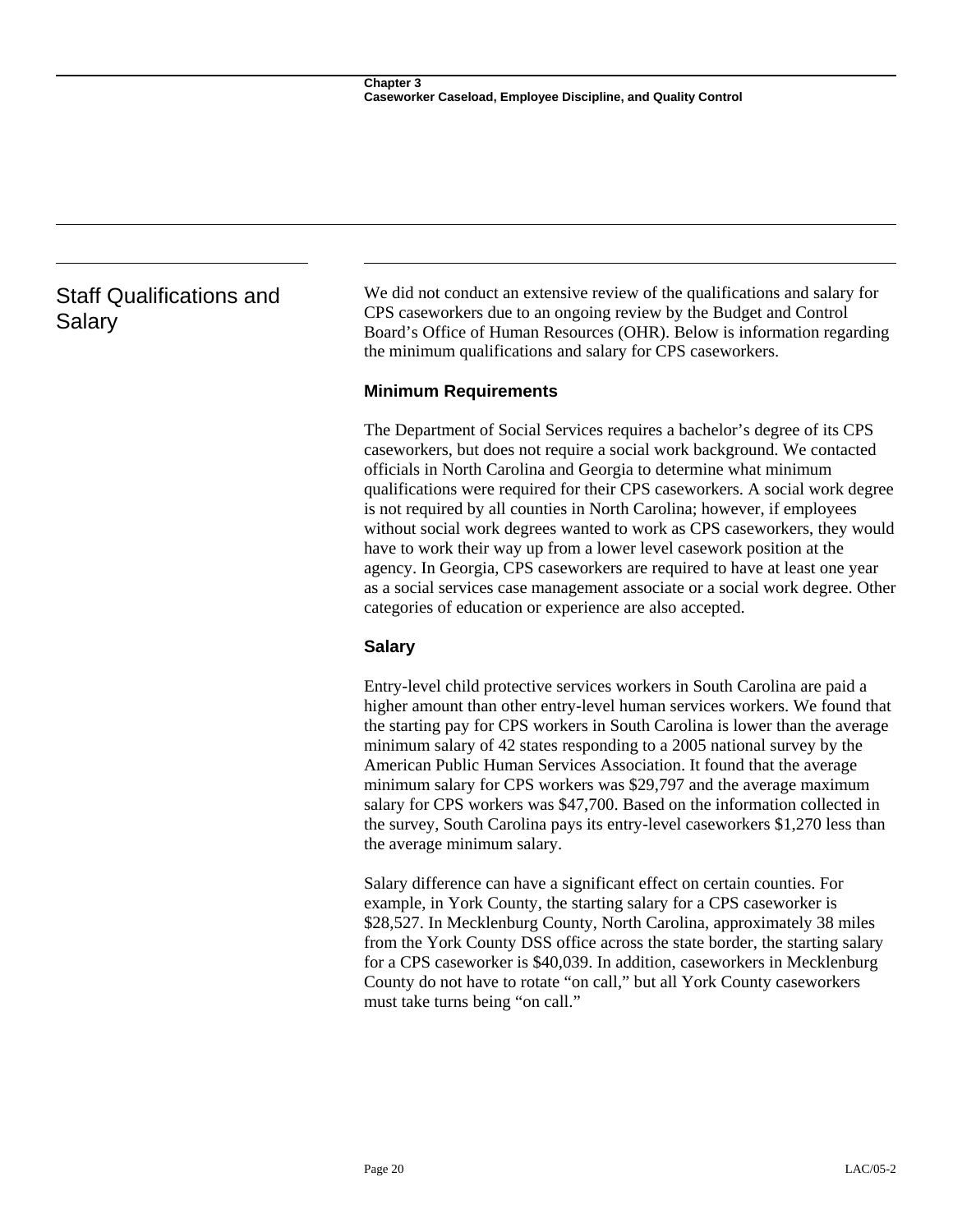### **OHR Study**

DSS contracted OHR in December 2005 to conduct a review of DSS staffing, qualifications, salary, and turnover for caseworkers. Although the report was to be completed by March 2006, DSS asked OHR to extend the scope of its review; therefore, we could not obtain written documentation of the results of this review.

Intake Worker The department has determined that each county should have a specific worker assigned to intake. The department says that it wants to make the intake process more consistent. This individual would conduct the entry interview to determine if a report should be investigated for possible abuse or neglect or whether it should be screened out. There is no advanced-level training for the intake function.

> How an intake worker screens incoming reports can have a significant effect on the caseload for that county. For example, between January 1, 2004 and June 30, 2005, Bamberg County accepted 41% of reports for investigation while Marlboro County accepted 93% of its reports. Table 3.3 shows the percentage of reports accepted for investigation in our five sample counties.

**Table 3.3: Percentage of Reports Accepted in Sample Counties (January 2004 – June 2005)** 

| <b>COUNTY</b> | <b>REPORTS ACCEPTED</b> |  |
|---------------|-------------------------|--|
| Bamberg       | 41%                     |  |
| Kershaw       | 80%                     |  |
| Lexington     | 64%                     |  |
| Marlboro      | 93%                     |  |
| York          | 74%                     |  |

Source: DSS CAPSS data.

We do not disagree that having a specific worker assigned to intake would be beneficial in each county; however, new staff is not necessarily the best way to achieve this goal. Most counties we visited had a "dedicated" or "assigned" intake worker or workers; however, other CPS workers performed the intake function on a rotating basis, especially in the larger counties, to help with additional calls or to fill in when the "dedicated" worker was not available. A standard training for each person who handles intake is essential. Also, there should be adequate supervision over intake decisions to ensure proper decisions are being made.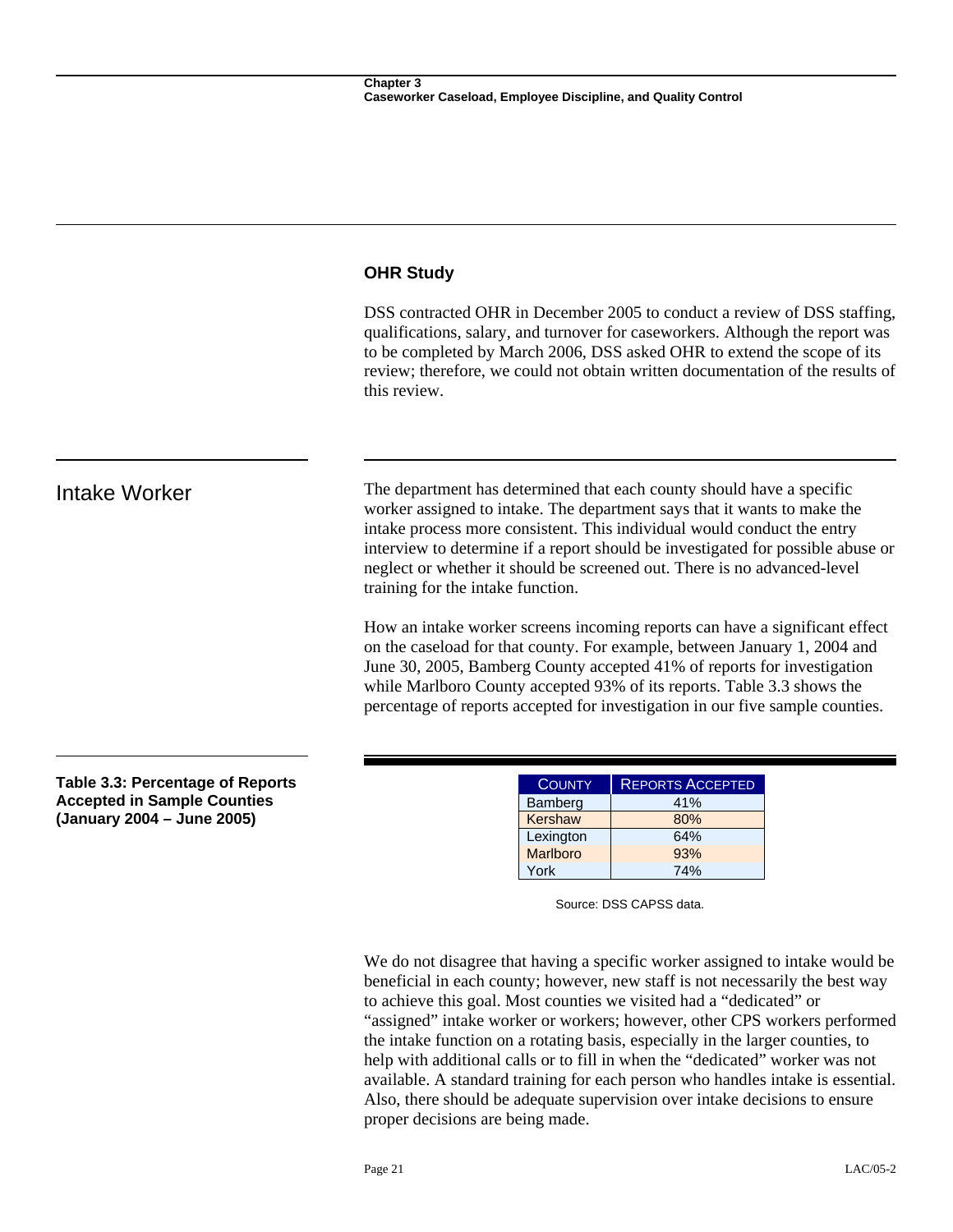| <b>Recommendation</b>                                                 | 12. All child protective services staff performing the intake function should<br>receive specific training on the intake process.                                                                                                                                                                                                                                                                                                                                |  |
|-----------------------------------------------------------------------|------------------------------------------------------------------------------------------------------------------------------------------------------------------------------------------------------------------------------------------------------------------------------------------------------------------------------------------------------------------------------------------------------------------------------------------------------------------|--|
| <b>Disciplinary</b><br><b>Actions Against</b><br><b>CPS Employees</b> | One of our objectives was to examine the effectiveness of DSS's process for<br>investigating and disciplining employees who violate Child Protective<br>Services (CPS) laws and policies. DSS has taken disciplinary action in a few<br>cases; however, we found many violations where no action was taken. While<br>disciplinary action should not be taken for all violations, we found significant<br>violations of law and policy where no action was taken. |  |
|                                                                       | We requested a list of all disciplinary actions taken against CPS employees,<br>such as caseworkers and supervisors, from FY 02-03 through FY 04-05. For<br>that period, there were 42 disciplinary actions, including 8 terminations,<br>against CPS employees statewide.                                                                                                                                                                                       |  |
|                                                                       | In our five sample counties (Lexington, York, Bamberg, Kershaw, and<br>Marlboro), there were eight disciplinary actions (seven in York and one in<br>Lexington) taken against CPS employees. Disciplinary actions included<br>written warnings, suspensions, and terminations for violations of policy,<br>negligence, and poor work performance.                                                                                                                |  |
|                                                                       | In our review of assessment and treatment files in the sample counties, we<br>found significant violations by caseworkers. In these cases, no disciplinary<br>action was taken against these individuals even though policy was violated.                                                                                                                                                                                                                        |  |
|                                                                       | In York County, we reviewed a file in which a child was sexually and<br>physically abused. Neither the child nor the family was seen for over five<br>months. When asked about this case, a county official stated that she was<br>unaware that services were not being given as required. Neither the<br>caseworker nor the supervisor were disciplined for this significant<br>violation of policy.                                                            |  |

• State law requires DSS to seek a court order to place an individual on the Central Registry of Child Abuse and Neglect whenever there is an indicated case of sexual abuse. In York, Lexington, and Marlboro counties, we found cases from January 2004 through June 2005 where workers were not making timely efforts to document and request a court order to have these individuals placed on the central registry (see p. 10).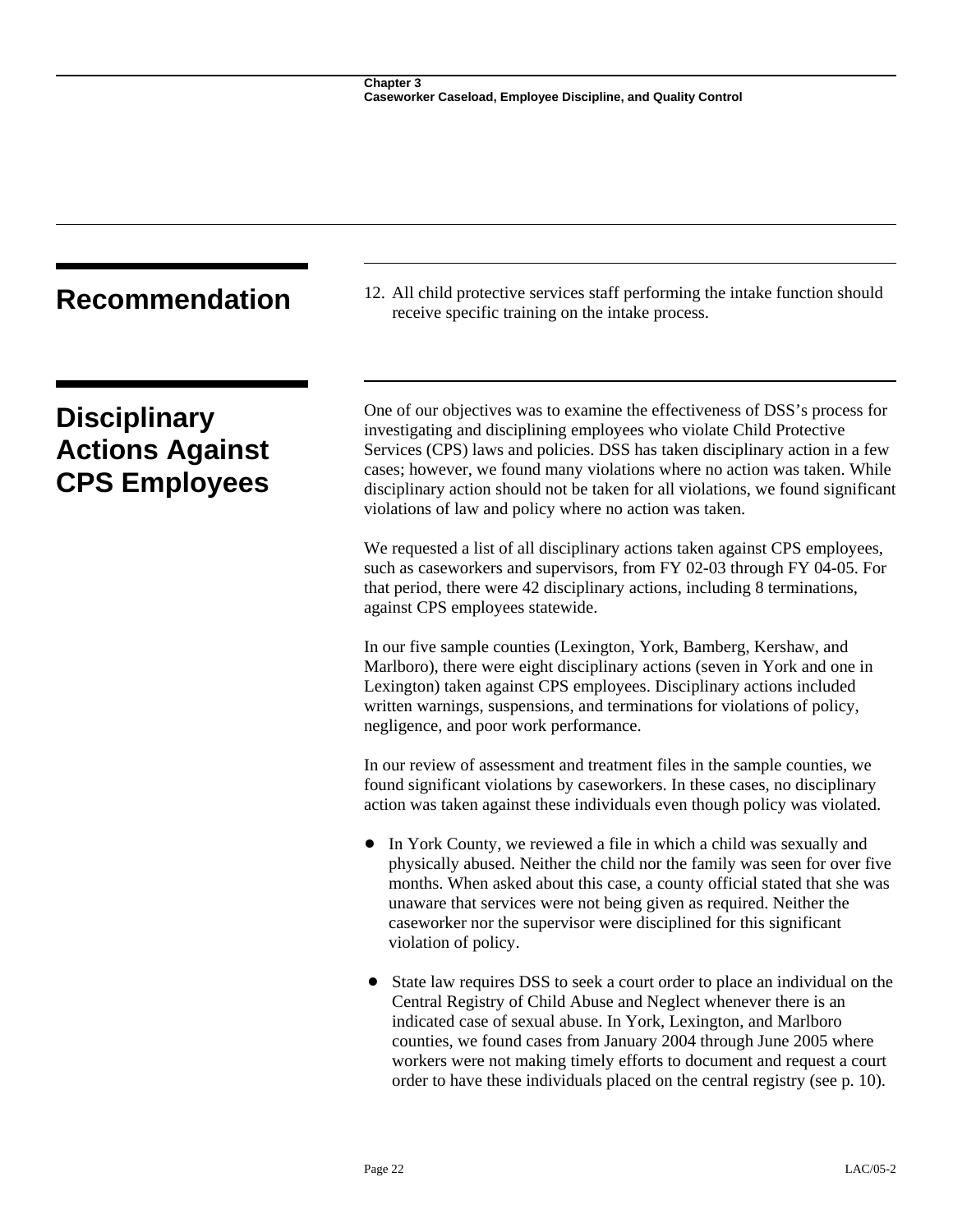- ! DSS policy states that caseworkers must make face-to-face visits with all children of families of CPS cases every 30 days. In York County, we found that in 74% of the treatment cases we reviewed from January 2004 through June 2005, at least one visit was not made within the required time frame.
- State law requires that all CPS assessment cases have a determination within 60 days of intake. In Lexington County, based on a limited sample, we estimate that 5% of its cases (from January 2004 through June 2005) did not have a determination within the statutorily mandated 60-day time frame. In York County, 2% of its case determinations were not made in a timely manner (see p. 8).

DSS management may be reluctant to implement disciplinary actions in these instances because of the high workloads of caseworkers, turnover issues, and other difficulties of these positions. One county official explained that because of high turnover of caseworkers, at times supervisors did not know that visits, for example, were not being made in a timely manner. These violations were never communicated to the supervisor, program coordinator, or program director prior to the employee's resignation. Problems within a case file may be discovered long after a caseworker and/or supervisor has left the agency. Also, when there is high caseworker turnover, supervisors have had to take on cases themselves. This limits the amount of time a supervisor can guide the caseworkers on their cases.

As part of its quality control program, DSS generates a report from its CAPSS computer system showing which open cases have not had any activity in three months. In other words, no visits or services have been made or provided for that time period. Although not the primary focus of the quality control program, counties could use this report to identify employees not performing to standard.

In all cases, the caseworker's supervisor should be involved in ensuring that the case is handled properly. According to DSS policy, a supervisor must "staff" or discuss the case with the caseworker within five days after the case is accepted, at the time the case determination is made, and every three to six months during treatment. If no action occurs over a three-month period, this is a significant violation of good case management practice.

Ensuring that children are visited and proper services are offered to families in a timely manner are the primary goals of the child protective services program. The agency needs to ensure that policies are adhered to in all cases and by all caseworkers and supervisors. In cases where there is a significant violation of these policies, disciplinary action should be taken.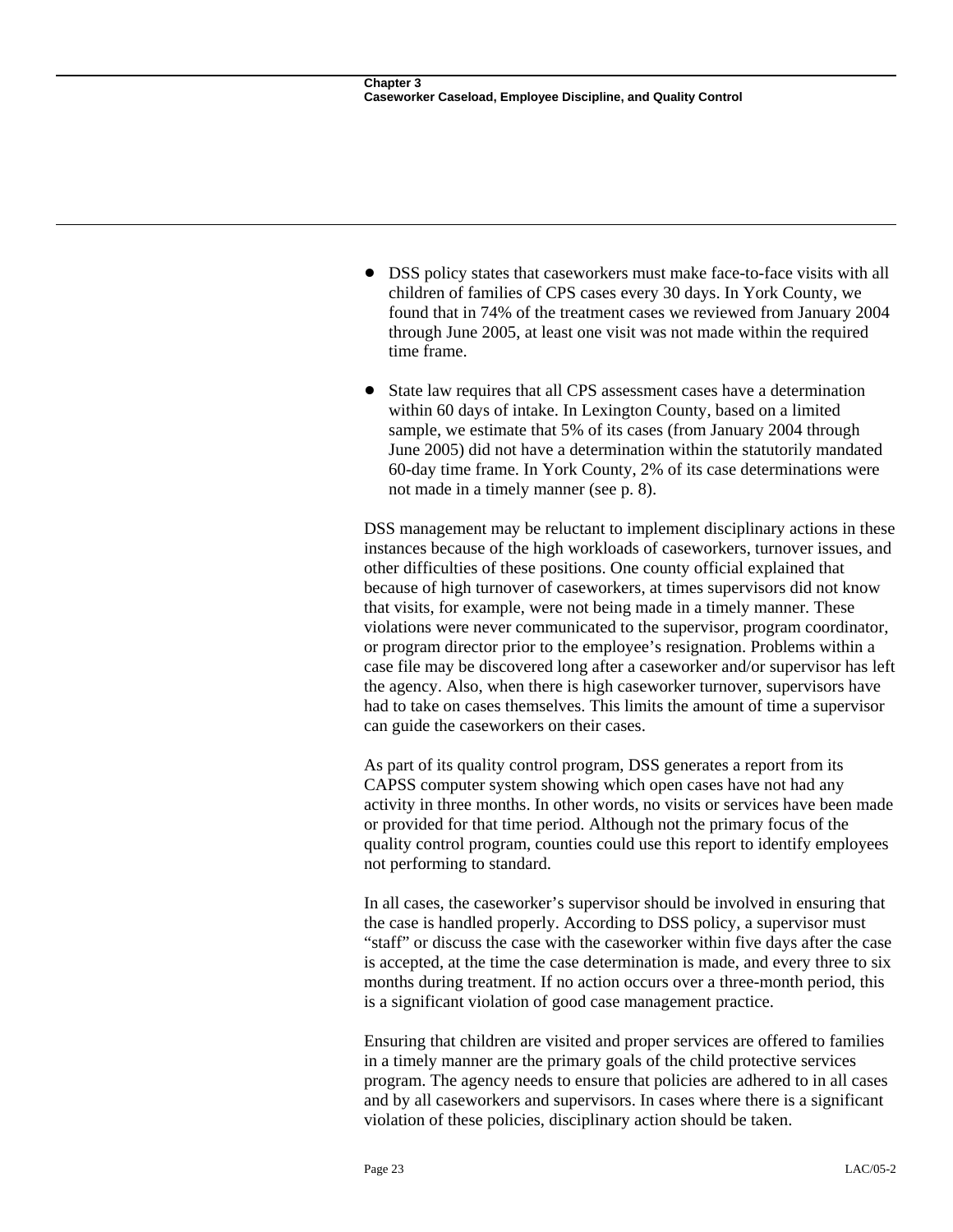| <b>Recommendation</b>                                   | 13. The Department of Social Services should establish methods to identify<br>employees with significant violations of law or policy so that the county<br>may take appropriate disciplinary actions.                                                                                                                                                                                                                                                                                                                                                                                                                                      |
|---------------------------------------------------------|--------------------------------------------------------------------------------------------------------------------------------------------------------------------------------------------------------------------------------------------------------------------------------------------------------------------------------------------------------------------------------------------------------------------------------------------------------------------------------------------------------------------------------------------------------------------------------------------------------------------------------------------|
| <b>Resignation Before</b><br><b>Disciplinary Action</b> | We reviewed DSS's human resources computer system and found that none<br>of the employees terminated from FY 02-03 through FY 04-05 had been<br>rehired by DSS as of December 2005. However, DSS does allow employees<br>to resign before disciplinary action may be taken against them. In these cases,<br>there may not be any documentation in the employee's personnel file<br>indicating that the employee violated policy or had poor work performance.<br>Employees allowed to resign under these circumstances could apply for<br>positions in other counties and the new county may be unaware of previous<br>performance issues. |
|                                                         | DSS could track individuals allowed to resign before disciplinary action can<br>be taken against them or while under investigation by documenting the facts<br>in that employee's file. This indication would not prohibit the employee from<br>ever being rehired by DSS, but it would alert human resources that this<br>employee's previous agency experience should be thoroughly investigated.<br>According to DSS staff, implementing this type of tracking system would not<br>be difficult and would help DSS ensure that it does not rehire problem<br>employees.                                                                 |
| <b>Recommendation</b>                                   | 14. The Department of Social Services should ensure that its human<br>resources system documents employees who are allowed to resign before<br>disciplinary action is taken against them.                                                                                                                                                                                                                                                                                                                                                                                                                                                  |
| <b>DSS Quality</b><br><b>Control Process</b>            | One of our audit objectives was to determine the effectiveness of DSS's<br>internal quality control program for CPS. DSS has a quality control process<br>involving both external and internal reviews of CPS operations. We<br>identified several instances where individual counties had consistently<br>underperformed on certain CPS performance measures. We also found that<br>actions taken by DSS to improve performance in these areas did not result in<br>significant improvement.                                                                                                                                              |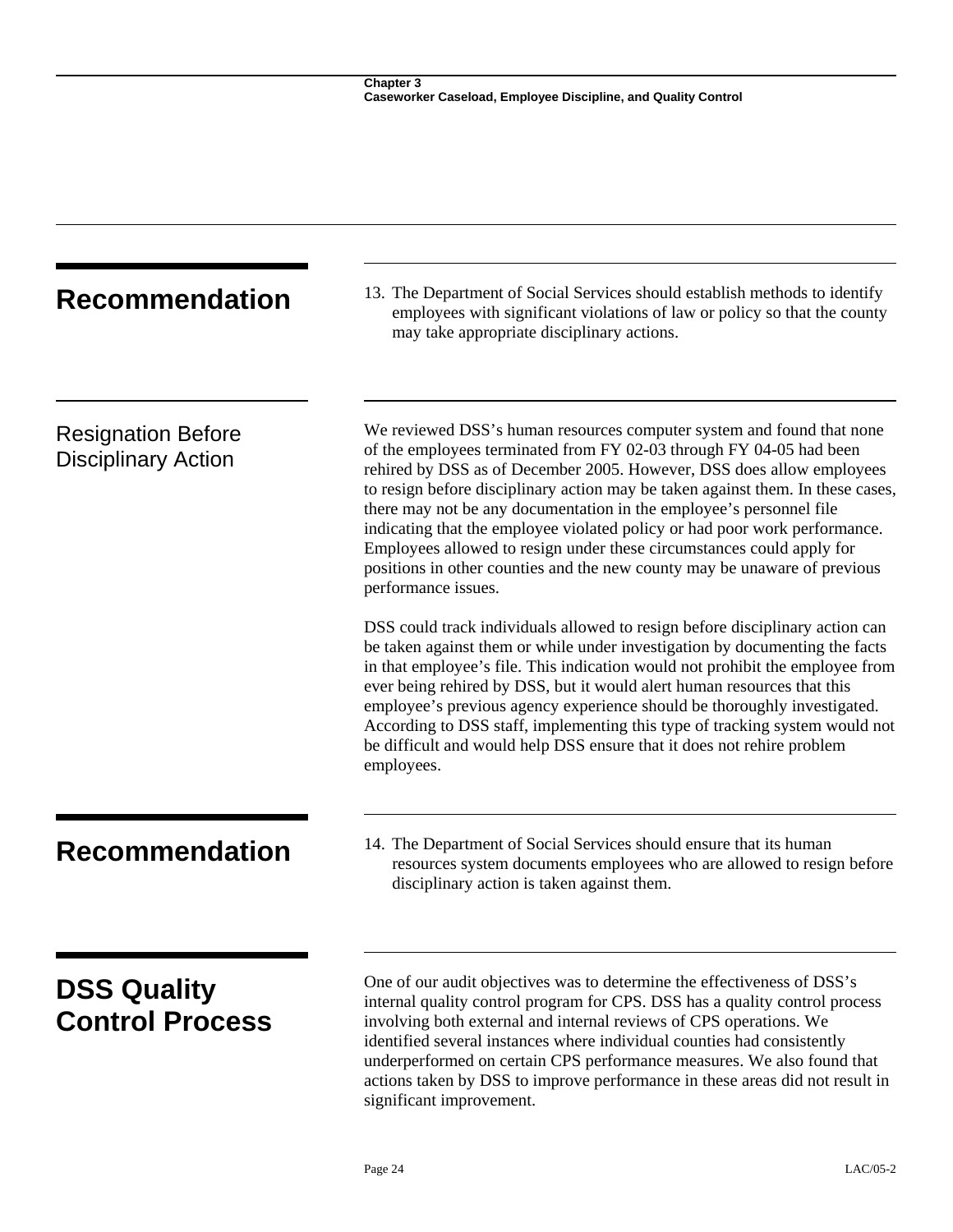## External Child Welfare Reviews

### **Federal Child and Family Services Reviews**

External reviews of the CPS program have been conducted by both the federal government and by three citizen review panels. The federal government conducted a Child and Family Services Review (CFSR) of DSS in 2003. DSS was evaluated using seven outcome measures addressing a child's safety, well being, and permanency of living situation. DSS was also evaluated on seven systemic factors including training, quality assurance system, and its case review system. These measures and factors addressed both CPS in-home treatment cases and foster care cases. Overall, the state was found not to be in substantial conformity on six of the seven outcome measures relating to safety and two of the seven systemic factors.

Regarding in-home treatment cases, the review found that DSS had done well on the outcome measure relating to protecting children from abuse and neglect. This included initiating investigations in a timely manner and preventing multiple reports of abuse or neglect involving the same household within six months. However, the report noted that DSS had not made sufficient efforts to ensure the safety of children "…particularly when they remained in their homes."

The report also found that on the outcome measure relating to a family's capacity to provide for its child's needs that DSS:

> "…was not consistent in assessing and addressing the service needs of children and their parents, in involving parents and children in the case planning process, and/or in establishing sufficiently frequent face-to-face contact between caseworkers and the children and parents in their caseloads."

Problems were particularly apparent for in-home treatment cases. The report stated this measure was a strength in only 25% of in-home treatment cases versus 60% of the foster care cases.

One of the seven systemic factors on which DSS was evaluated was the department's quality assurance system. The review found that DSS did maintain a "…quality assurance system that evaluates and measures program strengths and areas needing improvement." However, the review noted that counties are only required to undergo a performance review once every five years and that this "…may not be sufficient to ensure timely improvements in performance."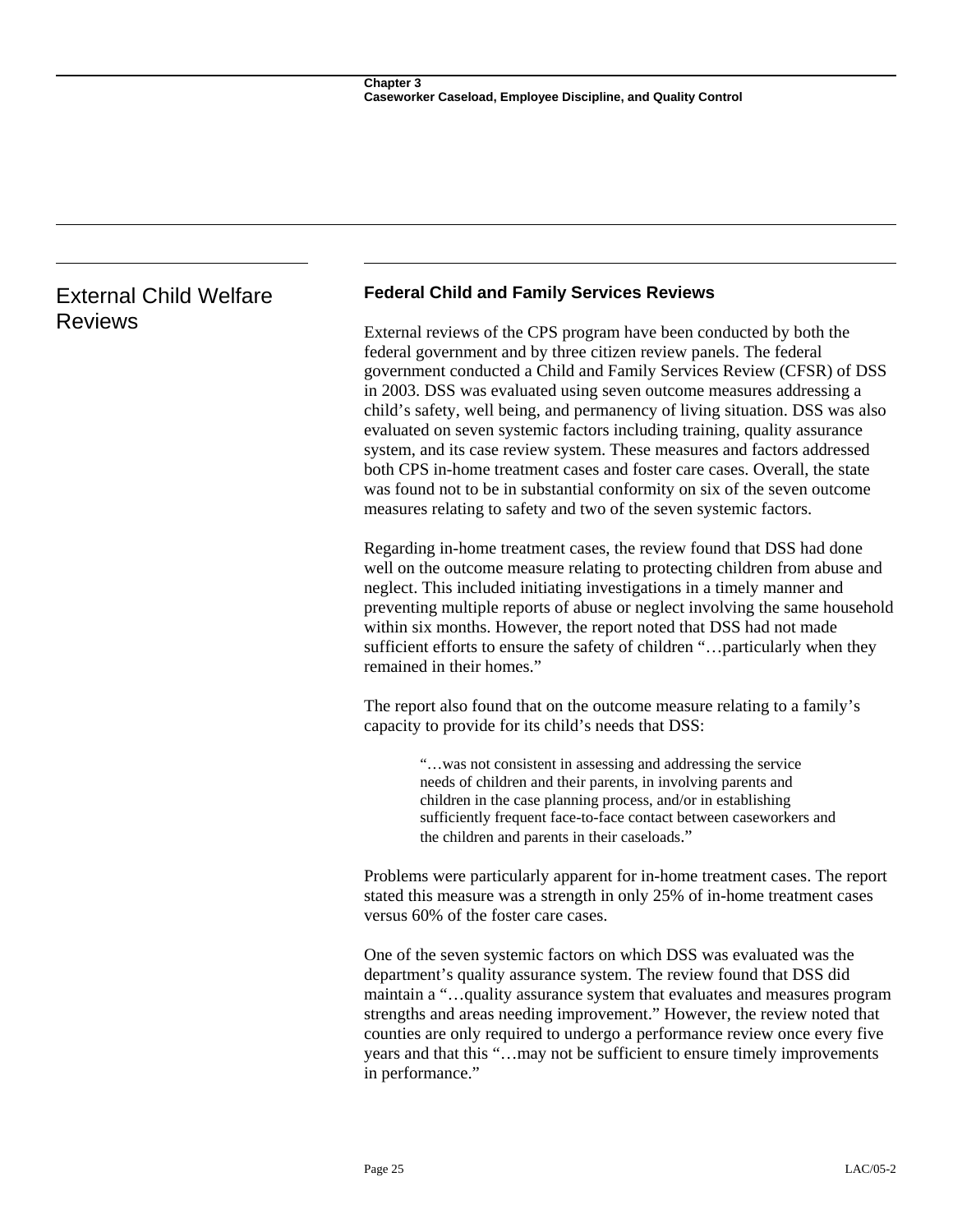In response to the federal CFSR, the department had to develop a program improvement plan (PIP) which addressed many of the concerns raised in the CFSR. According to DSS staff, DSS had a deadline of June 2006 for implementation of the PIP and has completed eight quarters of the program improvement plan. DSS is awaiting the final report from the Administration for Children and Families (ACF). The next federal review should take place in approximately three years.

### **Citizen Review Panels**

The federal Child Abuse Prevention and Treatment Act requires that citizen panels be created to oversee the child protective services programs in each state. These panels are made up of citizen volunteers who are concerned with child welfare issues. Participation is intended to represent the community. The panels currently consist of members from law enforcement, schools, state agencies, and advocacy groups. In South Carolina, there are three citizen review panels, with each panel in a different part of the state (upstate, midlands, and lowcountry). The panels focus on local priorities using statewide data to evaluate state and local operations. The panels monitor whether South Carolina is satisfying federal expectations for the child protection system. The panels' annual reports contain recommendations relating to staff training, morale, supervision, use of technology, and access to information.

Panel members have expressed some concern regarding communication between the panels and DSS staff. Panel members stated they felt that DSS has viewed the panels as adversarial and that DSS has been slow in providing requested information. However, one panel member noted that the relationship with DSS has improved.

Internal Quality Control DSS's internal quality control process is composed of several elements. Under state law, DSS is required to conduct a review of every county's operations at least once every five years. In addition, DSS has a technical assistance unit which conducts quarterly reviews of the counties. Further, DSS has established performance measures for CPS which are used to evaluate county performance in areas such as timeliness of initiating investigations and risk of harm to children.

> We examined county performance on four measures related to CPS and found several counties which had consistently underperformed on certain measures for an extended period of time. Actions taken by DSS to improve performance in these areas did not result in significant improvement.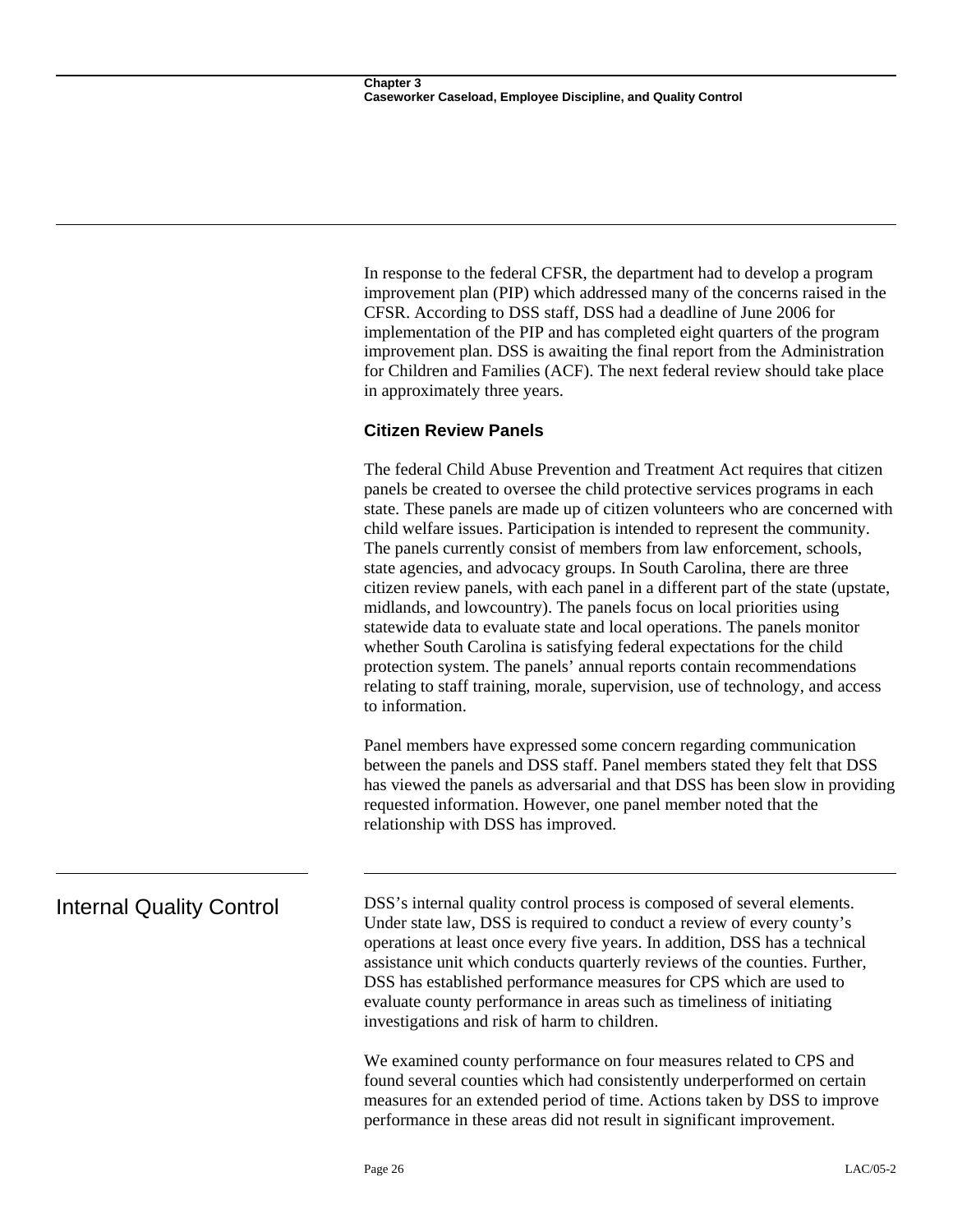### **Investigations Initiated Within 24 Hours**

One of the performance measures DSS uses to determine county performance is the timeliness of beginning investigations. DSS has set a standard of initiating an investigation within 24 hours in 99.44% of all cases. We identified four counties which had consistently underperformed on this measure during the last three quarters of 2004. Table 3.4 shows the percentage of cases in which the county initiated an investigation within 24 hours.

| <b>COUNTY</b>   | <b>INVESTIGATIONS INITIATED WITHIN 24 HOURS</b><br>(DSS STANDARD 99.44%) |                |               |
|-----------------|--------------------------------------------------------------------------|----------------|---------------|
|                 | <b>JUNE 2004</b>                                                         | SEPTEMBER 2004 | DECEMBER 2004 |
| <b>Berkeley</b> | 58.20%                                                                   | 84.97%         | 80.45%        |
| Fairfield       | 98.06%                                                                   | 98.78%         | 85.71%        |
| Florence        | 72.14%                                                                   | 91.41%         | 86.05%        |
| Oconee          | 72.14%                                                                   | 66.05%         | 68.90%        |

**Table 3.4: Percentage of Investigations Initiated Within 24 Hours** 

Source: DSS CAPSS data.

We then examined each county's performance for the period of February 2005 through November 2005. In none of these months did any of the four counties meet the state objective. In Berkeley County, the highest percentage achieved during those months was 85.5%.

In October 2004, DSS's state office performed a review of Berkeley County and found that 35% of all investigations had been initiated late. In January 2005, the county developed a program improvement plan to address concerns raised in the October 2004 review. The county stated that it would raise its percentage of investigations initiated timely to 85% by October 2005 and to 100% by June 2006. Thus, the county was given 18 months to bring itself into compliance with DSS's standard.

### **Subsequent Reports of Abuse or Neglect**

DSS also measures county performance based on the number and percentage of unsubstantiated reports in which there was a subsequent report within six months. DSS's standard is that in no more that 8.5% of the unfounded reports will there be a subsequent report of abuse and neglect within six months. We identified seven counties (Aiken, Cherokee, Clarendon, Horry, Lancaster, Oconee, and York) which had consistently underperformed on this measure. For example, during the period February 2005 through November 2005, Cherokee County's percentage of cases with subsequent reports was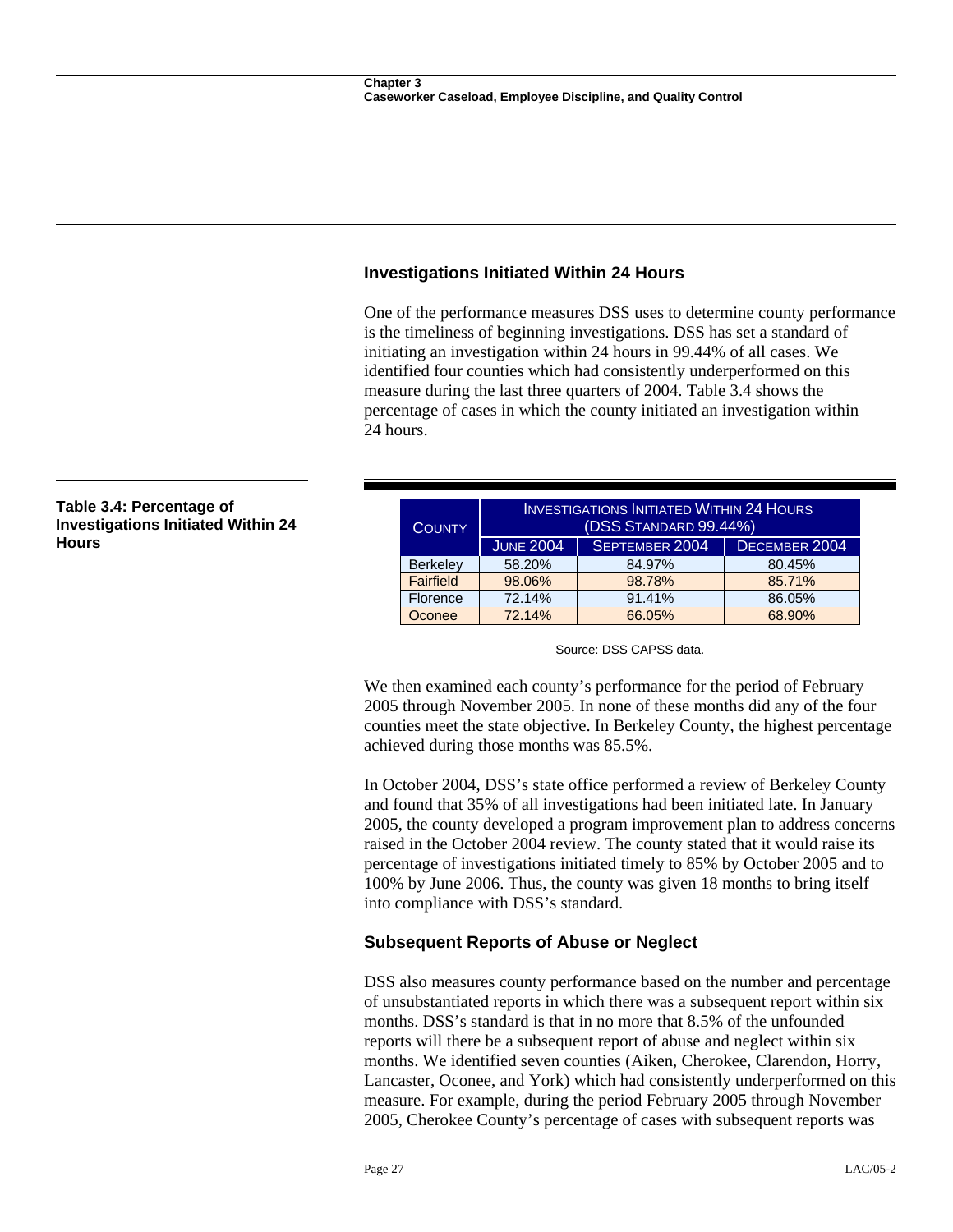never lower than 13% and rose as high as 18%, more than twice the DSS standard.

### **No Activity Reports**

DSS also prepares monthly human service management reports which include a section measuring how many CPS treatment cases have had no activity in CAPSS for at least three months. DSS policy requires that children in in-home treatment cases be seen at least every 30 days; thus, if a case had no activity for three months, this would be a serious violation of DSS policy. We identified four counties (Allendale, Charleston, Florence, and Jasper) that had significantly high percentages of cases with no CAPSS activity for the period May 2005 through January 2006. For example, in Allendale County, the percentage of cases with no activity for at least three months ranged from 46% to 74%.

We asked DSS officials what actions had been taken by the state office to encourage counties that are underperforming to improve. DSS stated that it does not do an annual statistical evaluation of each county based on data. However, DSS does measure the effectiveness of county operations. Among the methods DSS cited are the county reviews, county program improvement plans, reviews of child deaths by DSS's internal child fatality review committee, county visits, and meetings with managers.

An important function of any quality control process is the identification of areas needing improvement. A system should be in place to correct deficiencies identified as a result of the quality process. This system could include both incentives for meeting standards and penalties for failure to meet them. Counties should not be allowed to consistently underperform on measures without action being taken to correct the situation.

**Recommendation** 15. The Department of Social Services should ensure that counties are held accountable for their effectiveness in meeting agency performance measures. This could include incentives for counties that consistently meet agency standards and penalties for those that do not.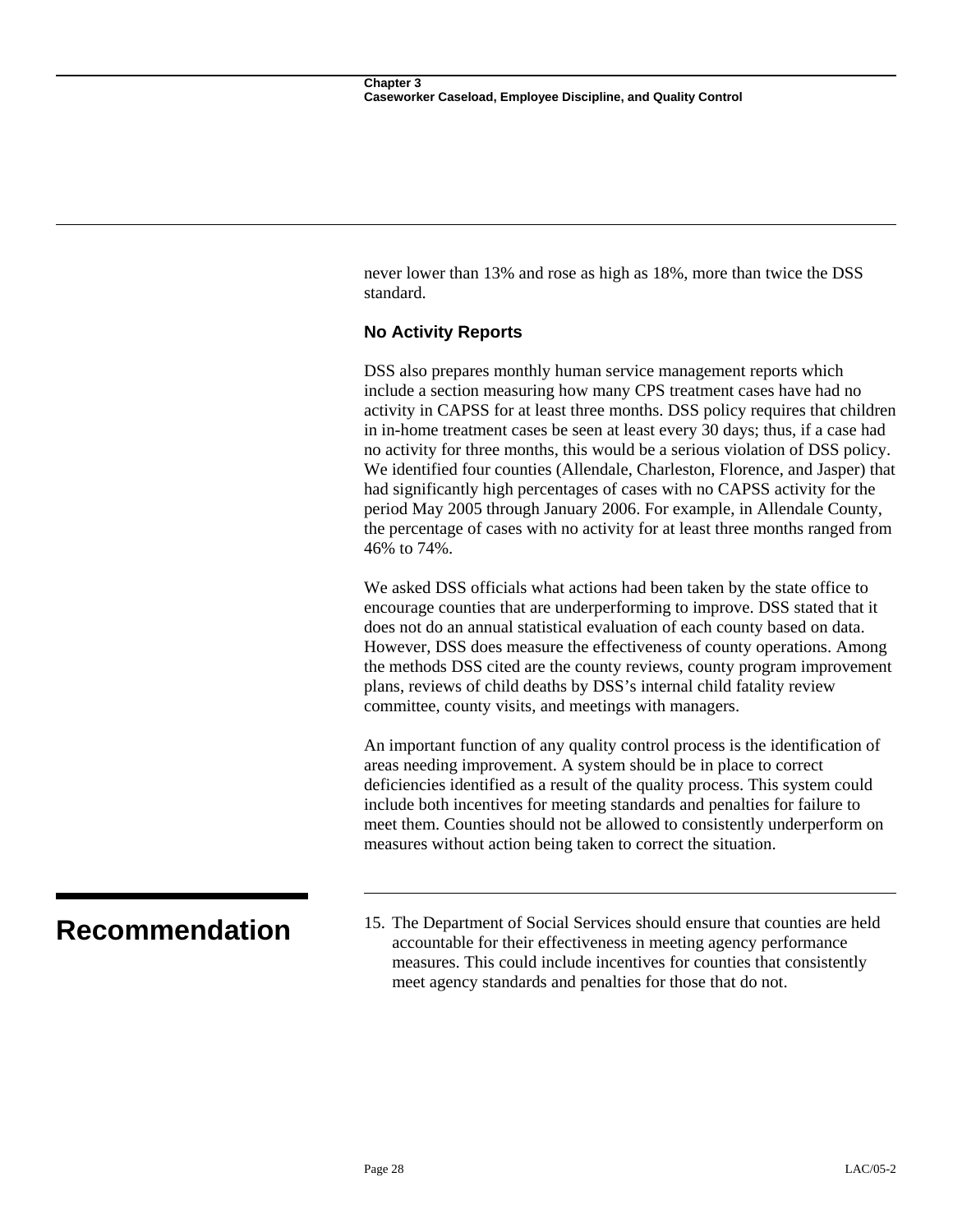# **Agency Comments**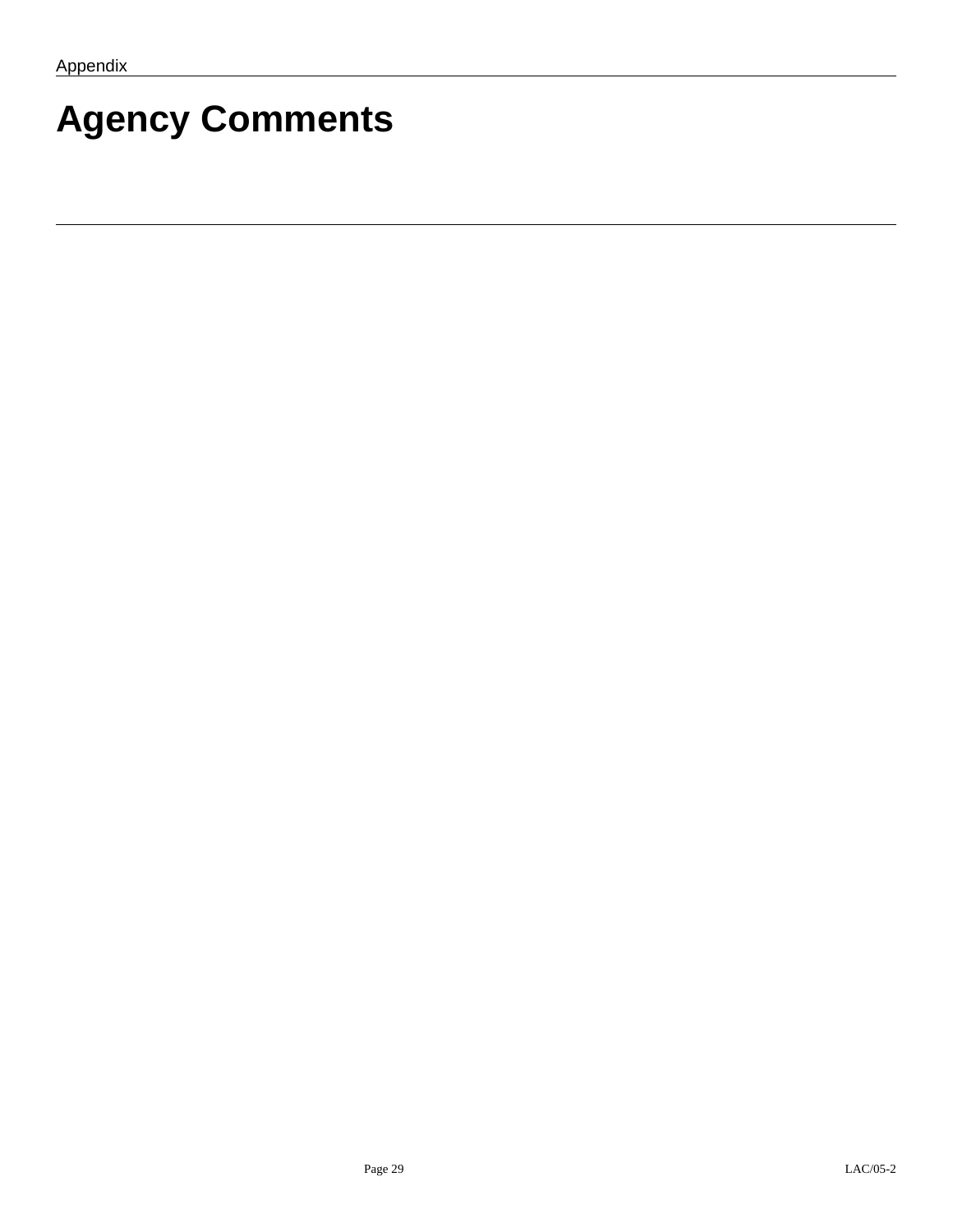**Appendix Agency Comments**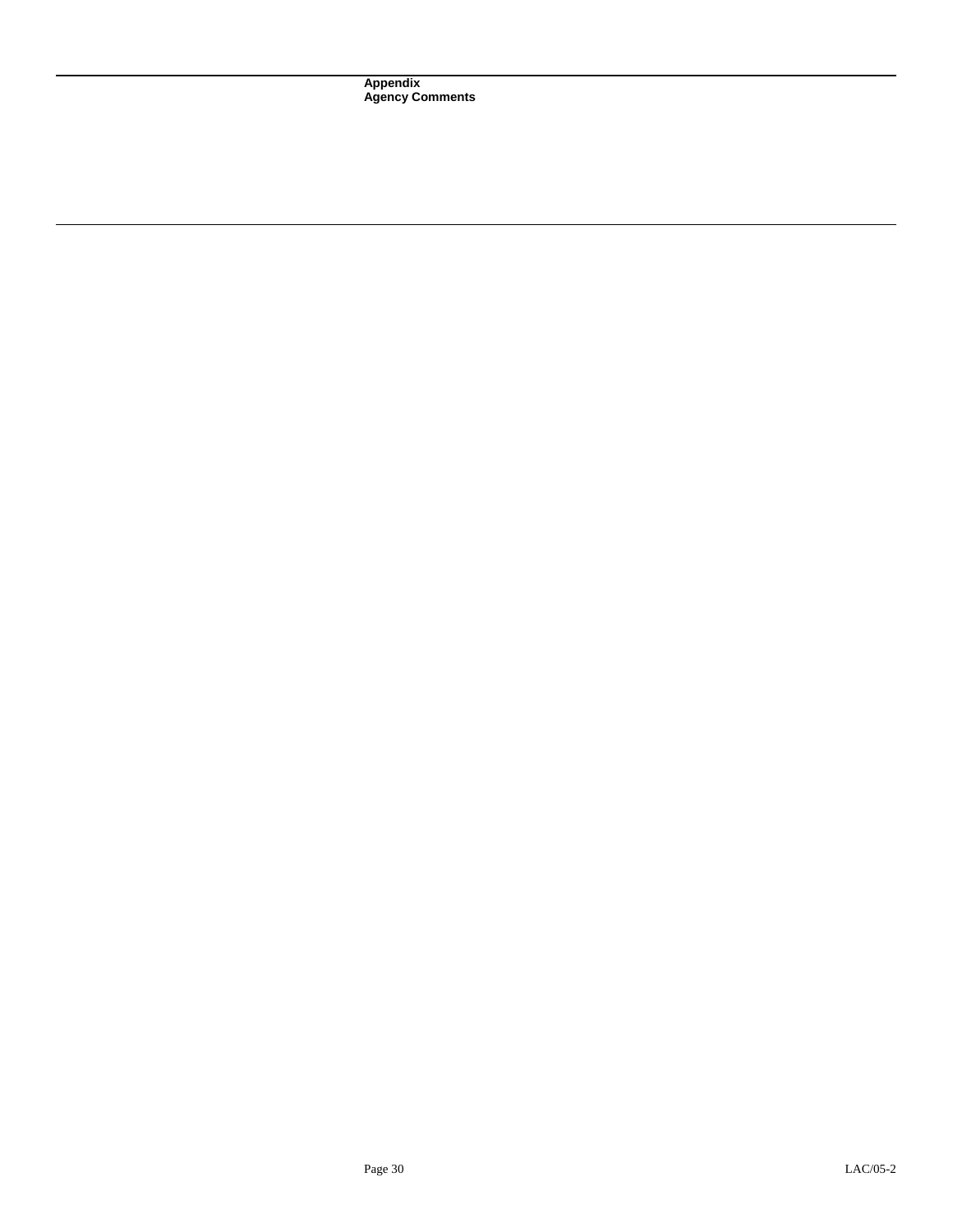

August 9, 2006

Mr. George L. Schroeder, Director SC Legislative Audit Council 1331 Elmwood Avenue, Suite 315 Columbia, SC 29201

Dear Mr. Schroeder:

Thank you for the opportunity to respond to the issues and recommendations addressed in your audit of the South Carolina Department of Social Services' Child Protective Services Program (CPS). As you know, when I met with your staff, led by Mr. Perry Simpson, before the audit began, I made them aware of the issues that concerned me in the CPS program, many of which are reflected in the report. Another few, most notably the central registry issue, were brought to my attention by your staff for which I am very grateful. I want to take the opportunity to provide some context for your report and my response, for readers who may not be as familiar with CPS or state government. As the Governor noted in his 2004-05 veto message, DSS had sustained a 35% reduction in its budget from FY 2001-02 through 2004-05, the majority of the time period that your audit covers. Specifically, there were buy-outs, a reduction in force, and a full twoweek mandatory furlough for every employee within the agency to avoid running a deficit. In total, DSS had reduced its workforce by 1,300 employees since FY 2001-02, roughly 27%. Additionally, while the scope of your audit is from January 2004 through June 2005, it is important to note that many of the issues addressed have been problems historically in the program, and many issues are, according to the 2003 Federal Child and Family Services Review (CSFR) challenging states around the country.

In addition to pointing out the program problems to your staff, I and my staff made available to them extensive data, collected centrally at the state office which measure numerous key program indicators in each county on a monthly basis. As you know, most of this data would not have been available to your staff under previous administrations. Your staff then chose five sample counties to visit. The five counties selected all reflected some program problems both in their data and in the review, but York County (the origin of the audit request) in particular, reflects the array of challenges facing the agency. In addition, your report notes the fact that the cases sampled in those counties are "non-statistical." Therefore evaluating your findings in addition to other reviews, such as our quality reviews, and the CSFR may help provide the most comprehensive statewide picture. (Both those reviews will be discussed further). Having said that, I do feel your findings are independently helpful in that they do provide some illustration of problems, and suggest areas for improvement.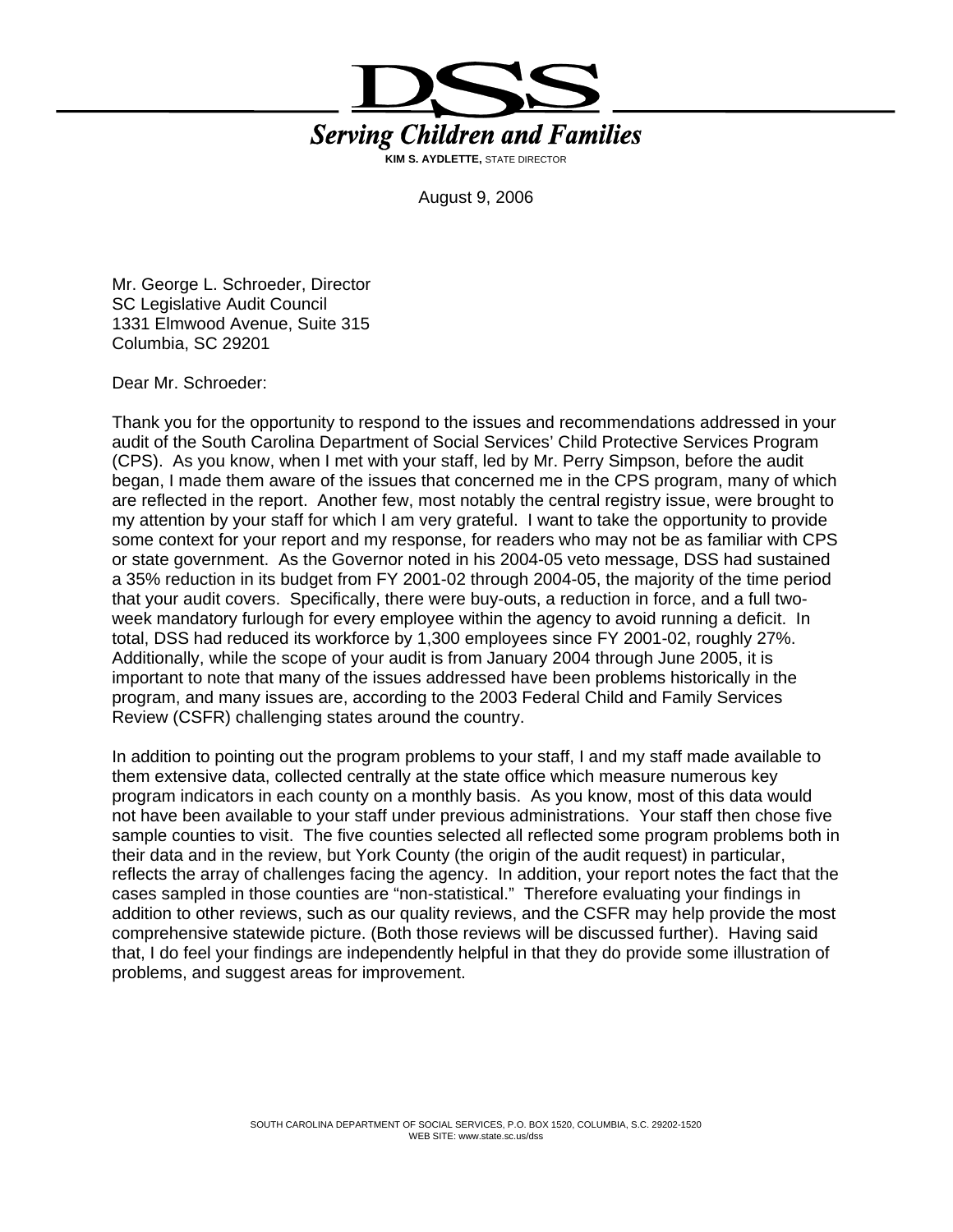In that initial meeting with your staff, I shared my opinion that in order to make real and sustainable improvement in CPS, and child welfare in general, a three-fold approach is necessary. First, resource needs in the agency must be addressed. This is something that was confirmed by your audit. For example, your report states, "The Department of Social Services needed additional staff to bring South Carolina in line with the national standard for the number of treatment cases handled by a treatment worker." In fact the five counties sampled, according to your findings, we need 34% more staff. I am pleased to note that the Governor included in the 2006-2007 Executive Budget new monies for SCDSS to bring staffing in all areas of child welfare to nationally recognized levels recommended by the Child Welfare League of America. This part of the Executive Budget was funded by the General Assembly, and we are beginning the process of hiring and training 350 new staff in child welfare.

Second, policies and laws must be reviewed and updated to reflect the changing needs of the program and clients. This is being accomplished in great part through the CSFR, which was a detailed federal audit of all aspects of child welfare, including CPS, completed in 2003. The review consisted of multiple measure of effectiveness, including six national data standards (dealing with recurrence of maltreatment, incidence of child abuse and neglect in foster care, foster care re-entries, stability of foster care placement, length of time to achieve reunification with a child's family, and length of time to achieve adoption). The review examined seven systemic factors (statewide information system, training, quality assurance, service array, agency response to the community, foster parent recruitment, and case review system i.e., the Foster Care Review Board and court process). Additionally, reviewers conducted an on-site case review process based upon 23 performance indicators.

During the federal review, South Carolina met four out of six of the national standards, and five out of seven systemic factors, including our quality assurance process. No state in the country passed all standards during the review. SCDSS and federal authorities arrived at a program improvement plan with specific goals to correct deficiencies. We have just completed the two year program improvement plan and have been informed that South Carolina has met all national standards required under the plan, and has additionally met 20 of 23 performance indicators. We have until June 2007 to meet the remaining three. I feel the agency, and the counties and regional offices in particular, have shown outstanding effort in reaching these goals during a period when our resources were reduced, not increased. Your report indicated a couple of areas where statutory clarification might also be beneficial, and those will be addressed below.

Finally, the third part of the approach must deal with an array of management issues in the agency. As I have said before in different public forums, it is quite true that the agency has been hit hard these last budget years and that obviously affects performance. However, I can not ignore, and your report suggests, some areas needing improvement that are more properly addressed through new and better management policies, and increased accountability between the local and state offices. One example would be the fact that our caseworkers are paid below the Southeastern average salary according to a just completed salary study by the State Office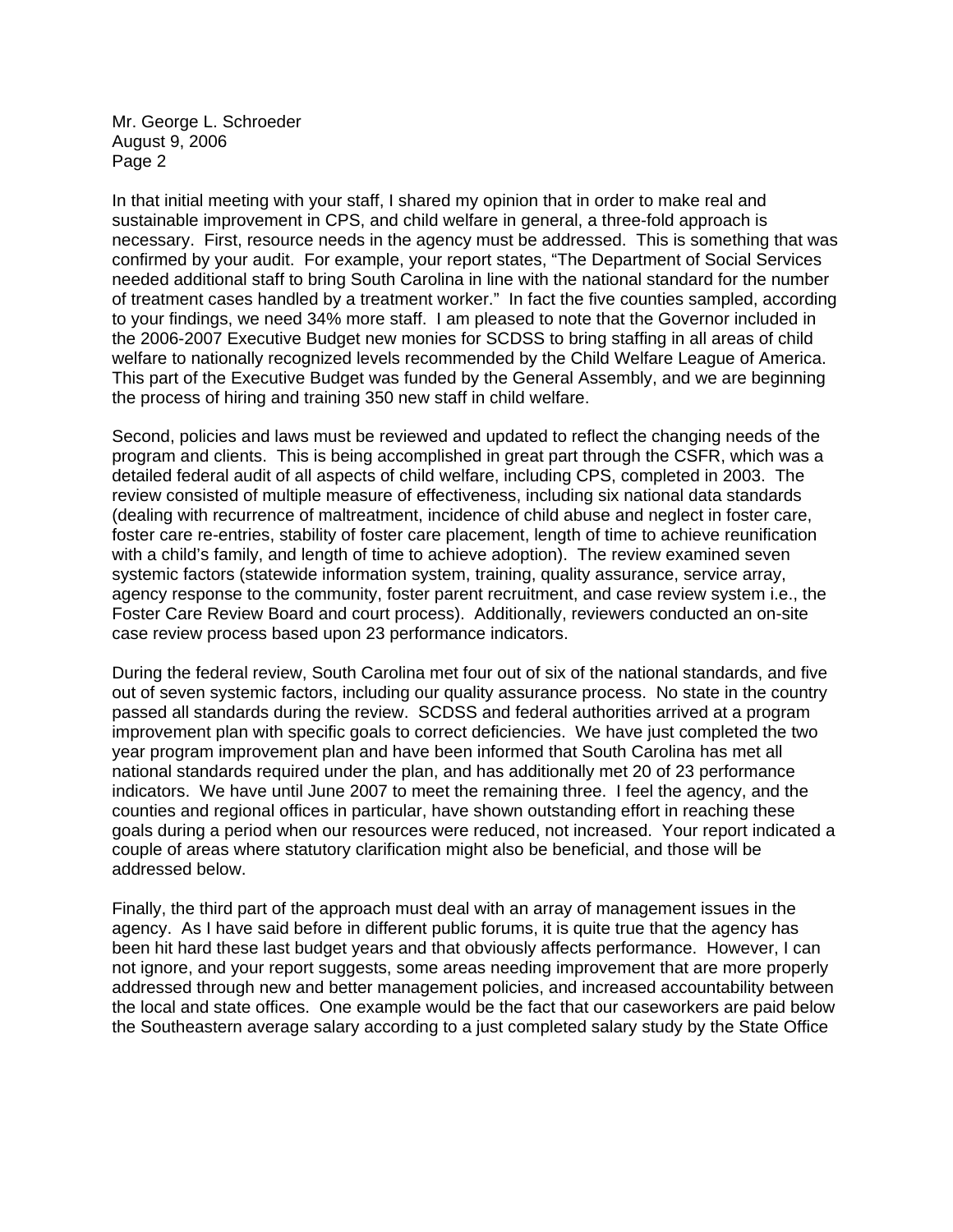of Human Resources. You note that in York there is a significant pay disparity between the county and North Carolina. I hope to address salaries in some way in this year's budget request. Another example, among many, would be insufficient supervision in some instances of the caseworkers. While some of this problem may be alleviated by lower caseloads and more staff, we are also reevaluating and revamping our process for identifying, hiring, and training staff, including supervisors and other managers. Through internal work and a contractual relationship with the State Office of Human Resources, I am trying to find ways, including salary, training, more supportive supervision, and possible incentives, to create a true "career path" for child welfare workers, something that has never really existed in the agency. The work they do is so important. Thank you again for allowing me to respond, and below please find my specific responses to your recommendations.

There are fifteen total recommendations. The first two address the issue of SCDSS policy requiring CPS workers to make monthly face to face visits with children. In my opinion the single most important action in a CPS treatment case is the monthly visit because it allows the worker to best gauge the well-being of the child. You note in your report that in September 2004, in order to emphasize the importance of this particular policy, a directive was sent to the counties by the Deputy Director for Operations and me, stressing the importance of using the visits to assess for the safety and well-being of children. The directive did state that failure to make minimum contacts or to provide oversight of this requirement may result in disciplinary action. Unfortunately, as your findings suggest this directive has not been implemented consistently. Your first recommendation is to put in statute the requirement of the monthly visit in CPS. We believe that your second is more likely to achieve the result we all desire. You recommend that DSS should establish a system for ensuring compliance with the requirement that children in CPS cases be seen every 30 days. While I hope that there will be a natural improvement of compliance as caseloads become more manageable, I agree with the recommendation, and my program and legal staff are working on the drafting of a written disciplinary policy, to be implemented as soon as possible, which outlines the mandatory disciplinary actions to be taken when a visit is not made.

The third and fourth recommendations address the issue of failure to follow the statutory requirement to complete investigations within sixty days. Recommendation 3 asks DSS to establish a policy for holding counties accountable for failure to comply. As with the monthly visit issue discussed above, I agree that this requirement, besides being state law, is vital to the safety and well-being of children, and I have asked staff to develop policy on this issue as well, to be implemented as soon as possible.

Recommendation 4 requests that we include in our annual accountability report, performance measures for the monthly visits and 60 day case determinations, and we are glad to do that.

Recommendations 5 and 6 address the issue of pending a case's status during initial intake. We disagree that a statutory change is necessary as suggested in recommendation 5. Although the audit questions whether state law allows us to place a report in pending status for 24 hours while we gather additional information necessary to make the best possible screening decision, state law does not prohibit it. Of course, should the General Assembly wish to seek clarification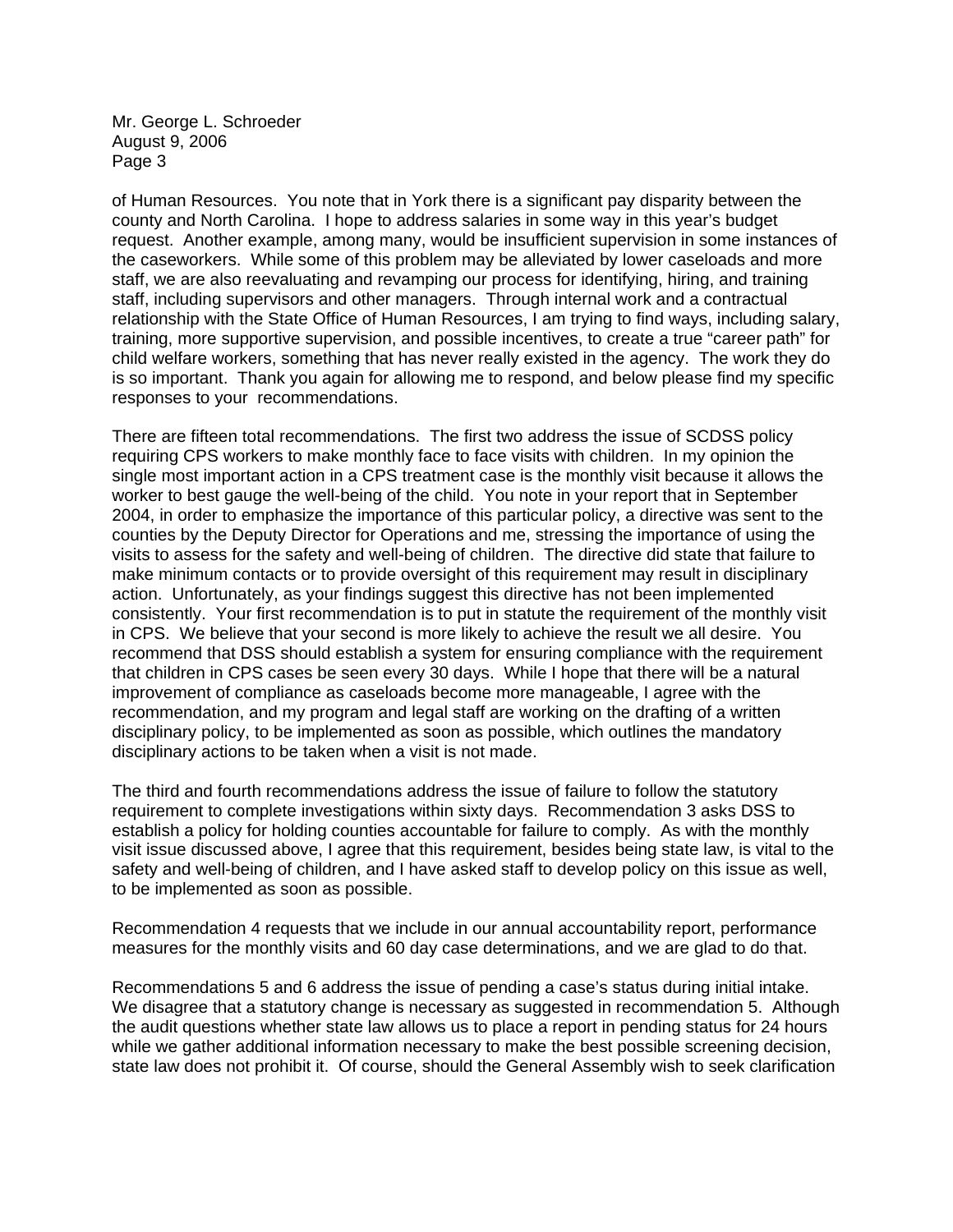in the matter to ensure that we have that flexibility, we would not be opposed. Recommendation six suggests that if the law is clarified we should establish policy for implementation through regulation. This would be inconsistent with normal practice. Normally, if the law changes, our agency policy is amended to reflect the change and outline proper practice. In fact we already have policy and criteria pertaining to pending intakes, and they specify that decisions are not to be delayed for more than 24 hours. If information at intake indicates imminent risk of harm, current policy prohibits pending the report. Pending a report is helpful when it allows investigators to gather collateral information from teachers, physicians, etc., to prevent reports from being inappropriately screened out. During the time period of your audit, according to your findings, less than 6% of more than 38,000 allegations of abuse or neglect made to county offices were pended.

Recommendation 7 states that DSS should ensure that allegations of abuse and neglect are reviewed by a supervisor and that a treatment plan is developed within 30 days of the case decision. These requirements are in current agency policy, and supervisors are provided checklists to assist in their review of case records. These issues will be addressed at the next county directors' meeting, with follow-up with individual counties as deemed necessary based on monthly data reports.

Recommendations 8 and 9 address the issue of entry of certain individuals onto the Central Registry of Abuse and Neglect. You correctly note that DSS only has authority to make an entry when a court order exists to do so. As you know, the entry of individuals onto the Central Registry was managed in each county at the local level. After you brought your concerns to my attention, our staff worked closely with your auditors to ensure that any shortcomings concerning the registry would be corrected quickly. As referenced in your report, we immediately instituted a central monitoring system to ensure ongoing consistent compliance, and sent clarifying policy to the counties. In addition, in an abundance of caution, we are completing a review with every county on all cases of sex abuse from January 1998 to present to ensure we are in full compliance. Recommendation 8 in essence asks us to continue our efforts in this regard, and we intend to do so. Recommendation 9 is directed to the Office of Court Administration, and asks them to monitor judges and Clerks of Court to ensure they carry out their duties related to the Central Registry in criminal cases. We have already communicated with the Office of Court Administration on this issue.

Recommendation 10 addresses your concern about entry of data by caseworkers into the Child and Adult Protective Services System (CAPSS). CAPSS is our management information system for child welfare, and we agree that data should be entered in a timely fashion to preserve the accuracy of the information entered. Current policy requires that information be entered within 30 days of the case action. Your findings, and our own, confirm that this policy has not always been followed. I do believe that as caseloads begin to lower, workers will have more time to transfer data into the system. However, in order to ensure data integrity I have asked staff to prepare to implement a policy, as recommended in Recommendation 10, requiring supervisory approval to enter data after a specified time period. In order to stress the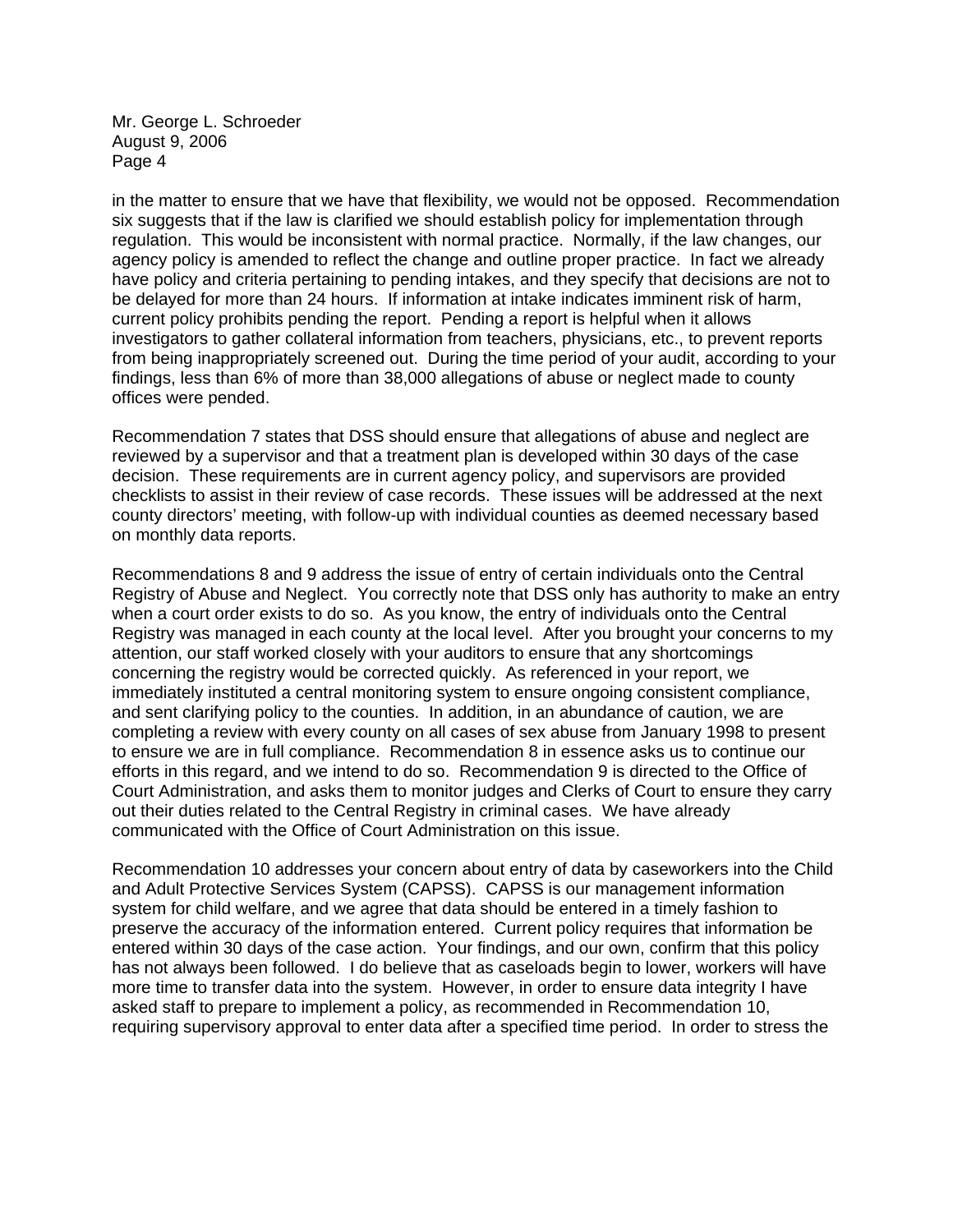importance of data integrity we will be requiring county directors to make the approvals rather than direct supervisors.

Recommendation 11 is related to caseload and staffing concerns. You suggest that DSS conduct an analysis to determine appropriate caseloads taking into account various factors. While there is no exact science, the work done by the Child Welfare League of America in this regard is considered by states and our federal counterparts to be the most reliable information available on the subject. Therefore, we used their information in crafting our 2006-2007 budget and staffing request to the Governor and General Assembly.

Recommendation 12 suggests special training for workers performing intake. Intake is the initial process of receiving and screening reports of abuse and neglect. In 2004, I convened an intake study group that consisted of staff and stakeholders to determine how to improve the intake process and to address perceived problems of inconsistency among county offices. As a result, recommendations concerning training were made, and the National Resource Center on Child Maltreatment designed and delivered intake training to all supervisors. Supervisors were then tasked to train county staff with intake responsibilities. In addition, we contracted with the Children's Law Office to provide training to persons mandated by law to report suspected abuse and neglect. In addition to training, however, the study group noted that not all counties have staff who are dedicated full-time to intake, and that this would be beneficial to counties. We requested sufficient new positions and staffing in our 2006-2007 to accomplish this. The fact that the FTEs are new, should not imply they we intend to hire inexperienced workers to perform this function. We hope to fill the positions, ideally, with workers who have previous experience and training in child welfare, and to continue to train and support our intake workers as a specialized function.

Recommendation 13 and 14 address disciplinary action/human resource issues in CPS. Your report expresses concerns that staff have not always been disciplined for violations of policy and/or law. Let me first state that we acknowledge that is important to comply with policy and law, because this enhances the likelihood of a successful outcome for children. However, I believe the agency will be in a position to more consistently discipline workers when their caseloads are at a level that lends itself to more consistent evaluation, despite possible differences in local management styles. As mentioned earlier, we are working on some specific written mandatory disciplinary policies. In addition, we will work with county directors to help them track trends with individual employees through our centralized data. At that point, our legal staff and state office management are available and willing to provide guidance to the local appointing authority (county).

Recommendation 14 stems from a concern that employees have resigned from DSS before being terminated. Please allow me to clarify that DSS has only occasionally allowed an employee to resign before disciplinary action is taken against them. This is not a standard practice, but an action that is used from time to time when we believe it is in the best interest of the agency. This practice is also occasionally used in the private sector and other state agencies when it is cost effective and avoids costly grievances or litigation. You recommend that DSS ensure that its human resources system documents employees in this situation. I believe we can take certain steps without violating the employee's rights. We can and will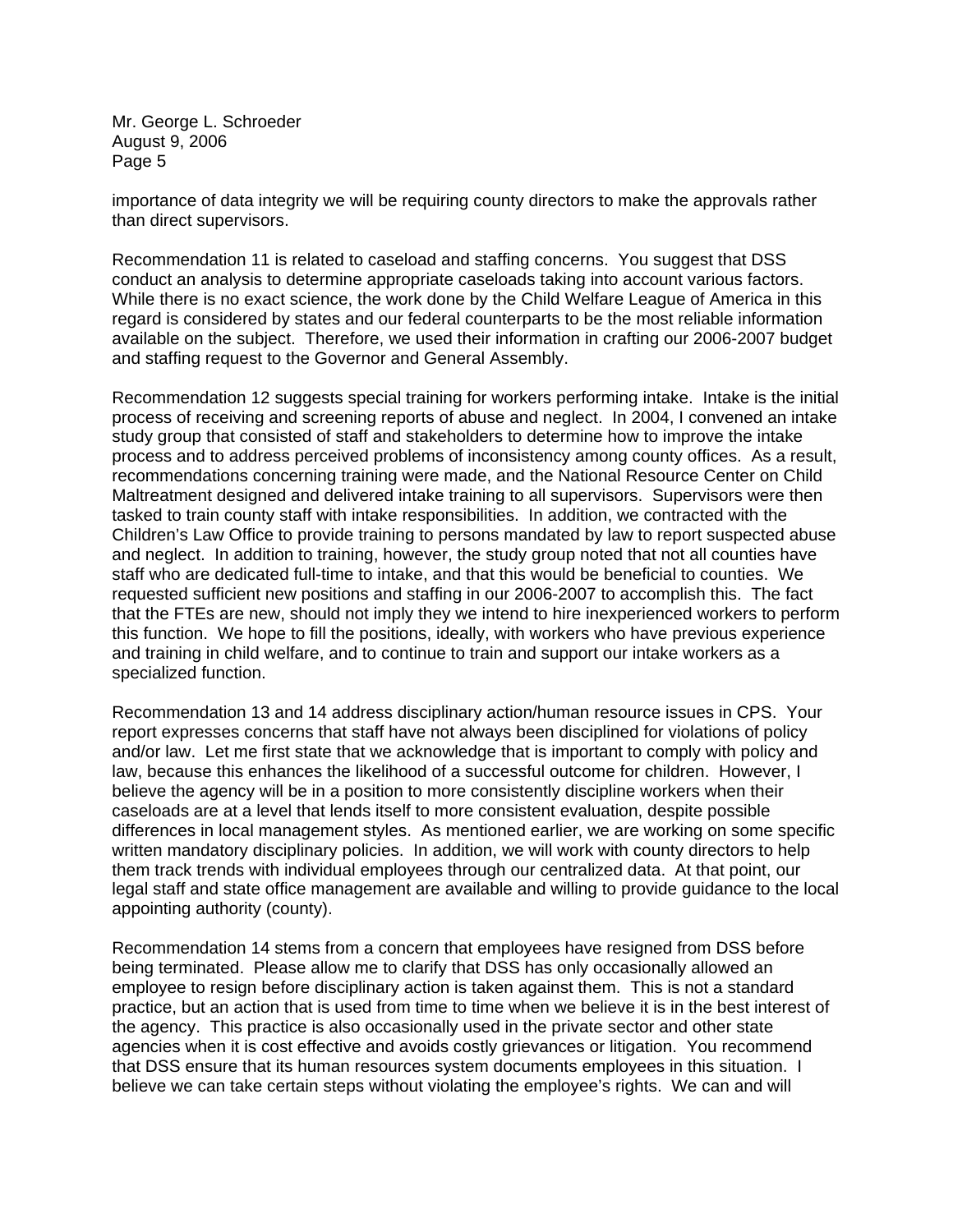make sure that managers understand the need to document poor performance and disciplinary actions throughout the employment history. We will also notify managers that when former DSS employees apply for a job with the agency, they must check with previous supervisors to ensure that the former employee had an acceptable work history.

 which is reported back to the counties in a "report card" format. However, it seems to me that Recommendation 15, your final recommendation states that DSS "should ensure that counties are held accountable for their effectiveness in meeting agency performance measures. This could include incentives for counties that consistently meet agency standards and penalties for those who do not." Your report acknowledges that DSS has extensive internal and external quality control processes, some of which were enacted during the last three years. For example, although state law requires an on-site review in each county every five years, with the addition of two new quality review staff in the 2006-2007 budget, we will be implementing our plan to perform the reviews every two years. During these reviews, we interview county stakeholders, including family court judges, foster parents, foster children, law enforcement officials, and others who have an interest in our work. We also physically review case files, and provide technical assistance. The results of these reviews are reported to the appropriate legislative delegation. New to this administration is the requirement that county directors implement a program improvement plan that outlines how issues and concerns identified in the review will be corrected. As discussed in the report, we also created outcome measures to evaluate how well our counties perform based on data collected centrally on a monthly basis the real problem you note is that once we have information that a county is underperforming in a certain area of CPS, improvement does not necessarily occur in a timely fashion. In other words, we need to find a way to hold counties accountable for poor performance, and encourage swift improvement. You suggest incentives and penalties, although as we discussed with your staff, financial penalties are difficult in reality to implement since each county and program are funded based on zero budgeting principles. I would be reluctant, for example, to take money away from a county which is directed towards either personnel or client benefits, as punishment for poor performance. Nor do we, at this writing, have a pool of money available for incentives at the county or individual level. However, individual performance incentives are under consideration, as discussed previously. Finally, as our staffing and caseloads improve, I would expect county performance to naturally improve.

Thank you for including this response as an appendix to your report. We look forward to using your work as another tool in our efforts to improve child welfare. With kindest regards, I am,

Sincerely,

Kim S. Aydlette State Director

KSA/cbs